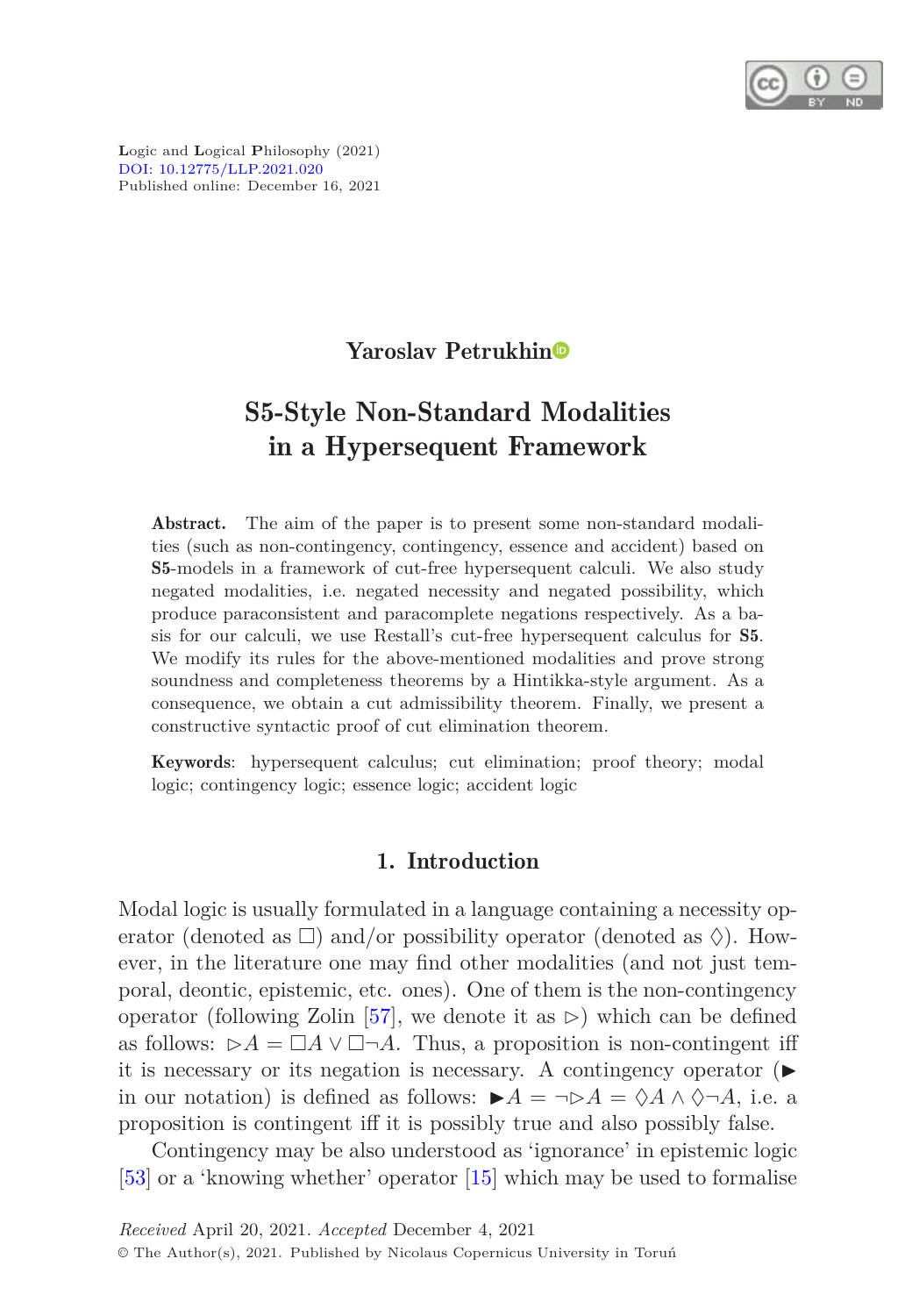some problems in AI [\[44\]](#page-28-1) or microeconomics [\[21](#page-26-0)]. Among other interpretations of contingency are doxastic ('no belief' or 'undecided' [\[36\]](#page-27-0)), deontic ('(moral) indifference' [\[55](#page-28-2)]), spatial ('topological border' [\[51\]](#page-28-3)), and provability ('undecidable (in Peano Arithmetic)' [\[56](#page-29-1)]).

Although  $\triangleright$  and  $\triangleright$  are expressed in the standard modal language, starting with Montgomery and Routley [\[40](#page-27-1), [41](#page-27-2), [42](#page-27-3)] logicians have studied non-contingent and contingent versions of well-known modal logics, i.e. that ones which contain ⊳ and ► as primitive operators instead of  $\Box$ and  $\Diamond$ . Their languages in many cases are less expressive than the standard one that makes the problem of their axiomatization non-trivial. Montgomery and Routley themselves formalised via Hilbert-style calculi contingent and non-contingent logics based on T, S4, and S5. The basic logics, contingent and non-contingent versions of  $K$ , have various axiomatizations developed by Humberstone [\[22](#page-26-1)], Kuhn [\[30](#page-26-2)], Zolin [\[57,](#page-29-0) [58](#page-29-2)], van der Hoek and Lomuscio [\[53](#page-28-0)]. Transitive and Euclidian contingent and non-contingent logics were formalised by Kuhn [\[30](#page-26-2)], Zolin [\[58\]](#page-29-2), Steinsvold [\[51\]](#page-28-3). Fan [\[12](#page-25-1), [13](#page-25-2)] paid special attention to symmetric logics. Probably, the most impressive results were obtained in the case of reflexive noncontingent logics: Zolin [\[56\]](#page-29-1) formulated a general method of constructing Hilbert-style calculi for them, using the fact that  $\Box A = A \land \triangleright A$ <sup>[1](#page-1-0)</sup> However, the non-reflexive case is still non-trivial.[2](#page-1-1) Surprisingly, from a proof-theoretic perspective even the relatively simple reflexive case is problematic. Zolin [\[56,](#page-29-1) [57\]](#page-29-0) developed sequent calculi for many noncontingent logics, including the S5-based one, but none of them is cutfree. This fact has inspired us to try to present cut-free calculi for these logics, but using a more general framework of hypersequents instead of ordinary sequents. This paper is supposed to be a starting point in solving this task and we choose **S5**-style modal logics, since **S5** is known for having plenty of cut-free hypersequent calculi. We choose Restall's [\[48\]](#page-28-4) hypersequent calculus for S5, since it is one of the simplest calculi for this logic.[3](#page-1-2)

<span id="page-1-0"></span><sup>&</sup>lt;sup>1</sup> It is clear that his method may be adapted for contingent logics, since in reflexive logics it holds that  $\Box A = A \land \neg \blacktriangleright A$  as well as  $\Diamond A = \Diamond A \rightarrow A$  and  $\Diamond A = \neg \blacktriangleright A \rightarrow A$ .

<span id="page-1-1"></span> $2$  There are also studies of neighbourhood frames in the contingent language  $[10]$ . Among other variants of contingent logic let us mention its combination with public announcement logic [\[7\]](#page-25-4).

<span id="page-1-2"></span><sup>&</sup>lt;sup>3</sup> Pioneers in the development of hypersequent calculi as such and for **S5** in particular are Mints [\[39](#page-27-4)], Pottinger [\[47\]](#page-28-5), and Avron [\[2\]](#page-24-0). Later on various hypersequent calculi for S5 were presented by Poggiolesi [\[45\]](#page-28-6), Lahav [\[34\]](#page-27-5), Kurokawa [\[31\]](#page-27-6), Restall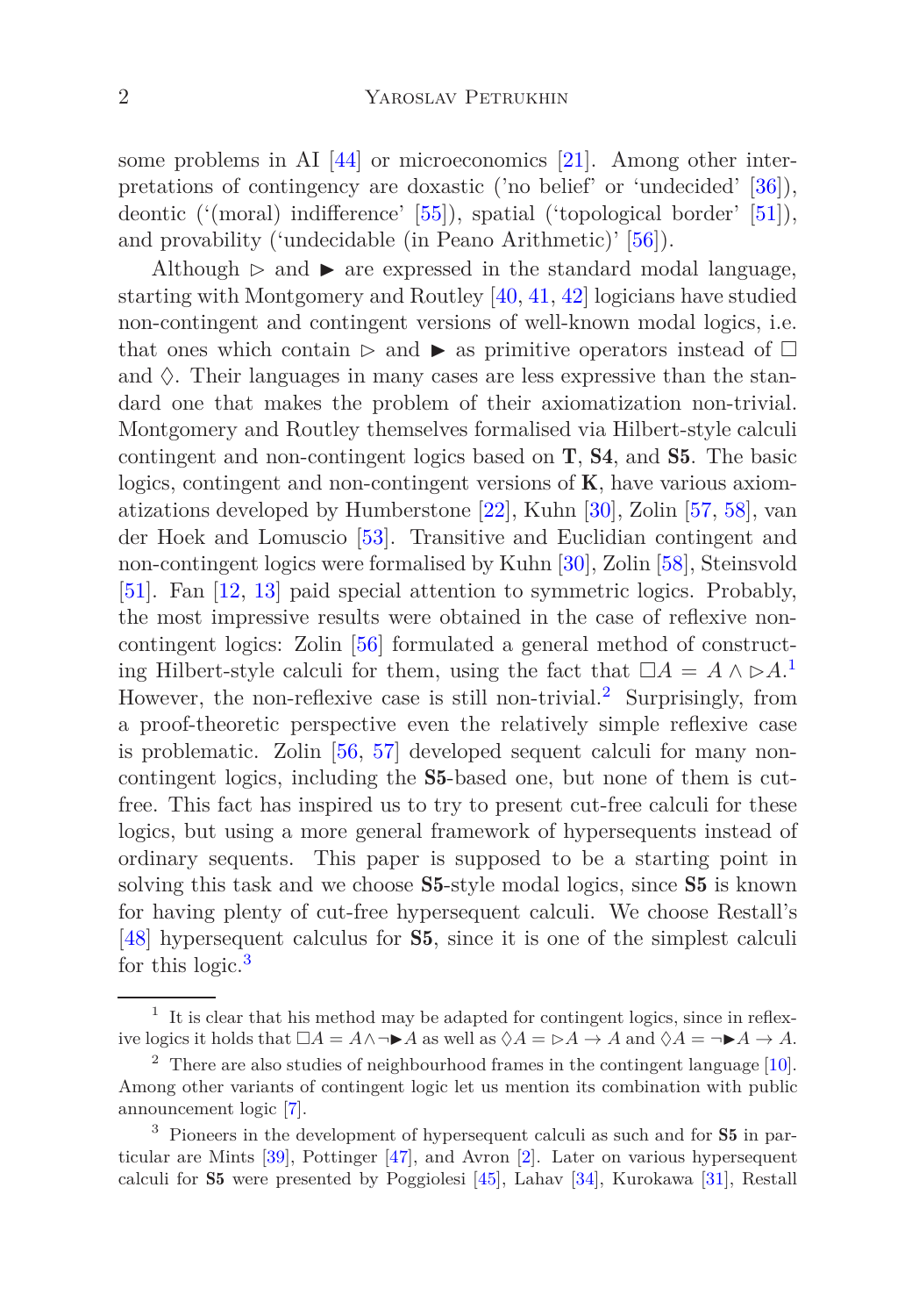Aside from contingency and non-contingency, there are concepts of essence and accident. A sentence is essentially true iff it is either false or necessarily true, i.e. if it is true, then it is necessarily true. A sentence is accidentally true iff it is true, but not necessarily true (i.e. its falsity is possible). Thus, the operators of essential and accidental truth (we denote them as  $\circ$  and  $\bullet$ , following Marcos [\[37](#page-27-7)]) are defined as follows:  $\circ A = \neg A \lor \Box A = A \to \Box A$  and  $\bullet A = \neg \circ A = A \land \neg \Box A = A \land \Diamond \neg A$ . We should emphasize two points here. First, we follow Marcos' approach to essence and accidence which is the de dicto one, while Fine [\[16](#page-25-5), [17](#page-26-3), [18\]](#page-26-4) developed a de re approach to essence. Second, as Gilbert and Venturi [\[19,](#page-26-5) p. 888] note, it is important to not conflate 'the notion of being accidentally/essentially true and the notion of being accidental/essential in the sense of being *mutable* or *immutable*'. They argue that Marcos deals with 'accidentally/essentially true', although he himself does not emphasize it. They introduce their own accident and essence operators:  $AA = \bullet A \lor \bullet \neg A$  and  $EA = \neg AA = \circ A \lor \circ \neg A$ .

As for 'accidentally true' and 'essentially true', these can now be given straightforward formalizations as  $A \wedge A$  and  $A \wedge E$ *A*, respectively.'  $\langle \ldots \rangle$  'As a final remark, one might wonder what the logic of these new operators is. But the logic of A and E is the logic of  $\circ$  and  $\bullet$ , because all four of these operators are interdefinable (one can define •*A* as  $A \wedge A$ , as we mentioned above). Therefore, our ultimate claim is that the formal framework for exploring notions of essence and accident proposed by Marcos in [\[37\]](#page-27-7) is a good one, but more precision is required to separate, and formalize, all of the desirable concepts within this sphere. [\[19,](#page-26-5) p. 890, notation adjusted]

We consider the modalities  $\circ$  and  $\bullet$ , since the logic of A and E is reducible to them. Additionally, we consider 'accidentally/essentially *false*' modalities, denoting as  $\tilde{\circ}$  and  $\tilde{\bullet}$ , respectively, and defining them as  $\tilde{\circ}A = \circ \neg A = \neg A \rightarrow \Box \neg A$  and  $\tilde{\bullet}A = \bullet \neg A = \neg A \wedge \Diamond A$ . So a proposition is essentially false iff its falsity implies the necessity of its falsity and a proposition is accidently false iff it is false, but its truth is possible.

In accidentally/essentially true logics, we have the following equalities in the case of serial frames:  $\Box A = A \land \neg \bullet A$ ,  $\Diamond A = \neg \bullet A \rightarrow A$ ,  $\Box A =$  $A \wedge \circ A$ , and  $\Diamond A = \circ A \rightarrow A$  [see [8\]](#page-25-6). It simplifies the task of providing an axiomatization of these logics, but the non-serial case is non-trivial as

[<sup>\[48\]</sup>](#page-28-4), Bednarska and Indrzejczak [\[3](#page-24-1)], and Indrzejczak [\[27\]](#page-26-6) himself. See [\[3](#page-24-1), [28\]](#page-26-7) for a survey and comparison of these calculi.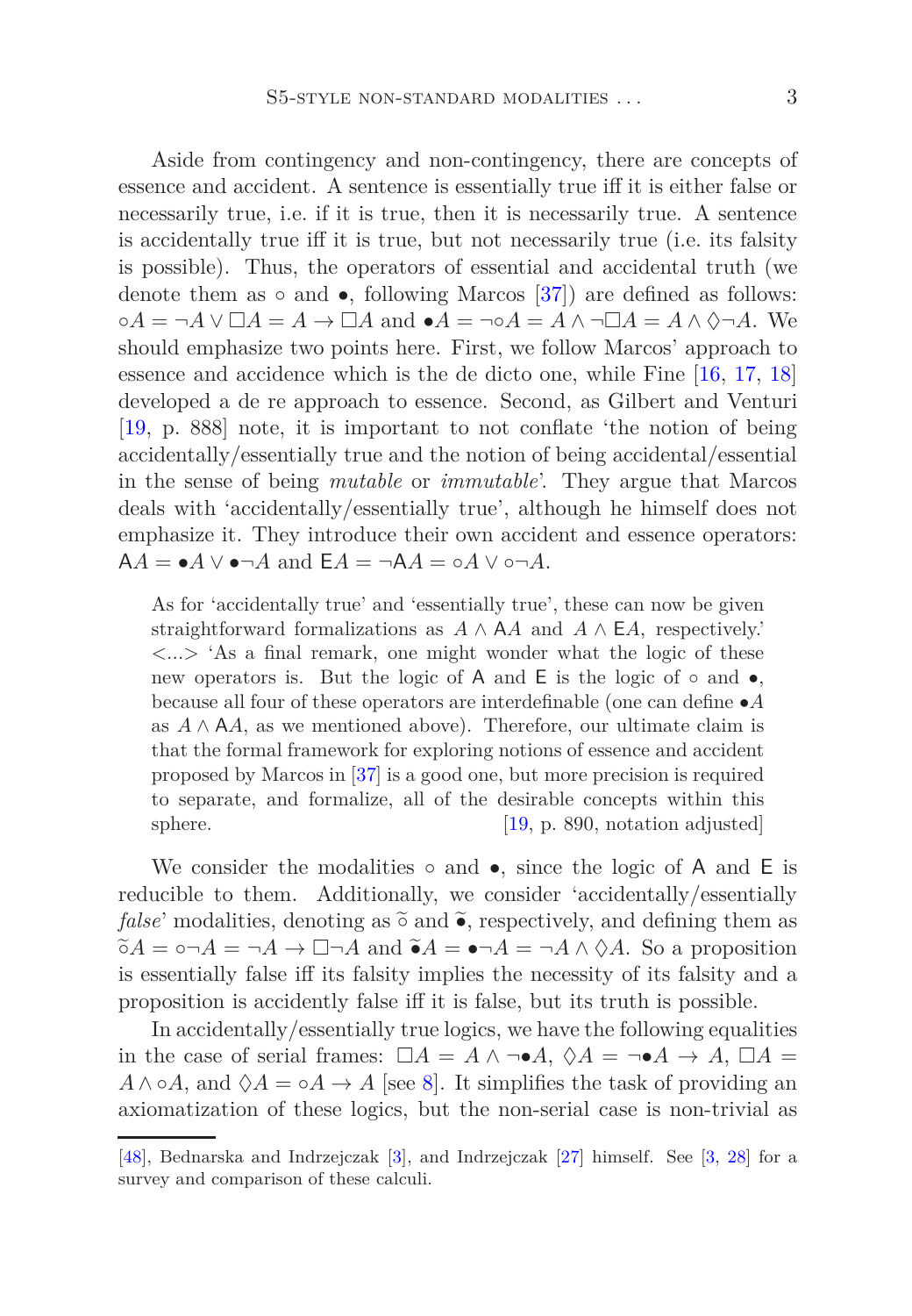well as well-behaved (hyper)sequent calculi have not been developed for these logics (to the best of our knowledge). As for Hilbert-style calculi for them  $[see 8, 11, 50]$  $[see 8, 11, 50]$  $[see 8, 11, 50]$  $[see 8, 11, 50]$  $[see 8, 11, 50]$  $[see 8, 11, 50]$  $[see 8, 11, 50]$ . Papers  $[11, 14]$  $[11, 14]$  $[11, 14]$  suggest a combination of accident and contingent logics. At that labeled (i.e. using explicit semantic elements) analytic tableaux were developed by Venturi and Yago [\[54\]](#page-28-8) for essence and contingent logics. Notice that our calculi do not have any explicit semantic elements (see  $[46]$  for the advantages of such calculi). Let us also mention that the very notion of accidental truth was used by Small [\[49\]](#page-28-10) in the context of Gödel's ontological proof.

The idea to formulate a paraconsistent logic over S5 is due to Jaśkowski [\[29](#page-26-8)]. Taking his inspiration from Jaśkowski's work, Béziau [\[4\]](#page-25-9) presented a paraconsistent logic Z which is the result of the replacement of Boolean negation in classical logic with a paraconsistent one defined as negated necessity. Thus, we have  $\sim A = \neg \Box A$ , where  $\sim$  is paraconsistent negation, as well as  $\Box A = \neg \sim A$  and  $\Diamond A = \neg \neg A$ . Marcos [\[37\]](#page-27-7) generalized Béziau's approach: he considered paraconsistent logics based on modal logics which are weaker than as S5, and investigated a paracomplete negation (we denote it as  $\sim$ ) defined as  $\sim A = \neg \Diamond A$  (hence,  $\Box A = \sim \neg A$ and  $\Diamond A = \neg \Diamond A$ ). Avron and Lahav [\[1](#page-24-2)] developed a cut-free hypersequent calculus for Z which is similar to Restall's one for S5. We mention their calculus in the next sections (and additionally present a constructive cut elimination proof for it) to make our study more complete. Moreover, we introduce a related calculus for a paracomplete version of Z which we call **Z** and understood as the result of the replacement of Boolean negation in classical logic with the paracomplete negation  $\sim$ . For a systematic study of proof systems for the logics with negative modalities see the paper [\[33\]](#page-27-8) by Lahav, Marcos and Zohar. However, notice that not all the calculi presented there are cut-free. In particular, the case of S5-based ones is problematic.

The structure of the paper is as follows. In Section [2,](#page-4-0) we describe the semantics of S5 and its modifications with non-standard modalities. Section [3](#page-5-0) is devoted to the presentation of hypersequent calculi for the logics in question. Section [4](#page-8-0) contains proofs of strong soundness and completeness theorems. In section [5,](#page-13-0) we present a constructive proof of the cut elimination theorem. Section [6](#page-23-0) contains concluding remarks.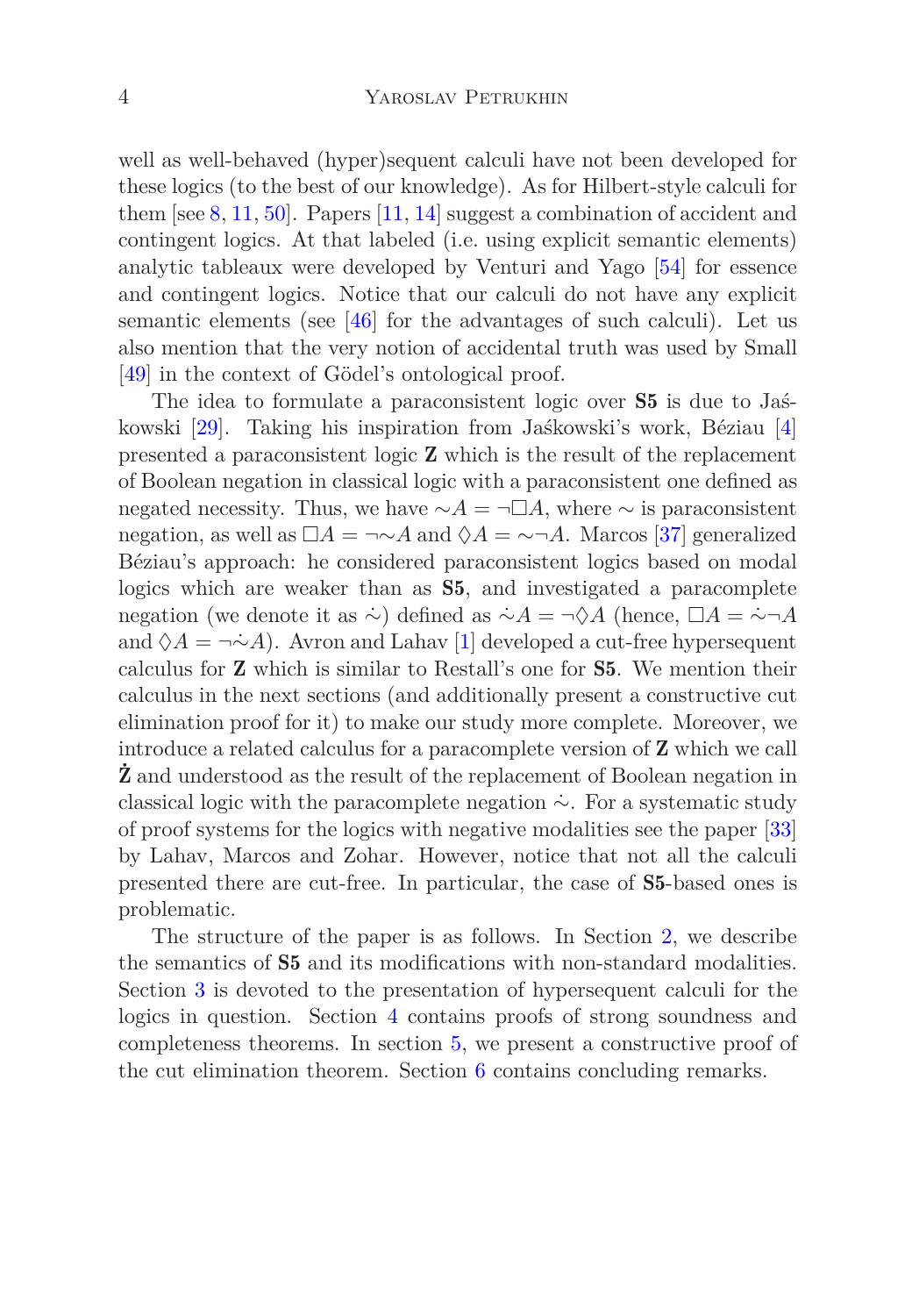#### 2. Semantics

<span id="page-4-0"></span>Let  $\clubsuit \in {\square, \Diamond, \triangleright, \blacktriangleright, \circ, \bullet, \tilde{\circ}, \tilde{\bullet}, \sim, \sim}, \mathscr{P}$  be a set  $\{p, q, r, s, p_1, \ldots\}$  of propositional variables,  $\neg, \wedge, \vee, \rightarrow$  be classical truth-value connectives,  $\mathscr A$  be the alphabet  $\langle \mathscr P, \clubsuit, \neg, \wedge, \vee, \rightarrow, (,) \rangle$ . We fix a modal language  $\mathscr L_{\clubsuit}$ with the alphabet  $\mathscr A$  which forms the set  $\mathscr F_{\clubsuit}$  of all  $\mathscr L_{\clubsuit}$ -formulas in a standard inductive way. In some cases we use bimodal languages, e.g.  $\mathscr{L}_{\Box\Diamond}$ , defined in an analogous way.

The modal logic S5 is usually built in one of the following languages:  $\mathscr{L}_{\Box}, \mathscr{L}_{\Diamond},$  and  $\mathscr{L}_{\Box \Diamond}$ . Let us consider the latter variant. A pair  $\langle W, \vartheta \rangle$ is said to be an **S5**-model iff  $W \neq \emptyset$  and  $\vartheta$  is a mapping from  $W \times$  $\mathscr{F}_{\Box\Diamond}$  to  $\{1,0\}$  such that it preserves classical conditions for truth-value connectives and for any  $A \in \mathscr{F}_{\Box \Diamond}$  and  $x \in W$  we have:<sup>[4](#page-4-1)</sup>

- $\vartheta(\Box A, x) = 1$  iff  $\forall_{y \in W} \vartheta(A, y) = 1$ ,
- $\vartheta(\Diamond A, x) = 1$  iff  $\exists_{y \in W} \vartheta(A, y) = 1$ .

A formula *A* is true in a world  $w \in W$  iff  $\vartheta(A, w) = 1$ . A formula *A* follows from the set of formulas *Γ* ( $\Gamma$   $\models$  55 *A*) iff for every **S5**-model  $\langle W, \vartheta \rangle$  and every  $w \in W$ , if any  $B \in \Gamma$  is true in *w*, then *A* is true in *w*. A formula is S5-valid iff it follows from the empty set of formulas.

We write  $S5^>$  for the non-contingency version of S5, i.e. the logic over S5-models in the language  $\mathscr{L}_{\triangleright}$ . Thus, we have the case for  $\triangleright$  instead of the cases for  $\square$  and  $\diamondsuit$ :

 $\vartheta(\triangleright A, x) = 1$  iff  $\forall_{y \in W} \vartheta(A, y) = 1$  or  $\forall_{y \in W} \vartheta(A, y) = 0$ .

The contingency version of S5 is built in the language  $\mathscr{L}_{\blacktriangleright}$  over S5frames and is denoted as  $S5^{\triangleright}$ . A semantic condition for contingency operator is presented below:

 $\vartheta(\blacktriangleright A, x) = 1$  iff  $\exists_{y \in W} \vartheta(A, y) = 1$  and  $\exists_{y \in W} \vartheta(A, y) = 0$ .

The essentially and accidentally true versions of  $S5, S5^{\circ}$  and  $S5^{\bullet}$ , respectively, are built over S5-frames in languages  $\mathscr{L}_{\circ}$  and  $\mathscr{L}_{\bullet}$ . The appropriate semantic conditions are as follows:

- $\vartheta(\circ A, x) = 1$  iff  $\vartheta(A, x) = 0$  or  $\forall y \in W \vartheta(A, y) = 1$ .
- $\vartheta(\bullet A, x) = 1$  iff  $\vartheta(A, x) = 1$  and  $\exists_{y \in W} \vartheta(A, y) = 0$ .

The essentially and accidentally false versions of  $S5, S5^{\circ}$  and  $S5^{\bullet}$ , respectively, are built over **S5**-frames in languages  $\mathcal{L}_{\widetilde{\bullet}}$  and  $\mathcal{L}_{\widetilde{\bullet}}$ . We have the following semantic conditions: the following semantic conditions:

<span id="page-4-1"></span><sup>&</sup>lt;sup>4</sup> One can consider models of the form  $\langle W, R, \vartheta \rangle$  as well, where  $R = W \times W$ . Then one needs to postulate some more complicated conditions for  $\vartheta$ , e.g.  $\vartheta(\Box A, x) = 1$  iff  $∀<sub>y∈W</sub>(R(x, y) \text{ implies } ∅(A, y) = 1).$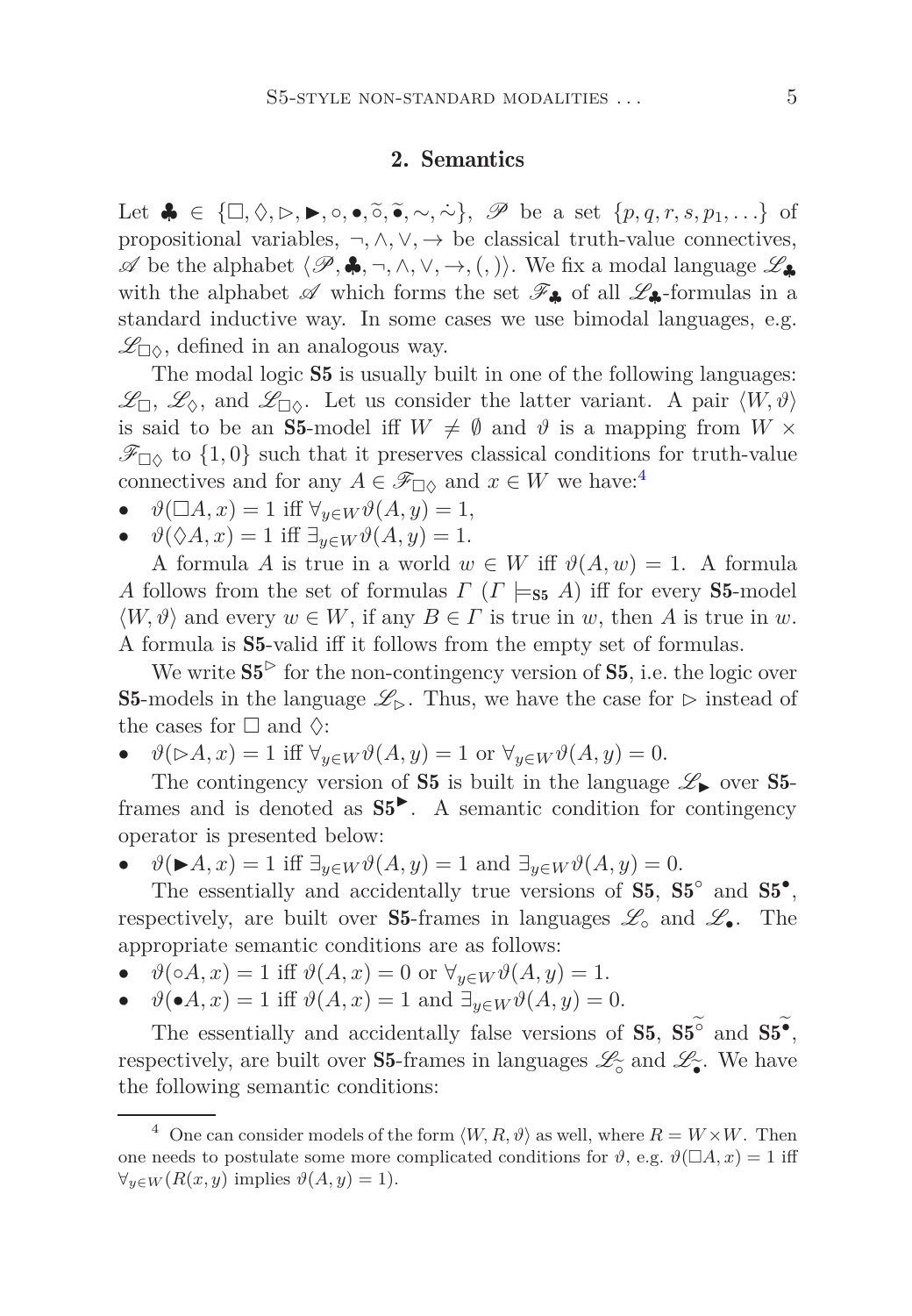- $\vartheta(\tilde{\circ}A, x) = 1$  iff  $\vartheta(A, x) = 1$  or  $\forall_{y \in W} \vartheta(A, y) = 0$ ,
- $\vartheta(\tilde{\bullet}A, x) = 1$  iff  $\vartheta(A, x) = 0$  and  $\exists_{y \in W} \vartheta(A, y) = 1$ .

The logic  $S5^{\sim}$  is built over S5-frames in the language  $\mathscr{L}_{\sim}$ . Its  $\neg$ -free fragment is Béziau's  $[4]$  paraconsistent logic Z. The logic  $S5^{\sim}$  is built over S5-frames in the language  $\mathscr{L}_\sim$ . We introduce a paracomplete companion of **Z** as the ¬-free fragment of  $S5^{\sim}$  and call it  $\dot{Z}$ . Semantic conditions for paraconsistent and paracomplete negations are as follows:

- $\vartheta(\sim A, x) = 1$  iff  $\exists_{y \in W} \vartheta(A, y) = 0$ ,
- $\vartheta(\sim A, x) = 1$  iff  $\forall_{y \in W} \vartheta(A, y) = 0$ .

<span id="page-5-0"></span>The notion of the entailment relation in the logics with non-standard modalities is defined in the same manner as in S5.

#### 3. Hypersequent calculi

An ordered pair written as  $\Gamma \Rightarrow \Delta$ , where  $\Gamma$  and  $\Delta$  are finite multisets of formulas (of one of the languages considered in the paper), is a *sequent*. A finite multiset of sequents written as  $\Gamma_1 \Rightarrow \Delta_1 \mid \ldots \mid \Gamma_n \Rightarrow \Delta_n$  is a *hypersequent*. Let  $\langle W, \vartheta \rangle$  be an **S5**-model. A sequent  $\Gamma \Rightarrow \Delta$  is true in a world  $w \in W$  iff  $\vartheta(A, w) = 0$  (for some  $A \in \Gamma$ ) or  $\vartheta(B, w) = 1$  (for some  $B \in \Delta$ ). A sequent is valid in  $\langle W, \vartheta \rangle$  iff it is true in any  $w \in W$ . A sequent *S* follows from the set of sequents  $\mathscr S$  iff for every **S5**-model  $\langle W, \vartheta \rangle$ , if any  $S' \in \mathscr{S}$  is valid  $\langle W, \vartheta \rangle$ , then *S* is valid in it as well. A sequent is S5-valid iff it is valid in any S5-model. A hypersequent *H* is valid in  $\langle W, \vartheta \rangle$  (or  $\langle W, \vartheta \rangle$  is a model of *H*) iff at least one of the components of *H* is valid in  $\langle W, \vartheta \rangle$ . A hypersequent *H* follows from the set of hypersequents  $\mathscr{H}(\mathscr{H} \models_{\mathsf{S5}} H)$  iff every model of  $\mathscr{H}$  is a model of *H* as well. These notions are defined for the logics with non-standard modalities in a similar way.

Consider Restall's [\[48](#page-28-4)] hypersequent calculus HS5 for S5. It has the following axiom:  $(Ax)$  *A*  $\Rightarrow$  *A*. Its structural rules are presented below:

$$
\begin{array}{ccc}\n\text{(EW}^{\prime} \Rightarrow) & \frac{H}{A \Rightarrow | \ H} & (\Rightarrow \text{EW}^{\prime}) \frac{H}{\Rightarrow A | \ H} \\
\text{(IC} \Rightarrow) & \frac{A, A, \Gamma \Rightarrow \Delta | \ H}{A, \Gamma \Rightarrow \Delta | \ H} & (\Rightarrow \text{IC}) \frac{\Gamma \Rightarrow \Delta, A, A | \ H}{\Gamma \Rightarrow \Delta, A | \ H} \\
\text{(Cut)} & \frac{\Gamma \Rightarrow \Delta, A | \ H}{\Gamma, \Theta \Rightarrow \Delta, A | \ H | \ G}\n\end{array}
$$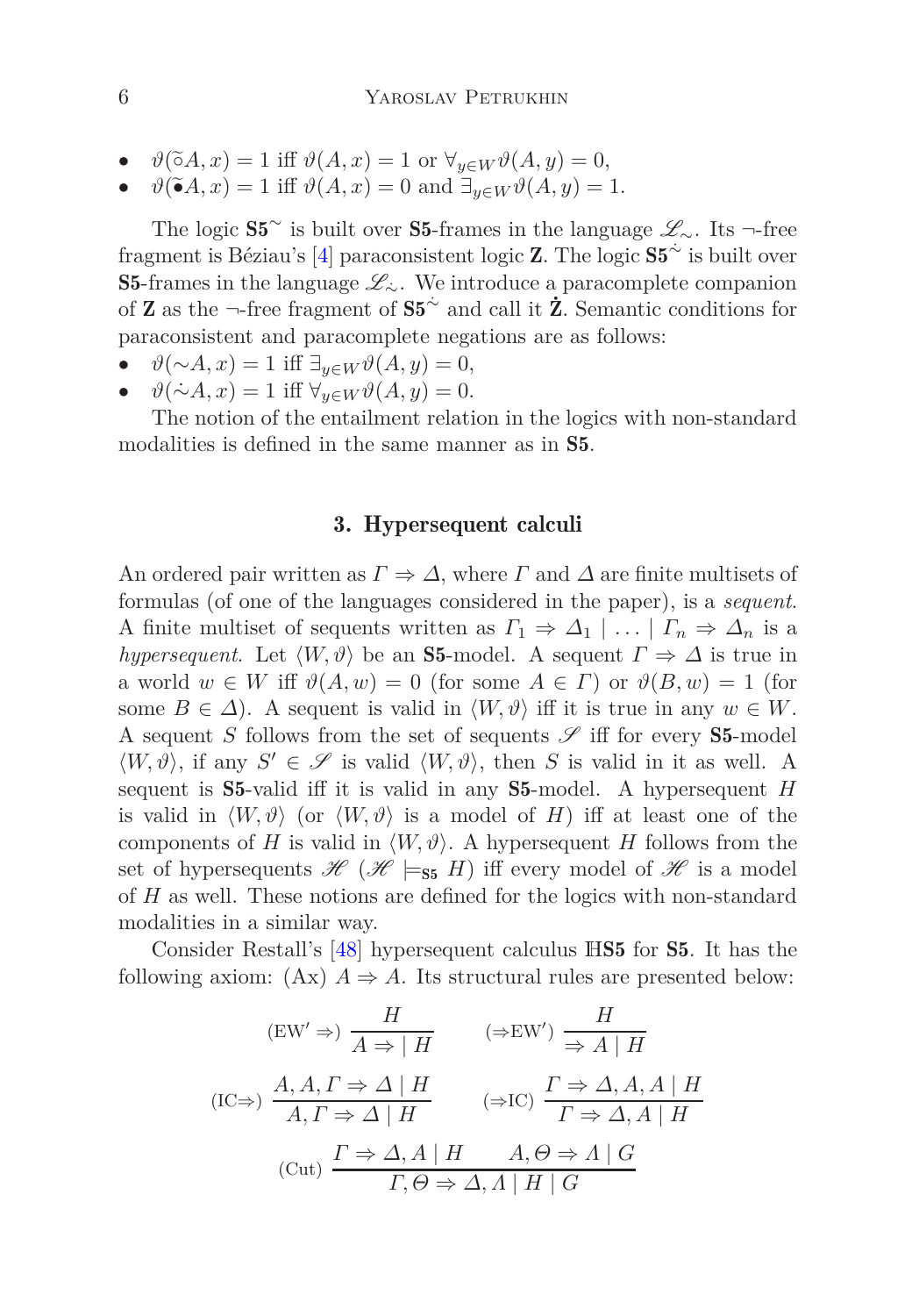(Merge) 
$$
\frac{\Gamma \Rightarrow \Delta \mid \Theta \Rightarrow \Lambda \mid H}{\Gamma, \Theta \Rightarrow \Delta, \Lambda \mid H}
$$

In contrast to Restall, we will use a more general version of external weakening which allows to add not only a sequent of the form  $A \Rightarrow$ or  $\Rightarrow$  *A*, but any hypersequent (including empty). The latter issue is important for a constructive cut elimination proof.

$$
(\text{EW}\Rightarrow) \frac{H}{G \mid H} \qquad (\Rightarrow \text{EW}) \frac{H}{G \mid H}
$$

One can add internal weakening and external contraction rules:

$$
\text{(IW}\Rightarrow) \frac{\Gamma \Rightarrow \Delta \mid H}{A, \Gamma \Rightarrow \Delta \mid H} \qquad (\Rightarrow \text{IW}) \frac{\Gamma \Rightarrow \Delta \mid H}{\Gamma \Rightarrow \Delta, A \mid H}
$$
\n
$$
\text{(EC)} \frac{\Gamma \Rightarrow \Delta \mid \Gamma \Rightarrow \Delta \mid H}{\Gamma \Rightarrow \Delta \mid H}
$$

However, it is not necessary to postulate them as primitive rules:

$$
\frac{\Gamma \Rightarrow \Delta \mid H}{\begin{array}{c|c|c|c}\hline P \Rightarrow \Delta \mid H\end{array}} & \text{(EW}\Rightarrow) & \frac{\Gamma \Rightarrow \Delta \mid H}{\begin{array}{c|c|c}\hline P \Rightarrow \Delta \mid H\end{array}} & \text{(EW}\Rightarrow) & \frac{\Gamma \Rightarrow \Delta \mid H}{\begin{array}{c|c}\hline P \Rightarrow \Delta \mid \Delta \mid H\end{array}} & \text{(Merge)}\\ \hline \begin{array}{c|c}\hline P \Rightarrow \Delta \mid T \Rightarrow \Delta \mid H & \text{(Merge)}\\ \hline \hline \begin{array}{c|c}\hline P \Rightarrow \Delta \land H\end{array}} & \text{(Merge)}\\ \hline \begin{array}{c|c}\hline P \Rightarrow \Delta \land H\end{array}} & \text{(IC}\Rightarrow), (\Rightarrow \text{IC}) & \end{array}
$$

The rules for truth-value connectives are as follows:

$$
(\neg \Rightarrow) \frac{\Gamma \Rightarrow \Delta, A \mid H}{\neg A, \Gamma \Rightarrow \Delta \mid H} \qquad (\Rightarrow \neg) \frac{A, \Gamma \Rightarrow \Delta \mid H}{\Gamma \Rightarrow \Delta, \neg A \mid H}
$$
  

$$
(\land \Rightarrow) \frac{A, B, \Gamma \Rightarrow \Delta \mid H}{A \land B, \Gamma \Rightarrow \Delta \mid H} \qquad (\Rightarrow \land) \frac{\Gamma \Rightarrow \Delta, A \mid H \qquad \Gamma \Rightarrow \Delta, B \mid G}{\Gamma \Rightarrow \Delta, A \land B \mid H \mid G}
$$
  

$$
(\lor \Rightarrow) \frac{A, \Gamma \Rightarrow \Delta \mid H \qquad B, \Gamma \Rightarrow \Delta \mid G}{A \lor B, \Gamma \Rightarrow \Delta \mid H \mid G} \qquad (\Rightarrow \lor) \frac{\Gamma \Rightarrow \Delta, A, B \mid H}{\Gamma \Rightarrow \Delta, A \lor B \mid H}
$$
  

$$
(\to \Rightarrow) \frac{\Gamma \Rightarrow \Delta, A \mid H \qquad B, \Theta \Rightarrow A \mid G}{A \to B, \Gamma, \Theta \Rightarrow \Delta, A \mid H \mid G} \qquad (\Rightarrow \to) \frac{A, \Gamma \Rightarrow \Delta, B \mid H}{\Gamma \Rightarrow \Delta, A \to B \mid H}
$$

The rules for necessity and possibility operators are as follows:<sup>[5](#page-6-0)</sup>

<span id="page-6-0"></span><sup>5</sup> Restall's original formulation of his calculus [\[48](#page-28-4)] does not have the rules for ∨,  $\rightarrow$ , and  $\Diamond$ . They were added to it in [\[20](#page-26-9)].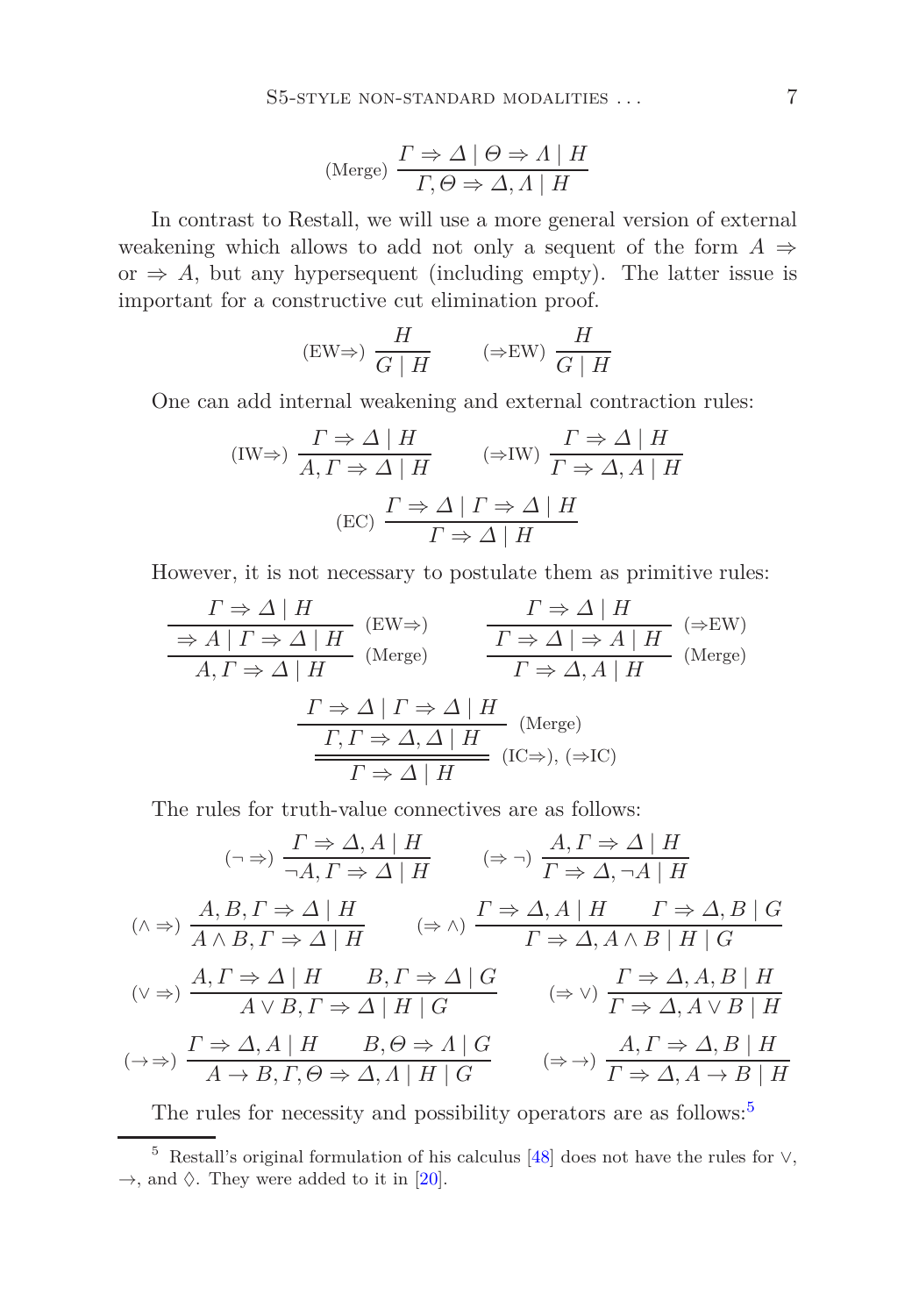$$
(\Box \Rightarrow) \frac{A, \Gamma \Rightarrow \Delta \mid H}{\Box A \Rightarrow \mid \Gamma \Rightarrow \Delta \mid H} \qquad (\Rightarrow \Box) \frac{\Rightarrow A \mid H}{\Rightarrow \Box A \mid H}
$$

$$
(\Diamond \Rightarrow) \frac{A \Rightarrow \mid H}{\Diamond A \Rightarrow \mid H} \qquad (\Rightarrow \Diamond) \frac{\Gamma \Rightarrow \Delta, A \mid H}{\Gamma \Rightarrow \Delta \mid \Rightarrow \Diamond A \mid H}
$$

Let us formulate the rules for the non-standard modalities (all these rules are new except  $(\sim \Rightarrow)$  and  $(\Rightarrow \sim)$  which were introduced in [\[1](#page-24-2)]<sup>[6](#page-7-0)</sup>).

$$
\left(\triangleright \Rightarrow\right) \frac{A, \Gamma \Rightarrow \Delta \mid H \qquad \Theta \Rightarrow A, A \mid G}{\triangleright A \Rightarrow \mid \Gamma \Rightarrow \Delta \mid \Theta \Rightarrow A \mid H \mid G} \qquad (\Rightarrow \triangleright) \frac{\Rightarrow A \mid A \Rightarrow \mid H}{\Rightarrow \triangleright A \mid H}
$$
\n
$$
\left(\bullet \Rightarrow\right) \frac{\Rightarrow A \mid A \Rightarrow \mid H}{\blacktriangleright A \Rightarrow \mid H} \qquad (\Rightarrow \bullet) \frac{A, \Gamma \Rightarrow \Delta \mid H \qquad \Theta \Rightarrow A, A \mid G}{\Rightarrow \blacktriangleright A \mid \Gamma \Rightarrow \Delta \mid \Theta \Rightarrow A \mid H \mid G}
$$
\n
$$
\left(\circ \Rightarrow\right) \frac{A, \Gamma \Rightarrow \Delta \mid H \qquad \Theta \Rightarrow A, A \mid G}{\circ A, \Theta \Rightarrow A \mid \Gamma \Rightarrow \Delta \mid H \mid G} \qquad (\Rightarrow \circ) \frac{\Rightarrow A \mid A, \Gamma \Rightarrow \Delta \mid H}{\Gamma \Rightarrow \Delta, \circ A \mid H}
$$
\n
$$
\left(\bullet \Rightarrow\right) \frac{\Rightarrow A \mid A, \Gamma \Rightarrow \Delta \mid H}{\bullet A, \Gamma \Rightarrow \Delta \mid H} \qquad (\Rightarrow \bullet) \frac{A, \Gamma \Rightarrow \Delta \mid H \qquad \Theta \Rightarrow A, A \mid G}{\Theta \Rightarrow A, \bullet A \mid \Gamma \Rightarrow \Delta \mid H \mid G}
$$
\n
$$
\left(\tilde{\circ} \Rightarrow\right) \frac{A, \Gamma \Rightarrow \Delta \mid H \qquad \Theta \Rightarrow A, A \mid G}{\tilde{\circ} A, \Gamma \Rightarrow \Delta \mid H \mid G} \qquad (\Rightarrow \tilde{\circ}) \frac{\Gamma \Rightarrow \Delta, A \mid A \Rightarrow \mid H}{\Gamma \Rightarrow \Delta, \tilde{\circ} A \mid H}
$$
\n
$$
\left(\tilde{\bullet} \Rightarrow\right) \frac{\Gamma \Rightarrow \Delta, A \mid A \Rightarrow \mid H}{\tilde{\bullet} A, \Gamma \Rightarrow \Delta \mid H} \qquad (\Rightarrow \tilde{\bullet}) \frac{A, \Gamma \Rightarrow \Delta \mid H \qquad \Theta \Rightarrow A, A \mid G}{\Gamma \Rightarrow \Delta, \tilde{\bullet} A \mid \Theta \Rightarrow A \mid H \mid G}
$$
\n
$$
\left(\sim \Rightarrow\right) \frac{\Rightarrow A \mid H}{\sim A \Rightarrow \mid H} \qquad (\Rightarrow \tilde{\bullet}) \frac{A, \Gamma \Rightarrow \Delta \mid H}{\Gamma \Rightarrow \Delta, \tilde{\bullet} A \mid \Theta \Rightarrow A \mid H
$$

Let  $\clubsuit \in {\{\triangleright, \blacktriangleright, \circ, \bullet, \tilde{\circ}, \tilde{\bullet}, \sim, \sim\}}$ . A hypersequent calculus  $\mathbb{H}\mathbb{S}5^{\clubsuit}$  for the logic S5♣ is obtained from Restall's one for S5 by the replacement of the rules for  $\square$  and  $\diamond$  with the ones for  $\clubsuit$ . Hypersequent calculi HZ and H $\mathbb{Z}$ , respectively, for logics **Z** and  $\mathbb{Z}$  are  $\neg$ -free versions of HS5<sup>∼</sup> and  $\mathbb{H}S5^{\sim}$ . The notion of a proof in hypersequent calculi in question is defined in the standard way. We write  $H L \vdash H$  iff there is a proof of a hypersequent *H* in the hypersequent calculus for a given logic *L*. Similarly,  $\mathscr{H} \vdash_{\mathbb{H}L} H$  means that there is a proof of a hypersequent

<span id="page-7-0"></span> $6$  Avron and Lahav's [\[1\]](#page-24-2) original version of a hypersequent for **Z** is a bit different from the one which we present here. They understand hypersequents as finite sets of sequents which are understood themselves as pairs of finite sets of formulas. They use internal weakening rules, but do not use (Merge) and (IC).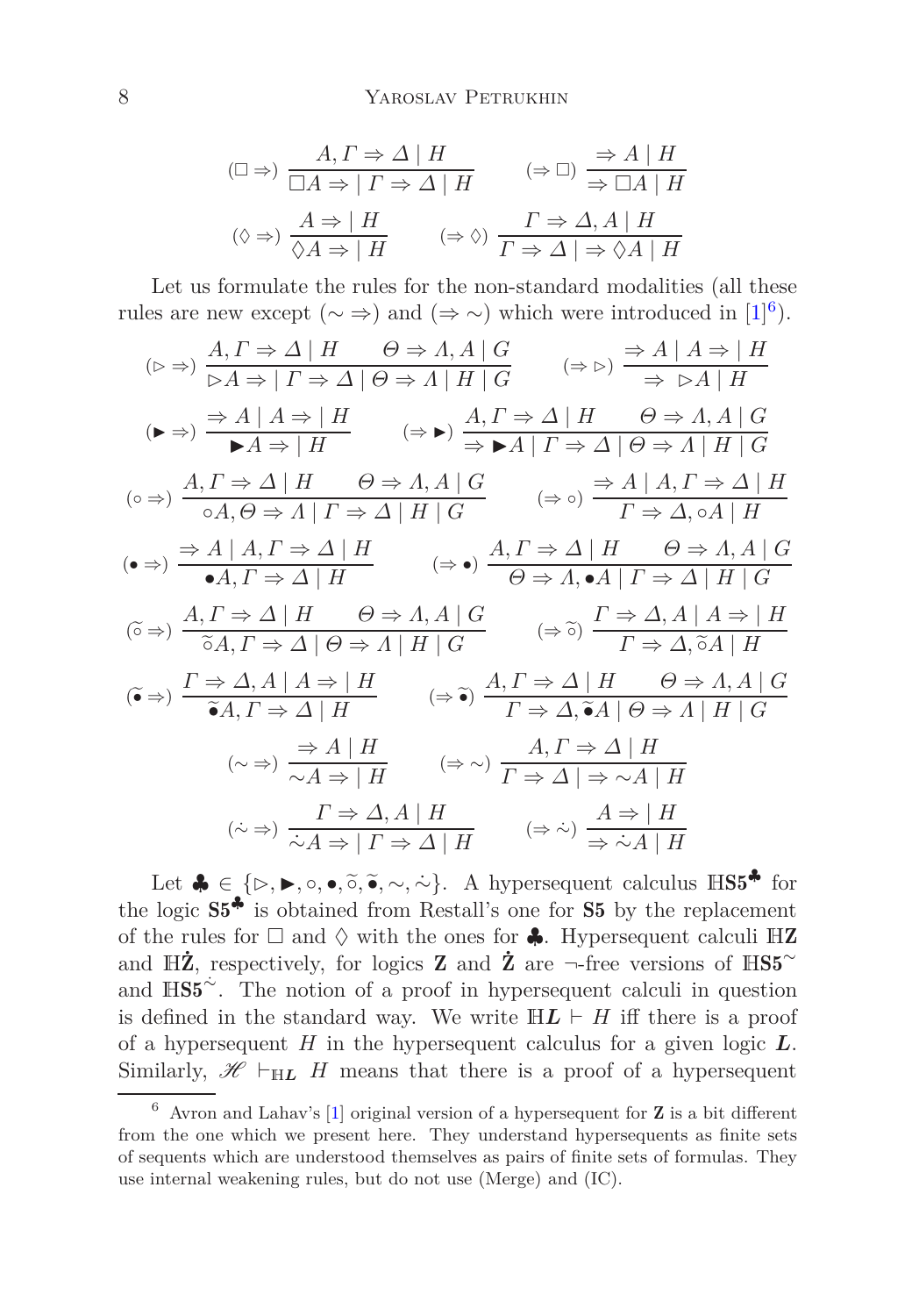$$
\frac{p \Rightarrow p}{\Rightarrow p, \neg p} (\Rightarrow \neg) \qquad \frac{p \Rightarrow p}{\neg p, p \Rightarrow} (\neg \Rightarrow)
$$
\n
$$
\frac{p \Rightarrow p}{\Rightarrow p \Rightarrow p} (\Rightarrow \Rightarrow)
$$
\n
$$
\frac{p \Rightarrow p \Rightarrow \neg p \mid \neg p \Rightarrow}{(p \Rightarrow p)} (\Rightarrow \Rightarrow)
$$
\n
$$
\frac{p \Rightarrow p \Rightarrow \neg p}{\Rightarrow p \Rightarrow \neg p} \text{ (Merge)}
$$
\n
$$
\frac{p \Rightarrow p \Rightarrow \neg p}{\Rightarrow p \Rightarrow p} (\Rightarrow \Rightarrow)
$$

*p* ⇒ *p* (¬ ⇒) ¬*p, p* ⇒ ⇒ (⇒ ¬) *p,* ¬*p* (⊲ ⇒) ⊲¬*p* ⇒ | *p* ⇒ | ⇒ *p* (⇒ ⊲) ⊲¬*p* ⇒ | ⇒ ⊲*p* (Merge) <sup>⊲</sup>¬*<sup>p</sup>* <sup>⇒</sup> <sup>⊲</sup>*<sup>p</sup>* (⇒→) <sup>⇒</sup> <sup>⊲</sup>¬*<sup>p</sup>* <sup>→</sup> <sup>⊲</sup>*<sup>p</sup> p* ⇒ *p p* ⇒ *p* (⊲ ⇒) ⊲*p* ⇒ | ⇒ *p* | *p* ⇒ (⇒ ⊲) ⊲*p* ⇒ | ⇒ ⊲*p* (<sup>⇒</sup> <sup>⊲</sup>) <sup>⇒</sup> ⊲⊲*<sup>p</sup>*

$$
\frac{p \Rightarrow p \qquad q \Rightarrow q}{p, p \rightarrow q \Rightarrow q} (\rightarrow \Rightarrow) \qquad p \Rightarrow p \qquad (\rightarrow \Rightarrow) \qquad \frac{p, q \Rightarrow q}{p, q \Rightarrow q} (\text{IW})
$$
\n
$$
\frac{p, p \rightarrow q \Rightarrow q}{p, p \rightarrow q \Rightarrow q} (\rightarrow \Rightarrow) \qquad p \Rightarrow p}{\Rightarrow p \rightarrow q \Rightarrow p \rightarrow q} (\rightarrow \Rightarrow) \qquad p \Rightarrow p}{\Rightarrow p \rightarrow q \Rightarrow p \rightarrow q} (\rightarrow \Rightarrow) \qquad p \Rightarrow p \Rightarrow (p \rightarrow q) \Rightarrow (p \rightarrow q) \Rightarrow (p \rightarrow q) \Rightarrow (p \rightarrow q) \Rightarrow (p \rightarrow q) \Rightarrow (p \rightarrow q) \Rightarrow (p \rightarrow q) \Rightarrow (p \rightarrow q) \Rightarrow (p \rightarrow q) \Rightarrow (p \rightarrow q) \Rightarrow (p \rightarrow q) \Rightarrow (p \rightarrow q) \Rightarrow (p \rightarrow q) \Rightarrow (p \rightarrow q) \Rightarrow (p \rightarrow q) \Rightarrow (p \rightarrow q) \Rightarrow (p \rightarrow q) \Rightarrow (p \rightarrow q) \Rightarrow (p \rightarrow q) \Rightarrow (p \rightarrow q) \Rightarrow (p \rightarrow q) \Rightarrow (p \rightarrow q) \Rightarrow (p \rightarrow q) \Rightarrow (p \rightarrow q) \Rightarrow (p \rightarrow q) \Rightarrow (p \rightarrow q) \Rightarrow (p \rightarrow q) \Rightarrow (p \rightarrow q) \Rightarrow (p \rightarrow q) \Rightarrow (p \rightarrow q) \Rightarrow (p \rightarrow q) \Rightarrow (p \rightarrow q) \Rightarrow (p \rightarrow q) \Rightarrow (p \rightarrow q) \Rightarrow (p \rightarrow q) \Rightarrow (p \rightarrow q) \Rightarrow (p \rightarrow q) \Rightarrow (p \rightarrow q) \Rightarrow (p \rightarrow q) \Rightarrow (p \rightarrow q) \Rightarrow (p \rightarrow q) \Rightarrow (p \rightarrow q) \Rightarrow (p \rightarrow q) \Rightarrow (p \rightarrow q) \Rightarrow (p \rightarrow q) \Rightarrow (p \rightarrow q) \Rightarrow (p \rightarrow q) \Rightarrow (p \rightarrow q) \Rightarrow (p \rightarrow q) \Rightarrow (p \rightarrow q) \Rightarrow (p \rightarrow q) \Rightarrow (p \rightarrow q) \Rightarrow (p \rightarrow q) \Rightarrow (p \rightarrow q) \Rightarrow (p \rightarrow q) \Rightarrow (p \rightarrow q) \Rightarrow (p \rightarrow q) \Rightarrow (p \rightarrow q) \Rightarrow (p \rightarrow q) \Rightarrow (p \rightarrow q) \Rightarrow (p \rightarrow q) \Rightarrow (p \rightarrow q) \Rightarrow (p \rightarrow q) \Rightarrow (p \rightarrow q) \Rightarrow (p \rightarrow q) \Rightarrow (p \rightarrow q) \Rightarrow (p \rightarrow q) \Rightarrow (p \rightarrow q) \Rightarrow (p \rightarrow q) \Rightarrow (p \rightarrow q) \Rightarrow (p \rightarrow q) \Rightarrow (p \rightarrow q) \Rightarrow (p \rightarrow q) \Rightarrow (p \rightarrow q) \Rightarrow
$$

<span id="page-8-1"></span>Figure 1. Examples of proofs in  $\mathbb{H}\mathbb{S}^{5}$ , where ( $\cdot$ ) stands for ( $\triangleright \Rightarrow$ ).

<span id="page-8-0"></span>*H* from a finite set of hypersequents  $\mathscr H$  in H*L*. If in this proof each cut is on a formula  $A \in \Gamma \cup \Delta$  for some component  $\Gamma \Rightarrow \Delta$  of some hypersequent in  $\mathscr{H}$ , then we write  $\mathscr{H} \vdash^{\text{cf}}_{\mathbb{H}L} H$ . Four examples of proofs in  $HSS^>$  are presented in Figure [1](#page-8-1) (the formulas are taken from Zolin's [\[56\]](#page-29-1) Hilbert-style axiomatization of  $S5^>$ ).

## 4. Soundness and completeness

<span id="page-8-2"></span>THEOREM 4.1 (Strong soundness). Let  $\clubsuit \in \{\triangleright, \blacktriangleright, \circ, \bullet, \tilde{\circ}, \tilde{\bullet}, \sim, \sim\}$  and *L* ∈ {S5<sup> $\clubsuit$ </sup>, Z,  $\dot{Z}$ }. For each finite set of hypersequents  $\mathcal{H} \cup \{H\}$ , if  $\mathscr{H} \vdash_{\mathbb{H}\mathbf{L}} H$ , then  $\mathscr{H} \models_{\mathbf{L}} H$ .

PROOF. Consider the rule  $(\Rightarrow \circ)$ . Suppose that  $\Rightarrow A \mid A, \Gamma \Rightarrow \Delta \mid H$  is valid in an arbitrary  $S5^{\circ}$ -model  $\langle W, \vartheta \rangle$ . Then at least one of the components of this hypersequent is valid in  $\langle W, \vartheta \rangle$ . If  $\Rightarrow A$  is valid in  $\langle W, \vartheta \rangle$ ,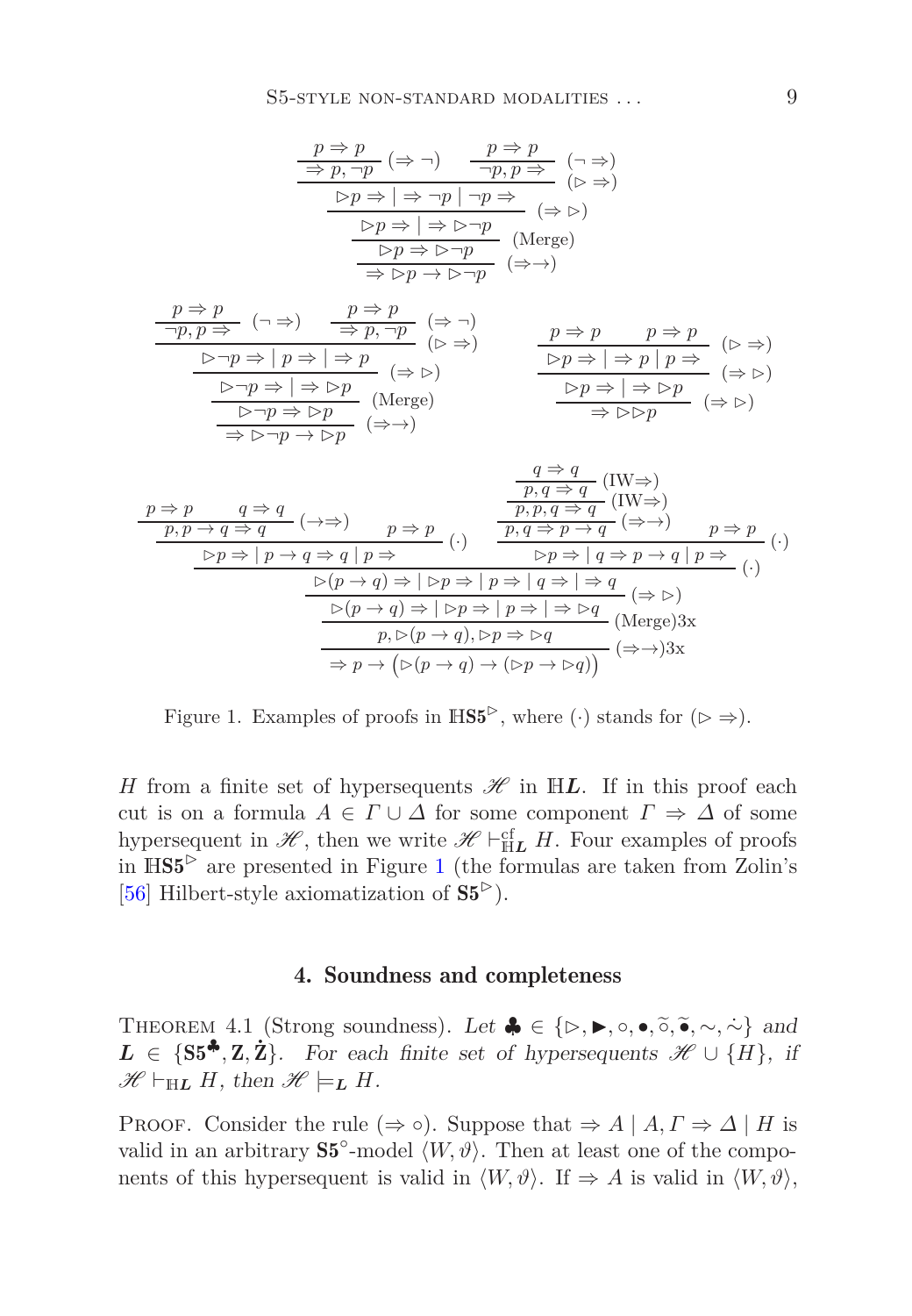then  $\vartheta(A, w) = 1$  for all  $w \in W$ . Then  $\Rightarrow \circ A$  is valid in  $\langle W, \vartheta \rangle$ , and hence  $\Gamma \Rightarrow \Delta$ ,  $\circ A \mid H$  is valid in this model as well. If  $A, \Gamma \Rightarrow \Delta$  is valid in  $\langle W, \vartheta \rangle$ , then  $\vartheta(A, w) = 0$  for some  $w \in W$  or  $\Gamma \Rightarrow \Delta$  is valid in  $\langle W, \vartheta \rangle$ . Hence,  $\Gamma \Rightarrow \Delta$ ,  $\circ A \mid H$  is valid in  $\langle W, \vartheta \rangle$ . Obviously, if a component of *H* is valid in  $\langle W, \vartheta \rangle$ , then  $\Gamma \Rightarrow \Delta$ ,  $\circ A \mid H$  is valid in it as well.

Consider the rule ( $\circ \Rightarrow$ ). Suppose that  $A, \Gamma \Rightarrow \Delta \mid H$  and  $\Theta \Rightarrow \Lambda, A \mid$ *G* are valid in  $S5^{\circ}$ -model  $\langle W, \vartheta \rangle$ . If *H* or *G* is valid in it, then  $\circ A, \Theta \Rightarrow A$  $\Gamma \Rightarrow \Delta \mid H \mid G$  is valid as well. Suppose that  $A, \Gamma \Rightarrow \Delta$  and  $\Theta \Rightarrow \Lambda, A$ are valid in  $\langle W, \vartheta \rangle$ . Then  $\vartheta(A, x) = 0$  for some  $x \in W$  or  $\Gamma \Rightarrow \Delta$  is valid in  $\langle W, \vartheta \rangle$ . Also,  $\Theta \Rightarrow \Lambda$  is valid in  $\langle W, \vartheta \rangle$  or  $\vartheta(A, y) = 1$  for some  $y \in W$ . Assume that  $\vartheta(A, x) = 0$  for some  $x \in W$ . Suppose that  $\Theta \Rightarrow \Lambda$ is valid in  $\langle W, \vartheta \rangle$ . Then  $\circ A, \Theta \Rightarrow \Lambda$  is valid in  $\langle W, \vartheta \rangle$ . Hence,  $\circ A, \Theta \Rightarrow$ *Λ* | *Γ*  $\Rightarrow$  *Δ* | *H* | *G* is valid in  $\langle W, \vartheta \rangle$  as well. Suppose that  $\vartheta(A, y) = 1$ for some  $y \in W$ . Then  $\circ A \Rightarrow$  is valid in  $\langle W, \vartheta \rangle$ , and hence  $\circ A, \Theta \Rightarrow \Lambda$  $\Gamma \Rightarrow \Delta \mid H \mid G$  is valid. Assume that  $\Gamma \Rightarrow \Delta$  is valid in  $\langle W, \vartheta \rangle$ . Then  $\circ A, \Theta \Rightarrow A \mid \Gamma \Rightarrow \Delta \mid H \mid G$  is valid as well in the model in question.

The other cases are considered similarly. ⊣

<span id="page-9-0"></span>THEOREM 4.2 (Strong completeness). Let  $\clubsuit \in \{\triangleright, \blacktriangleright, \circ, \bullet, \widetilde{\circ}, \widetilde{\bullet}, \sim, \widetilde{\sim}\}$ and  $\mathbf{L} \in \{S5^{\clubsuit}, \mathbf{Z}, \mathbf{Z}\}\$ . For each finite set of hypersequents  $\mathcal{H} \cup \{H\}$ , if  $\mathscr{H} \models_L H$ , then  $\mathscr{H} \vdash_{\mathbb{H}L}^{\mathsf{cf}} H$ .

PROOF. We adapt Avron and Lahav's [\[1\]](#page-24-2) completeness proof for **Z**. Suppose that  $\mathscr{H} \nvdash^{\text{cf}}_{\text{H}} H$ . We construct a model of  $\mathscr{H}$  which is not a model of *H*. Let **F** be the set of subformulas of formulas in  $\mathscr{H} \cup \{H\}$ . We call a hypersequent *G* an F-hypersequent iff it satisfies the following conditions:

- if  $A \in G$ , then  $A \in \mathbb{F}$ , for each formula  $A$ ;
- $\bullet$   $\mathscr{H} \nvdash^{\mathrm{cf}}_{\mathrm{H}\bm{L}} G;$
- if  $\Gamma \cup \Delta \subseteq \mathbb{F}$ , then either  $\Gamma \Rightarrow \Delta \in G$  or  $\mathscr{H} \vdash_{\mathbb{H}L}^{\mathsf{cf}} G \mid \Gamma \Rightarrow \Delta$ .

Since  $\mathscr H$  is finite, F is finite as well. Let  $S_1, \ldots, S_n$  be an enumeration of all the sequents  $\Gamma \Rightarrow \Delta$  such that  $\Gamma \cup \Delta \subseteq \mathbb{F}$ . We put,  $H_0 = H$ , for each  $1 \leq i \leq n$ :

$$
H_i = \begin{cases} H_{i-1} | S_i & \text{if } \mathcal{H} \nvDash^{\text{cf}}_{\text{HL}} H_{i-1} | S_i \\ H_{i-1} & \text{otherwise,} \end{cases}
$$

and  $H^* = H_n$ . Then  $H^*$  is an F-hypersequent such that  $H \subseteq H^*$ . A component  $\Gamma^* \Rightarrow \Delta^*$  of  $H^*$  is said to be *maximal* iff it has no proper extension in  $H^*$  (i.e. if  $\Gamma^{**} \Rightarrow \Delta^{**} \in H^*, \Gamma^* \subseteq \Gamma^{**}$ , and  $\Delta^* \subseteq \Delta^{**}$ , then  $\Gamma^* = \Gamma^{**}$  and  $\Delta^* = \Delta^{**}$ ). Let *W* be the set of all maximal components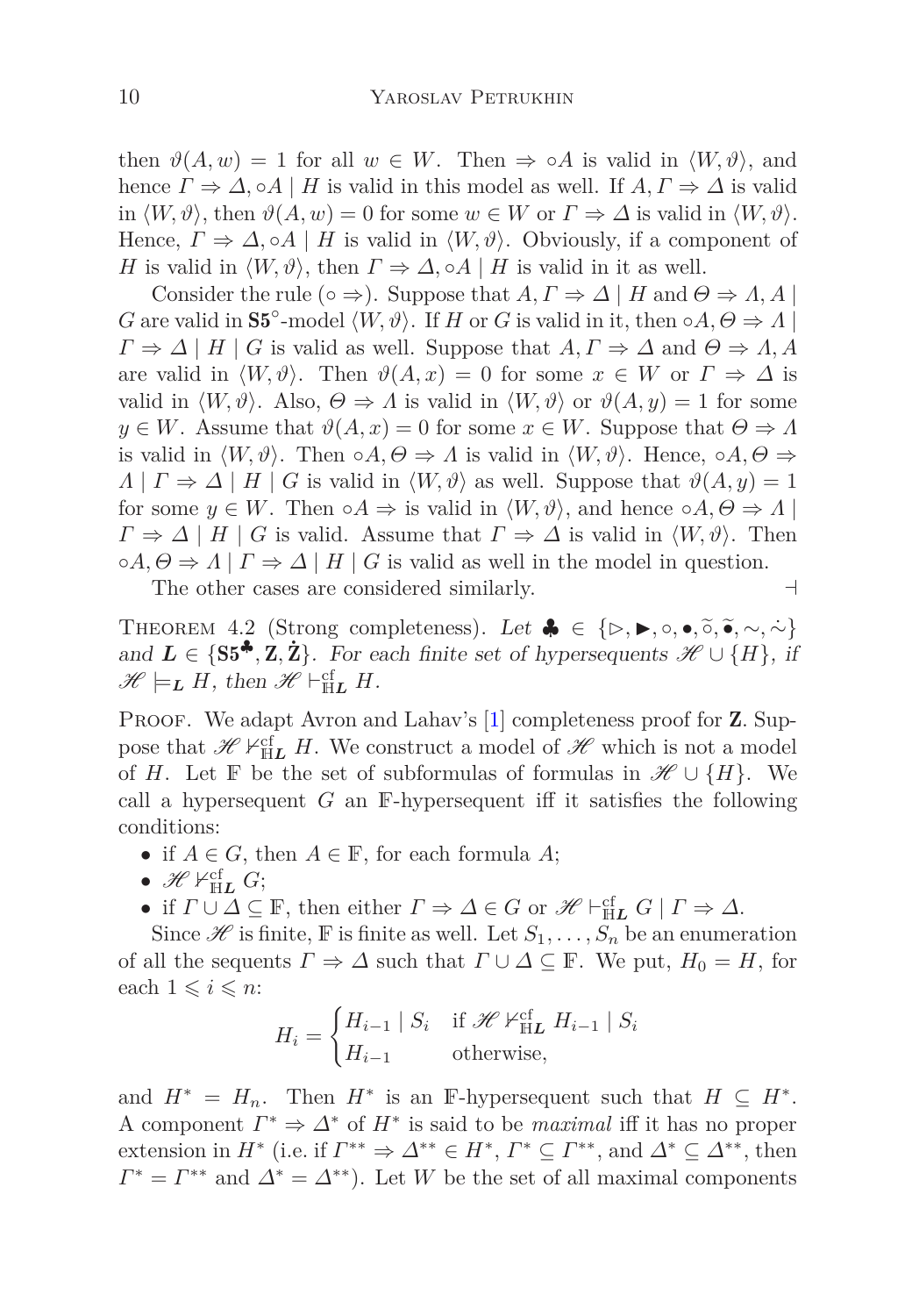of  $H^*$ . We write  $\Gamma_w$  and  $\Delta_w$  (where  $w \in W$ ), respectively, for  $\Gamma^*$  and  $Δ^*$  iff  $w = Γ^* ⇒ Δ^*$ . Let *θ* be the valuation such that  $\vartheta(p, w) = 1$  iff  $p \in \Gamma_w$ , for each  $p \in \mathcal{P}$ .

We need to prove that for each  $A \in \mathbb{F}$  and each maximal component *w* of *H*<sup>∗</sup> it holds that:

- (a)  $A \in \Gamma_w$  implies  $\vartheta(A, w) = 1$ ,
- (b)  $A \in \Delta_w$  implies  $\vartheta(A, w) = 0$ .

The proof is by induction on the complexity of *A*. The basic case (i.e.  $A \in \mathcal{P}$ ) follows from the definition of  $\vartheta$ . The proof for ∧ and ∼ one may find in [\[1](#page-24-2)]. Other propositional connectives are considered similarly.

 $Let A be \rhd B. Suppose that A \rhd \rhd T_w$ . Assume that there is  $y \in W$  such that  $B \notin \Gamma_y$  and there is a  $z \in W$  such that  $B \notin \Delta_z$ . Since *y* and *z* are maximal,  $B, \Gamma_y \Rightarrow \Delta_y \notin H^*$  and  $\Gamma_z \Rightarrow \Delta_z, B \notin H^*$ . Since  $H^*$  is an  $\mathbb{F}$ hypersequent,  $\mathscr{H} \vdash^{\text{cf}}_{\text{H}L} H^* \mid B, \Gamma_y \Rightarrow \Delta_y$  and  $\mathscr{H} \vdash^{\text{cf}}_{\text{H}L} H^* \mid \Gamma_z \Rightarrow \Delta_z, B$ . By the rule  $(\triangleright \Rightarrow)$ , H<sup>er</sup>  $\vdash$   $\mathbb{H}_L$   $H^*$  |  $\triangleright B \Rightarrow | \Gamma_y \Rightarrow \Delta_y | \Gamma_z \Rightarrow \Delta_z$ , i.e.  $\mathscr{H} \vdash_{\text{HL}}^{\text{cf}} H^* \mid A \Rightarrow \mid \Gamma_y \Rightarrow \Delta_y \mid \Gamma_z \Rightarrow \Delta_z$ . Then  $\mathscr{H} \vdash_{\text{HL}}^{\text{cf}} H^* \mid A \Rightarrow$ | *y* | *z*. By the rule (Merge),  $\mathcal{H} \vdash^{\text{cf}}_{\text{H}} H^*$  | *A* ⇒. Since *A* ∈  $\Gamma_w$ , by (EW) and (Merge), we get  $\mathscr{H} \vdash^{\text{cf}}_{\mathbb{H}L} H^* \mid w$ . By (Merge),  $\mathscr{H} \vdash^{\text{cf}}_{\mathbb{H}L} H^*$ . A contradiction. Hence, for each  $x \in W$ ,  $B \in \Gamma_x$ , or for each  $x \in W$ ,  $B \in \Delta_x$ . By the induction hypothesis for *B*, for each  $x \in W$ ,  $\vartheta(B, x) = 1$ or for each  $x \in W$ ,  $\vartheta(B, x) = 0$ . Thus,  $\vartheta(A, w) = 1$ .

*Suppose that*  $A \in \Delta_w$ . Assume that  $B \Rightarrow \notin H^*$ . Then  $\mathscr{H} \vdash_{\text{HL}}^{\text{cf}} H^*$  $B \Rightarrow$ , since  $H^*$  is an F-sequence. By (EW),  $\mathscr{H} \vdash^{\text{cf}}_{\text{H}} H^* \mid \Rightarrow B \mid B \Rightarrow$ . By  $(\Rightarrow \rhd), \mathscr{H} \vdash_{\text{HL}}^{\text{cf}} H^* \rhd \rhd \rhd B$ , i.e.  $\mathscr{H} \vdash_{\text{HL}}^{\text{cf}} H^* \rvert \Rightarrow A$ . Since  $A \in \Delta_w$ , by (EC) and (Merge),  $\mathscr{H} \vdash_{\mathbb{H}\mathbf{L}}^{\mathsf{cf}} H^* \mid w$ . By (Merge),  $\mathscr{H} \vdash_{\mathbb{H}\mathbf{L}}^{\mathsf{cf}} H^*$ . A contradiction. Hence,  $B \Rightarrow \in H^*$ . Therefore, there is a  $y \in W$  such that  $B \in \Gamma_y$ . By the induction hypothesis for *B*, there is a  $y \in W$  such that  $\vartheta(B, y) = 1$ . Assume that  $\Rightarrow B \notin H^*$ . Then  $\mathscr{H} \vdash^{\text{cf}}_{\text{H}} H^* \mid \Rightarrow B$ , since  $H^*$  is an F-sequence. By (EW),  $\mathscr{H} \vdash_{\text{HL}}^{\text{cf}} H^* \mid \Rightarrow B \mid B \Rightarrow$ , and by  $(\Rightarrow \rhd), \mathscr{H} \vdash^{\text{cf}}_{\text{H}L} H^* \rvert \Rightarrow A$  which implies  $\mathscr{H} \vdash^{\text{cf}}_{\text{H}L} H^*$ . A contradiction. Hence,  $\Rightarrow$  *B*  $\in$  *H*<sup>\*</sup>. Thus, there is a *z*  $\in$  *W* such that *B*  $\in \Delta_z$ . By the induction hypothesis for *B*, there is a  $z \in W$  such that  $\vartheta(B, z) = 1$ . Therefore,  $\vartheta(A, w) = 0$ .

*Let A be*  $\triangleright$  *B. Suppose that*  $A \in \Gamma_w$ *.* We show that there is an  $x \in W$ such that  $B \in \Delta_x$  and there is an  $x \in W$  such that  $B \in \Gamma_x$ . Assume that  $\Rightarrow B \notin H^*$ . Then  $\mathscr{H} \vdash_{\text{H}\mathbf{L}}^{\text{cf}} H^* \models B$ , since  $H^*$  is an F-sequence. By  $(EW)$ ,  $\mathscr{H} \vdash_{\text{HL}}^{\text{cf}} H^* \mid \Rightarrow B \mid B \Rightarrow \text{and by } (\blacktriangleright \Rightarrow)$ ,  $\mathscr{H} \vdash_{\text{HL}}^{\text{cf}} H^* \mid \blacktriangleright B \Rightarrow$ , i.e.  $\mathscr{H} \vdash^{\text{cf}}_{\mathbb{H}L} H^* \mid A \Rightarrow$  which gives us due to the fact that  $A \in \Gamma_w$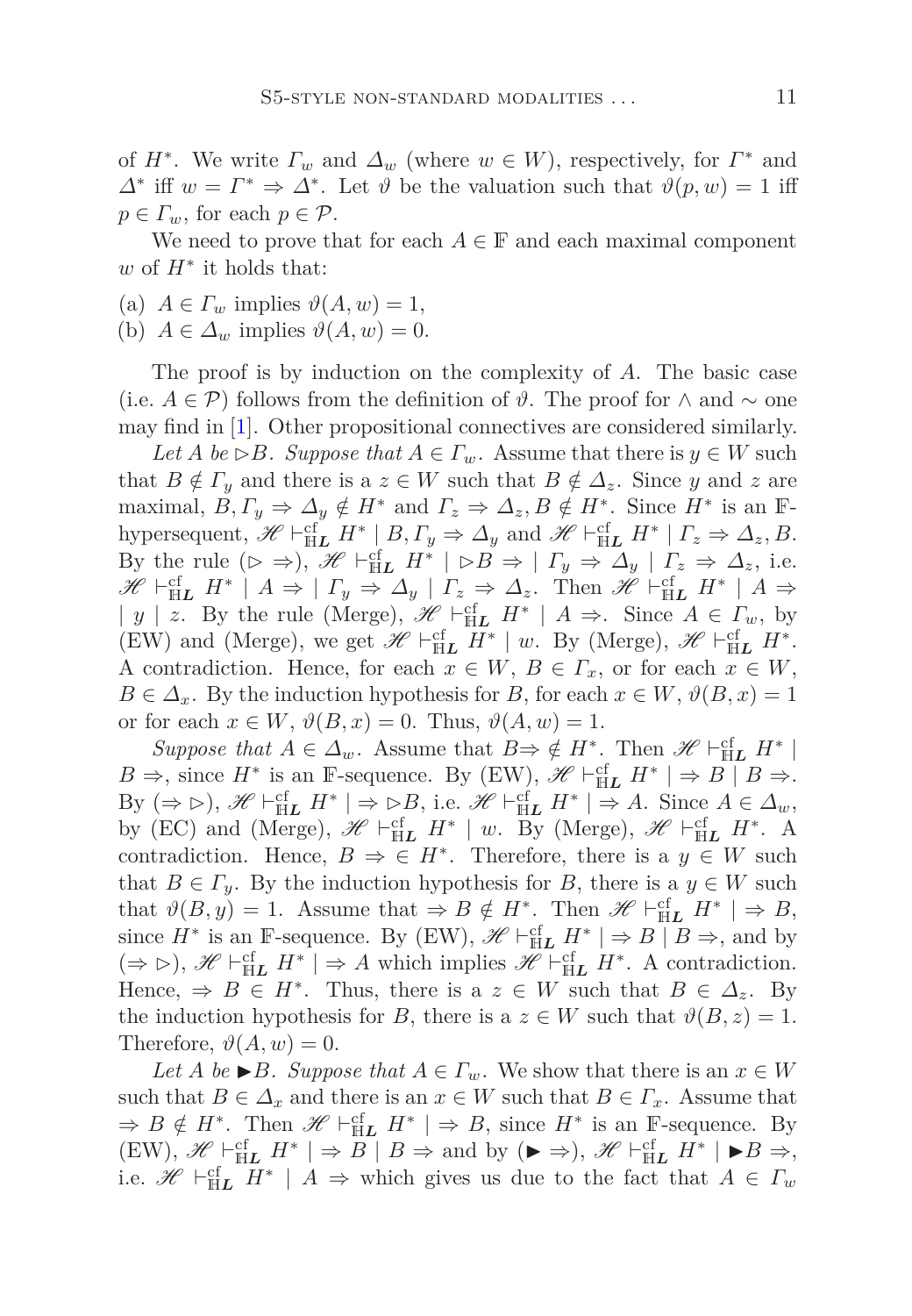and the rules (EW) and (Merge) that  $\mathscr{H} \vdash^{\text{cf}}_{\mathbb{H}L} H^* \mid w$ , and so that  $\mathscr{H} \vdash_{\text{HL}}^{\text{cf}} H^*$ . A contradiction. Thus,  $\Rightarrow B \in H^*$ . Hence, there is a maximal component *x* of  $H^*$  that extends it, i.e.  $B \in \Delta_x$ . Therefore, the induction hypothesis for *B* implies that there is an  $x \in W$  such that  $\vartheta(B, x) = 0$ . Assume that  $B \Rightarrow \notin H^*$ . Then  $\mathscr{H} \vdash_{\text{HL}}^{\text{cf}} H^* | B \Rightarrow$ , and so that  $\mathscr{H} \vdash_{\mathbb{H}\mathbf{L}}^{\mathsf{cf}} H^* \rvert \Rightarrow B \rvert B \Rightarrow$  which implies  $\mathscr{H} \vdash_{\mathbb{H}\mathbf{L}}^{\mathsf{cf}} H^*$ . A contradiction. Thus,  $B \Rightarrow \in H^*$ . Hence, there is a maximal component *x* of  $H^*$  such that  $B \in \Gamma_x$ . Therefore, the induction hypothesis for *B* implies that there is an  $x \in W$  such that  $\vartheta(B, x) = 1$ . Thus,  $\vartheta(A, x) = 1$ .

*Suppose that*  $A \in \Delta_w$ . We show that for each  $x \in W$ ,  $B \in \Gamma_x$ , or for each  $x \in W$ ,  $B \in \Delta_x$ . Assume the converse, i.e. that there is a  $y \in W$  such that  $B \notin \Gamma_y$  and there is a  $z \in W$  such that  $B \notin \Delta_z$ . Then  $\mathscr{H} \vdash_{\mathbb{H}\mathbf{L}}^{\mathsf{cf}} H^* \mid B, \Gamma_y \Rightarrow \Delta_y \text{ and } \mathscr{H} \vdash_{\mathbb{H}\mathbf{L}}^{\mathsf{cf}} H^* \mid \Gamma_z \Rightarrow \Delta_z, B. \text{ By } (\Rightarrow \blacktriangleright),$  $\mathscr{H} \vdash_{\mathbb{H}\mathbf{L}}^{\mathsf{cf}} H^* \mid \Rightarrow A \mid \Gamma_y \Rightarrow \Delta_y \mid \Gamma_z \Rightarrow \Delta_z$ . Then  $\mathscr{H} \vdash_{\mathbb{H}\mathbf{L}}^{\mathsf{cf}} H^* \mid \Rightarrow A \mid$ *y* | *z* which implies  $\mathscr{H} \vdash^{\text{cf}}_{\text{H}} H^*$  | ⇒ *A*. Since  $A \in \Delta_w$ , by (EW) and (Merge),  $\mathscr{H} \vdash_{\text{HL}}^{\text{cf}} H^* \mid w$ , and so  $\mathscr{H} \vdash_{\text{HL}}^{\text{cf}} H^*$ . A contradiction. By the induction hypothesis for *B*, for each  $x \in W$ ,  $\vartheta(B, x) = 1$  or for each  $x \in W$ ,  $\vartheta(B, x) = 0$ . Hence,  $\vartheta(A, w) = 0$ .

*Let A be*  $\circ$ *B. Suppose that*  $A \in \Gamma_w$ *.* Suppose that  $\{B\} \cup \Delta_w = \emptyset$  and for some maximal  $x \in W$ ,  $B \notin \Gamma_x$ . Then by the maximality of *w* and *x* as well as the fact that  $H^*$  is an F-hypersequent,  $\mathscr{H} \vdash^{\text{cf}}_{\mathbb{H}L} H^* \mid \Gamma_w \Rightarrow \Delta_w, B$ and  $\mathscr{H} \vdash^{\text{cf}}_{\mathbb{H}L} H^* \mid B, \Gamma_x \Rightarrow \Delta_x$ . By the rule (∘ ⇒),  $\mathscr{H} \vdash^{\text{cf}}_{\mathbb{H}L} H^* \mid$  $\circ B, \Gamma_w \Rightarrow \Delta_w, |\Gamma_x \Rightarrow \Delta_x$ . Then  $\mathscr{H} \vdash^{\text{cf}}_{\text{HL}} H^* | w | x$ . By (Merge),  $\mathscr{H} \vdash^{\text{cf}}_{\text{H}} H^*$ . A contradiction. Thus,  $B \in \Delta_w$  and for each  $x \in W$ ,  $B \in \Gamma_x$ . It follows by the induction hypothesis for *B* that  $\vartheta(B, w) = 0$ and for each maximal  $x \in W$ ,  $\vartheta(B, x) = 1$ . Hence,  $\vartheta(A, w) = 0$ .

*Suppose that*  $A \in \Delta_w$ . Assume that  $B \notin \Gamma_w$  or  $\Rightarrow B \notin H^*$ . Suppose that  $B \notin \Gamma_w$ . Then since *w* is maximal,  $B, \Gamma_w \Rightarrow \Delta_w \notin H^*$ . Since  $B \notin \Gamma_w$  and  $H^*$  is an F-hypersequent,  $\mathscr{H} \vdash_{\mathbb{H}}^{\mathsf{cf}} H^* \mid B, \Gamma_w \Rightarrow \Delta_w$ . By (EW),  $\mathscr{H} \vdash^{\text{cf}}_{\mathbb{H}L} H^* \mid \Rightarrow B \mid B, \Gamma_w \Rightarrow \Delta_w$ . By the rule ( $\Rightarrow \circ$ ),  $\mathscr{H} \vdash^{\text{cf}}_{\mathbb{H}L} H^* \mid \overline{\Gamma_w} \Rightarrow \Delta_w, \circ B.$  Since  $A \in \Delta_w$ ,  $\mathscr{H} \vdash^{\text{cf}}_{\mathbb{H}L} H^* \mid w.$ Using (Merge), we have  $\mathscr{H} \vdash^{\text{cf}}_{\mathbb{H}L} H^*$ . A contradiction. Suppose that  $\Rightarrow B \notin H^*$ . Since  $H^*$  is an F-hypersequent,  $\mathscr{H} \vdash_{\mathbb{H}\mathbf{L}}^{\mathsf{cf}} H^* \models B$ . By  $(EW)$ ,  $\mathscr{H} \vdash_{\text{HL}}^{\text{cf}} H^* \rvert \Rightarrow B \rvert B, \Gamma_w \Rightarrow \Delta_w$ . Using  $(\Rightarrow \circ)$  and (Merge), we get  $\mathscr{H} \vdash_{\text{HL}}^{\text{cf}} H^*$ . A contradiction. Hence,  $B \in \Gamma_w$  and  $\Rightarrow B \in H^*$ . Then by the induction hypothesis for *B*,  $\vartheta(B, w) = 1$  and for some  $x \in W$ ,  $\vartheta(B, x) = 0$ . Hence,  $\vartheta(A, w) = 1$ .

*Let A be* •*B. Suppose that*  $A \in \Gamma_w$ *.* Assume that  $B \notin \Gamma_w$  or  $\Rightarrow B \notin$ *H*<sup>\*</sup>. Suppose that  $B \notin \Gamma_w$ . Then since *w* is maximal,  $B, \Gamma_w \Rightarrow \Delta_w \notin H^*$ .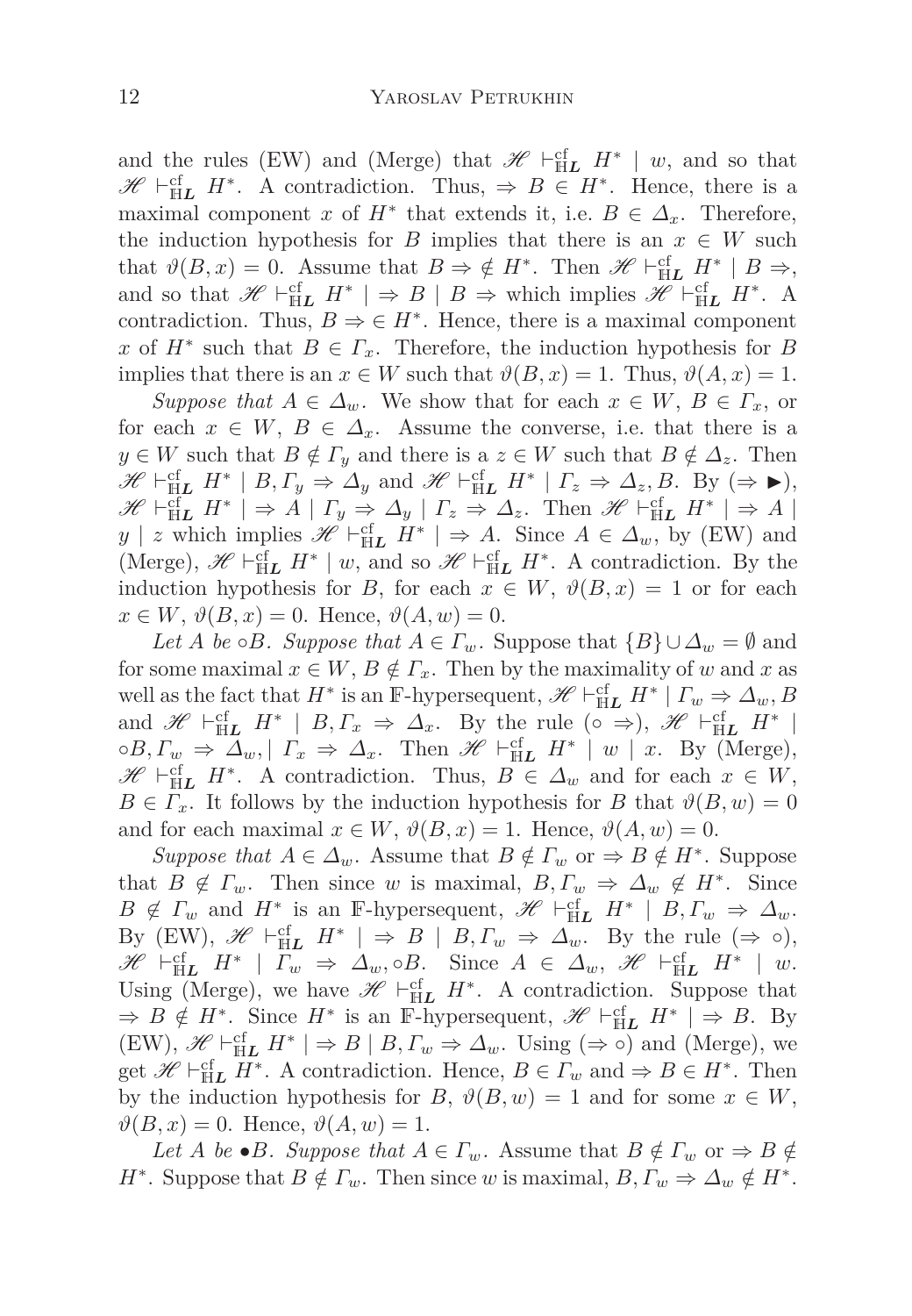Since  $B \notin \Gamma_w$  and  $H^*$  is an F-hypersequent,  $\mathscr{H} \vdash_{\mathbb{H}\mathbf{L}}^{\mathsf{cf}} H^* \mid B, \Gamma_w \Rightarrow \Delta_w$ . By (EW),  $\mathscr{H} \vdash^{\text{cf}}_{\mathbb{H}L} H^* \mid \Rightarrow B \mid B, \Gamma_w \Rightarrow \Delta_w$ . By the rule (• ⇒),  $\mathscr{H} \vdash_{\mathbb{H}\mathbf{L}}^{\mathsf{cf}} H^* \mid \bullet B, \Gamma_w \Rightarrow \Delta_w$ , i.e.  $\mathscr{H} \vdash_{\mathbb{H}\mathbf{L}}^{\mathsf{cf}} H^* \mid A, \Gamma_w \Rightarrow \Delta_w$ . Since  $A \in \Gamma_w$ ,  $\mathscr{H} \vdash_{\mathbb{H}\mathbf{L}}^{\mathsf{cf}} H^* \mid w$ . Using (Merge), we have  $\mathscr{H} \vdash_{\mathbb{H}\mathbf{L}}^{\mathsf{cf}} H^*$ . A contradiction. Suppose that  $\Rightarrow B \notin H^*$ . Since  $H^*$  is an F-hypersequent,  $\mathscr{H} \vdash_{\mathbb{H}\mathbf{L}}^{\mathsf{cf}} H^* \mid \Rightarrow B$ . By (EW),  $\mathscr{H} \vdash_{\mathbb{H}\mathbf{L}}^{\mathsf{cf}} H^* \mid \Rightarrow B \mid B, \Gamma_w \Rightarrow \Delta_w$ . Using  $($  **●**  $\Rightarrow$   $)$  and (Merge), we get  $\mathcal{H} \vdash_{\mathbb{H}\mathbf{L}}^{\mathsf{cf}} H^*$ . A contradiction. Hence,  $B \in \Gamma_w$ and  $\Rightarrow$  *B*  $\in$  *H*<sup>\*</sup>. Then by the induction hypothesis for *B*,  $\vartheta(B, w) = 1$ and for some  $x \in W$   $\vartheta(B, x) = 0$ . Hence,  $\vartheta(A, w) = 1$ .

*Suppose that*  $A \in \Delta_w$ . Suppose that  ${B} \cup \Delta_w = \emptyset$  and for some maximal  $x \in W$ ,  $B \notin \Gamma_x$ . Then by the maximality of *w* and *x* as well as the fact that  $H^*$  is an F-hypersequent,  $\mathscr{H} \vdash_{\text{HL}}^{\text{cf}} H^* | I_w \Rightarrow \Delta_w, B$ and  $\mathscr{H} \vdash_{\mathbb{H}\mathbf{L}}^{\mathsf{cf}} H^* \mid B, \Gamma_x \Rightarrow \Delta_x$ . By the rule  $(\Rightarrow \bullet), \mathscr{H} \vdash_{\mathbb{H}\mathbf{L}}^{\mathsf{cf}} H^* \mid \Gamma_w \Rightarrow$  $\Delta_w$ ,  $\bullet$  *B* |  $\Gamma_x \Rightarrow \Delta_x$ . Then  $\mathscr{H} \vdash_{\text{HL}}^{\text{cf}} H^* \mid w \mid x$ . By (Merge),  $\mathscr{H} \vdash_{\text{HL}}^{\text{cf}} H^*$ . A contradiction. Thus,  $B \in \Delta_w$  and for each maximal  $x \in W$ ,  $B \in \Gamma_x$ . It follows by the induction hypothesis for *B* that  $\vartheta(B, w) = 0$  and for each maximal  $x \in W$ ,  $\vartheta(B, x) = 1$ . Hence,  $\vartheta(A, w) = 0$ .

*Let A be* ∼*B.* This case is considered in [\[1](#page-24-2)] by Avron and Lahav. *The other cases are similar to the previous ones.*

Now we show that  $\langle W, \vartheta \rangle$  is a model for  $\mathscr{H}$ , but not for *H*. Let  $H' \in H^*$ . If its every component is a subsequent of some component of *H*<sup>∗</sup>, then due to (EW) and (Merge) *H*<sup>∗</sup> is derivable from *H'* and hence from  $\mathscr{H}$  which contradicts to the fact that  $\mathscr{H} \nvdash^{\text{cf}}_{\text{H}} H^*$ . Hence, there is a component  $\Gamma \Rightarrow \Delta$  of *H'* which is not a subsequent of any component of  $H^*$ . Let us prove that  $\Gamma \Rightarrow \Delta$  is valid in  $\langle W, \vartheta \rangle$ . Let  $w \in W$ . Then either  $\Gamma \nsubseteq \Gamma_w$  or  $\Delta \nsubseteq \Delta_w$ . Suppose that  $\Gamma \nsubseteq \Gamma_w$  (the case of  $\Delta \nsubseteq \Delta_w$ ) is similar). Then for some  $A \in \Gamma$ ,  $A \notin \Gamma_w$ . Since  $A \in \mathbb{F}$ , *w* is maximal, and  $H^*$  is an F-hypersequent,  $\mathscr{H} \vdash^{\text{cf}}_{\mathbb{H}L} H^* \mid A, \Gamma_w \Rightarrow \Delta_w$ . Assume that  $A \notin \Delta_w$ . Then  $\mathscr{H} \vdash^{\text{cf}}_{\mathbb{H}} H^* \mid \Gamma_w \Rightarrow \Delta_w, A$ . By (Cut),  $A \notin \Delta_w$ . Then  $\mathscr{H} \vdash_{\mathbb{H}\mathbf{L}}^{\mathsf{cf}} H^* \mid \Gamma_w \Rightarrow \overline{\Delta}_w$ , i.e.  $\mathscr{H} \vdash_{\mathbb{H}\mathbf{L}}^{\mathsf{cf}} H^* \mid w$ . Hence,  $\mathscr{H} \vdash_{\mathbb{H}\mathbf{L}}^{\mathsf{cf}} H^*$ . A contradiction. Then  $A \in \Delta_w$  which implies, by proposition (*b*) and the maximality of *w*, that  $\vartheta(A, w) = 0$ . Since  $A \in \Gamma$ ,  $\Gamma \Rightarrow \Delta$  is true in a world *w*. Since *w* is an arbitrary world,  $\Gamma \Rightarrow \Delta$  is valid in  $\langle W, \vartheta \rangle$  which implies that  $\mathscr H$  is valid in  $\langle W, \vartheta \rangle$  as well.

Assume that  $\Gamma \Rightarrow \Delta$  is some component of *H*. Since  $H \subseteq H^*$ , there is a maximal component *w* of  $H^*$  such that  $\Gamma \subseteq \Gamma_w$  and  $\Delta \subseteq \Delta_w$ . By propositions (a) and (b), we obtain that  $A \in \Gamma$  implies  $\vartheta(A, w) = 1$  as well as  $A \in \Delta$  implies  $\vartheta(A, w) = 0$ . Thus,  $\Gamma \Rightarrow \Delta$  is not true at w. Hence, it is not valid in  $\langle W, \vartheta \rangle$ . Therefore,  $\langle W, \vartheta \rangle$  is not a model for *H*. ⊣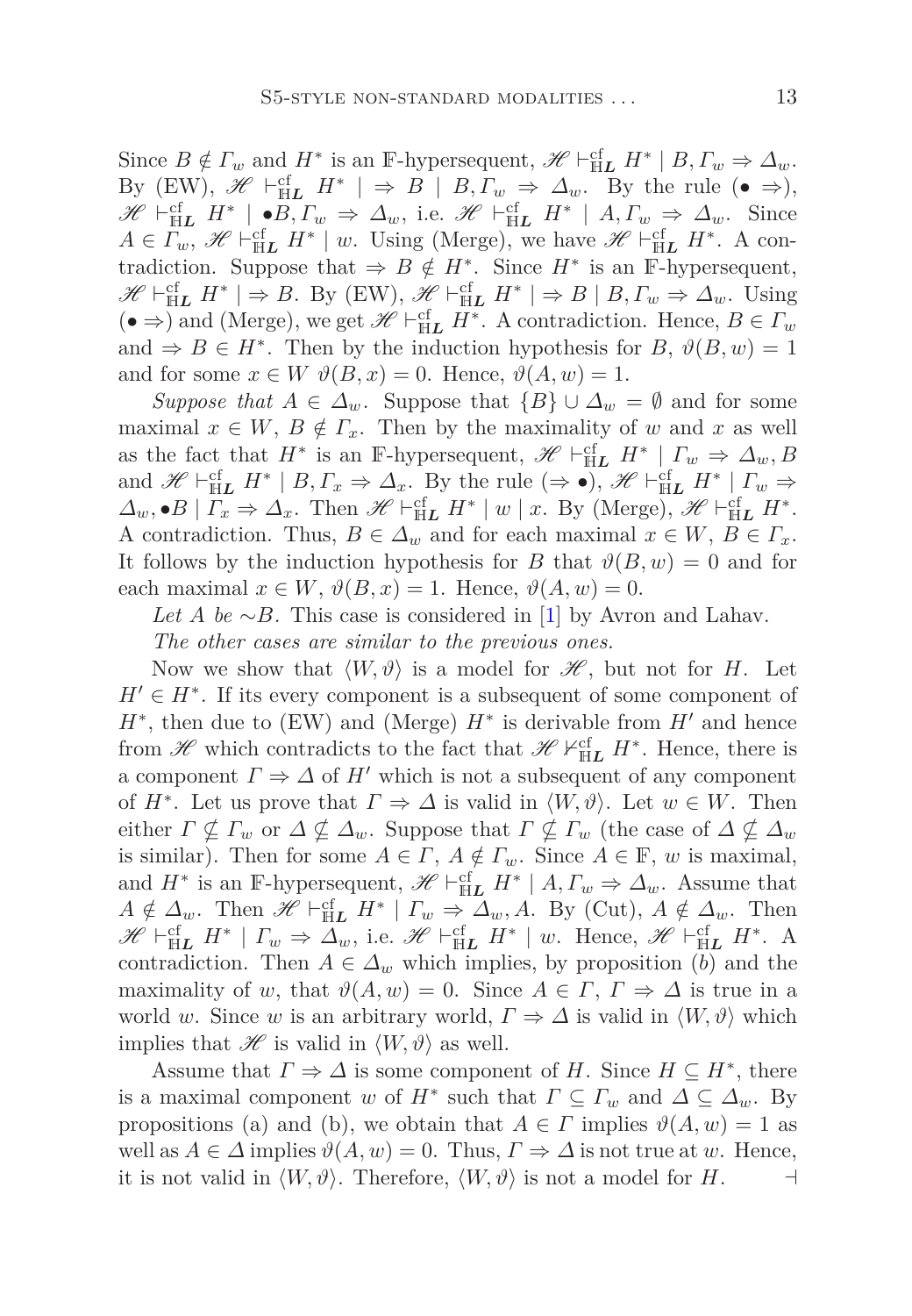COROLLARY 4.1. Let  $\clubsuit \in \{\triangleright, \blacktriangleright, \circ, \bullet, \widetilde{\circ}, \widetilde{\bullet}, \sim, \widetilde{\sim}\}\$ and  $L \in \{S5^{\clubsuit}, Z, Z\}$ . For each finite set of hypersequents  $\mathscr{H} \cup \{H\}$ ,  $\mathscr{H} \vdash_{\mathbb{H}\mathbf{L}} H$  iff  $\mathscr{H} \models_{\mathbf{L}} H$ .

PROOF. Follows from Theorems [4.1](#page-8-2) and [4.2.](#page-9-0) ⊣

COROLLARY 4.2. Let  $\clubsuit \in \{\triangleright, \triangleright, \circ, \bullet, \tilde{\circ}, \tilde{\bullet}, \sim, \sim\}, L \in \{S5^{\clubsuit}, Z, Z\}$ , and  $\mathscr{H} \cup \{H\}$  be a finite set of hypersequents. Then  $\mathscr{H} \vdash_{H\mathbf{L}} H$  implies  $\mathscr{H} \vdash_{\mathbb{H}\mathbf{L}}^{\mathrm{cf}} H$ .

PROOF. Follows from Theorem [4.2.](#page-9-0) Notice that in the proof of this theorem (Cut) is used only once in order to show that  $\langle W, \vartheta \rangle$  is a model for  $\mathscr H$  and is applied only to formulas which belongs to  $\mathscr H$ .  $\vdash$ 

<span id="page-13-1"></span>COROLLARY 4.3 (Cut admissibility). Let  $\clubsuit \in \{\triangleright, \blacktriangleright, \circ, \bullet, \tilde{\circ}, \tilde{\bullet}, \sim, \sim\},$  $L \in \{S5^{\clubsuit}, Z, Z\}$ , and *H* be a hypersequent. Then ⊢<sub>H*L</sub> H* implies that</sub> there is a cut-free proof of  $H$  in  $\mathbb{H}L$ .

PROOF. Put  $\mathcal{H} = \emptyset$  in the proof of Theorem [4.2.](#page-9-0) Then the only application of (Cut) in the proof of this Theorem disappears. ⊣

COROLLARY 4.4 (Subformula property). Let  $\clubsuit \in \{\triangleright, \blacktriangleright, \circ, \bullet, \tilde{\circ}, \tilde{\bullet}, \sim, \sim\}$  $L \in \{S5^{\clubsuit}, Z, Z\}$ . For every hypersequent which is provable in HL there is a proof such that each formula which occurs in it is a subformula of the formulas which occur in the conclusion.

PROOF. Follows from Corollary [4.3](#page-13-1) and the fact that in any of the rules of H*L* each formula which occurs in the premises is a subformula of the formulas which occur in the conclusion. ⊣

Let us recall that strong soundness and completeness as well as cut admissibility theorems are proven for  $\mathbf Z$  by Avron and Lahav [\[1](#page-24-2)] (however, constructive cut elimination was not proven). As we know from Corollary [4.3,](#page-13-1) in any of the hypersequent calculi in question if we have a proof of a hypersequent *H*, then we can be sure that there exists a cut-free proof of the same hypersequent. However, the problem is how to find such a cut-free proof. Constructive cut elimination will give us an answer.

### 5. Constructive cut elimination

<span id="page-13-0"></span>We use the strategy originally introduced by Metcalfe, Olivetti, and Gabbay [\[38\]](#page-27-9) for fuzzy logics and further developed by Ciabattoni, Metcalfe,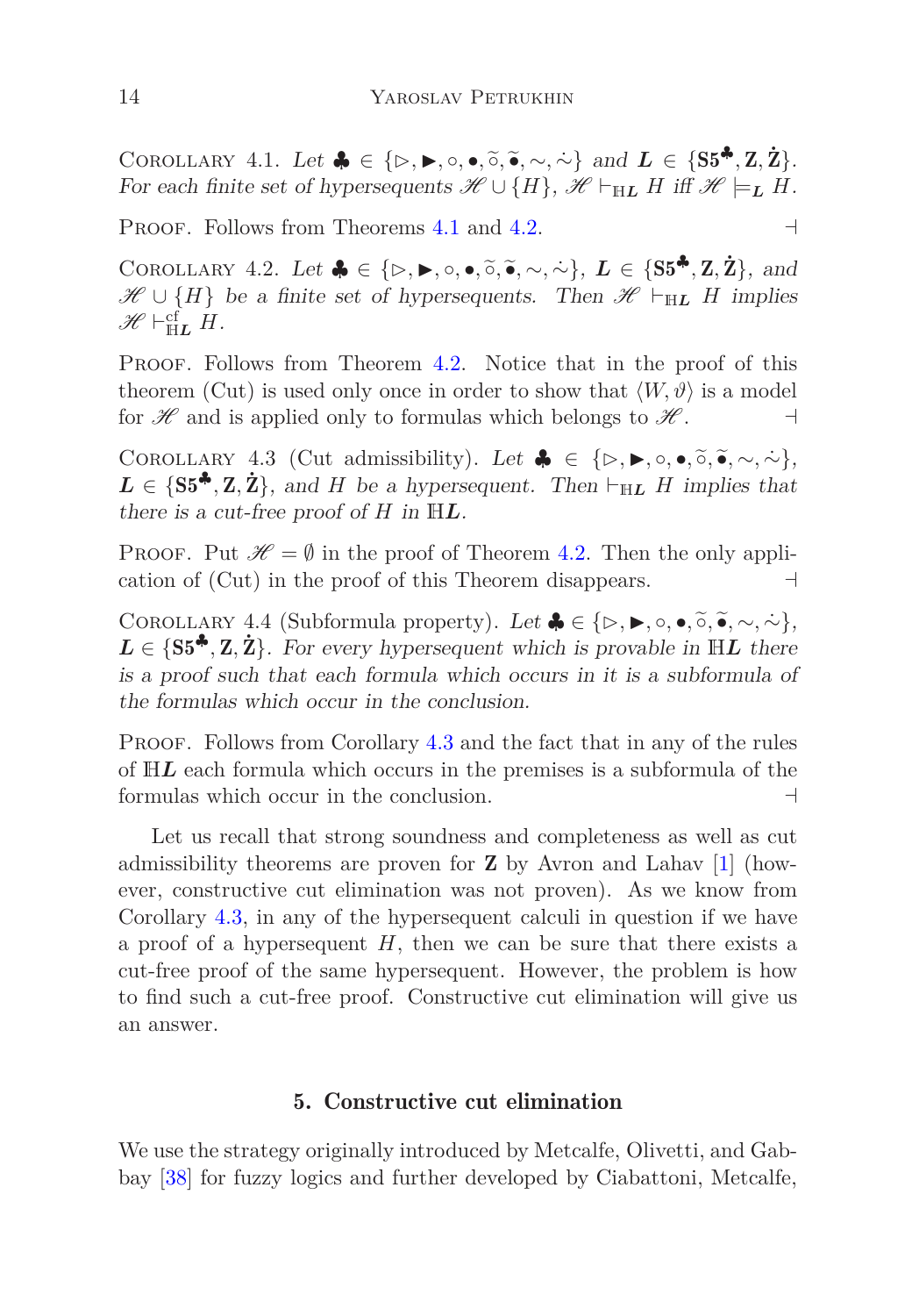and Montagna [\[6\]](#page-25-10). It was adapted for modal logics by Kurokawa [\[31\]](#page-27-6), Indrzejczak [\[23](#page-26-10), [24](#page-26-11), [25](#page-26-12), [26](#page-26-13), [28](#page-26-7)], Lellmann [\[35\]](#page-27-10), Kuznets and Lellmann [\[32\]](#page-27-11). We use the following version of the cut rule for our syntactic proof.

(Multi-Cut) 
$$
\frac{\Gamma \Rightarrow \Delta, A^i \mid H \qquad A^j, \Theta \Rightarrow A \mid G}{\Gamma, \Theta \Rightarrow \Delta, A \mid H \mid G},
$$

where  $i, j > 0$  and  $A^i$  (resp.  $A^j$ ) denotes *i* (resp. *j*) occurrences of *A*. Similarly, *Γ <sup>i</sup>* denotes *i* occurrences of *Γ*.

Let us recall that a formula introduced by the application of a logical rule is said to be *principal formula*, formulas used for the proof of the principal formula are said to be *side formulas*, all other elements of the hypersequent are said to be *parametric formulas*. We say that a hypersequent which contains a principal formula is an *active hypersequent*.

The length  $\mathfrak{l}(\mathfrak{D})$  of a derivation  $\mathfrak{D}$  is (the maximal number of applications of inference rules) plus 1 occurring on any branch of D. The complexity  $c(A)$  of a formula A is the number of occurrences of its connectives. The cut rank  $\mathfrak{r}(\mathfrak{D})$  of a derivation  $\mathfrak{D}$  is the maximal complexity of cut formulas in  $\mathfrak D$  plus 1. Thus, a cut-free derivation  $\mathfrak D$  has  $\mathfrak r(\mathfrak D)=0$ .

<span id="page-14-0"></span>We need to prove two lemmas.

LEMMA 5.1 (Right reduction). Let  $\mathfrak{D}_1$  and  $\mathfrak{D}_2$  be derivations such that:

- (1)  $\mathfrak{D}_1$  is a derivation of  $\Gamma \Rightarrow \Delta, A \mid H$ ,
- (2)  $\mathfrak{D}_2$  is a derivation of  $A^{i_1}, \Theta_1 \Rightarrow A_1 \mid \ldots \mid A^{i_n}, \Theta_n \Rightarrow A_n \mid G$ ,
- (3)  $\mathfrak{r}(\mathfrak{D}_1) \leq \mathfrak{c}(A)$  and  $\mathfrak{r}(\mathfrak{D}_2) \leq \mathfrak{c}(A)$ ,
- (4) *A* is a principal formula of a logical rule in  $\mathfrak{D}_1$ .

Then we can construct a derivation  $\mathfrak{D}_0$  of  $\Gamma^{i_1}, \Theta_1 \Rightarrow \Lambda_1, \Delta^{i_1} \mid \ldots$  $\Gamma^{i_n}, \Theta_n \Rightarrow \Lambda_n, \Delta^{i_n} \mid H \mid G$  such that  $\mathfrak{r}(\mathfrak{D}_0) \leq \mathfrak{c}(A)$ .

**PROOF.** By induction on  $\mathfrak{l}(\mathfrak{D}_2)$ . Basic case is easy and left for the reader.

Inductive case. We have different cases depending on the last rule applied to  $\mathfrak{D}_2$ .

Case 1. The last rule is applied on only side sequents *G*. Left for the reader.

Case 2. The last rule is any non-modal rule that does not have *A* as the principal formula.

Let us use the following abbreviations, for any  $1 \leq l \leq n$  and  $1 \leq$  $k \leq n$ , where  $x, y \in \{l, i_l, j_l\}$  and  $\Phi, \Psi, \Upsilon, \Omega \in \{I, \Delta, \Theta, \Lambda, \Pi, \Sigma\}$ :

- $\bullet$   $\mathfrak{A}^{\Phi\Psi}_{l} = \Phi_{l} \Rightarrow \Psi_{l},$
- $\bullet \ \ \mathfrak A_{i_l}^{\Phi\Psi}=\Phi^{i_l}\Rightarrow \Psi^{i_l},$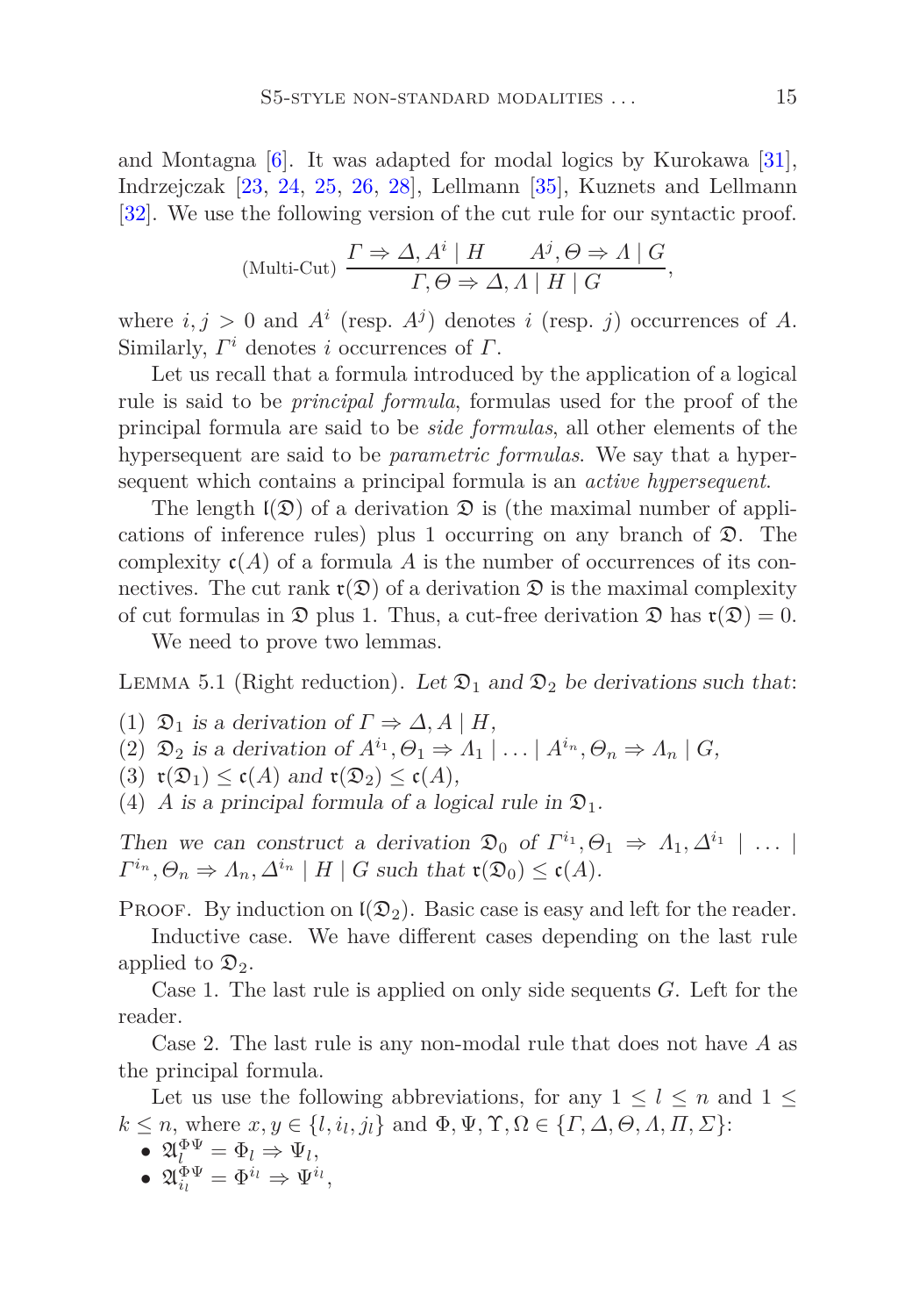$\bullet \ \mathfrak{A}^{\Phi\Psi}_l \times \mathfrak{A}^{\Upsilon\Omega}_{k} = \Phi_l, \Upsilon_k \Rightarrow \Psi_l, \Omega_k,$  $\bullet \ \mathfrak{A}^{\Phi \Psi}_{i_l} \times \mathfrak{A}^{\Upsilon \Omega}_{k} = \Phi^{i_l}, \Upsilon_k \Rightarrow \Psi^{i_l}, \Omega_k.$ Subcase 2.1. The rule of last inference of  $\mathfrak{D}_2$  is (Merge).

$$
\frac{A^{i_1}, \Gamma_1 \Rightarrow \Delta_1 \mid A^{i_2}, \Gamma_2 \Rightarrow \Delta_2 \mid A^{i_3}, \mathfrak{A}_3^{\Gamma \Delta} \mid \dots \mid A^{i_n}, \mathfrak{A}_n^{\Gamma \Delta} \mid H}{A^{i_1+i_2}, \Gamma_1, \Gamma_2 \Rightarrow \Delta_1, \Delta_2 \mid A^{i_3}, \mathfrak{A}_3^{\Gamma \Delta} \mid \dots \mid A^{i_n}, \mathfrak{A}_n^{\Gamma \Delta} \mid H}
$$

$$
\Gamma_1, \Gamma_2, \Theta^{i_1+i_2} \Rightarrow \Delta_1, \Delta_2, \Lambda^{i_1+i_2} \mid \mathfrak{A}_3^{\Gamma \Delta} \times \mathfrak{A}_{i_3}^{\Theta \Delta} \mid \dots \mid \mathfrak{A}_n^{\Gamma \Delta} \times \mathfrak{A}_{i_n}^{\Theta \Delta} \mid H \mid G
$$

We transform the derivation as follows: we first apply cut and then (Merge).

$$
\frac{\Theta \Rightarrow \Lambda, A^j \mid G \qquad A^{i_1}, \Gamma_1 \Rightarrow \Delta_1 \mid A^{i_2}, \Gamma_2 \Rightarrow \Delta_2 \mid A^{i_3}, \mathfrak{A}_3^{\Gamma \Delta} \mid \dots \mid A^{i_n}, \mathfrak{A}_n^{\Gamma \Delta} \mid H}{\Gamma_1, \Theta^{i_1} \Rightarrow \Delta_1, A^{i_1} \mid \Gamma_2, \Theta^{i_2} \Rightarrow \Delta_2, A^{i_2} \mid \mathfrak{A}_3^{\Gamma \Delta} \times \mathfrak{A}_{i_3}^{\Theta A} \mid \dots \mid \mathfrak{A}_n^{\Gamma \Delta} \times \mathfrak{A}_{i_n}^{\Theta A} \mid H \mid G}{\Gamma_1, \Gamma_2, \Theta^{i_1 + i_2} \Rightarrow \Delta_1, \Delta_2, A^{i_1 + i_2} \mid \mathfrak{A}_3^{\Gamma \Delta} \times \mathfrak{A}_{i_3}^{\Theta A} \mid \dots \mid \mathfrak{A}_n^{\Gamma \Delta} \times \mathfrak{A}_{i_n}^{\Theta A} \mid H \mid G}
$$

The other cases are considered similarly.

Case 3. The last inference is an application of non-modal left introduction rule whose principal formula is *A*. Left for the reader.

Case 4. The rule of last inference of  $\mathfrak{D}_2$  is ( $\rhd \Rightarrow$ ).

Subcase 4.1. *A* is principal in  $\mathfrak{D}_2$  and  $A = \triangleright B$ . The last inference of  $\mathfrak{D}_2$  looks as follows.

$$
\frac{B_{\gamma} \rhd B^{i_1}, \mathfrak{A}_1^{\Theta A} \rvert \dots \rvert \rhd B^{i_n}, \mathfrak{A}_n^{\Theta A} \rvert G_1 \qquad \rhd B^{i_1}, \mathfrak{A}_1^{\Pi \Sigma}, B \rvert \dots \rvert \rhd B^{i_n}, \mathfrak{A}_n^{\Pi \Sigma} \rvert G_2}{\rhd B \Rightarrow \rvert \rhd B^{i_1}, \mathfrak{A}_1^{\Theta A} \rvert \dots \rvert \rhd B^{i_n}, \mathfrak{A}_n^{\Theta A} \rvert \rhd B^{i_1}, \mathfrak{A}_1^{\Pi \Sigma} \rvert \dots \rvert \rhd B^{i_n}, \mathfrak{A}_n^{\Pi \Sigma} \rvert G_1 \rvert G_2}
$$

Since  $\mathfrak{D}_1$  ends as the condition (4) states, the last inference of  $\mathfrak{D}_1$  is as follows.

$$
\Rightarrow B \mid B \Rightarrow \mid H
$$

$$
\Rightarrow \rhd B \mid H
$$

We have

$$
\frac{\mathfrak{D}_1}{\Rightarrow |\mathfrak{A}_1^{\Theta A}| \dots |\mathfrak{A}_n^{\Theta A}| \mathfrak{A}_1^{H\Sigma}| \dots |\mathfrak{A}_n^{H\Sigma}| H | G_1 | G_2}
$$

By the induction hypothesis, we obtain derivations  $\mathfrak{D}_3$  and  $\mathfrak{D}_4$ , respectively, of the following hypersequents such that  $\mathfrak{r}(\mathfrak{D}_3) \leq \mathfrak{c}(A)$  and  $\mathfrak{r}(\mathfrak{D}_4) \leq \mathfrak{c}(A)$ :

$$
B, \mathfrak{A}_1^{\Theta A} \mid \mathfrak{A}_2^{\Theta A} \mid \dots \mid \mathfrak{A}_n^{\Theta A} \mid H \mid G_1.
$$
  

$$
\mathfrak{A}_1^{H\Sigma}, B \mid \mathfrak{A}_2^{H\Sigma} \mid \dots \mid \mathfrak{A}_n^{H\Sigma} \mid H \mid G_2.
$$

Using these hypersequents and  $\Rightarrow$  *B* | *B*  $\Rightarrow$  | *H*, by (Cut), (Merge) with  $(IC)$  (or just  $(EC)$ ) as well as  $(EW)$ , we get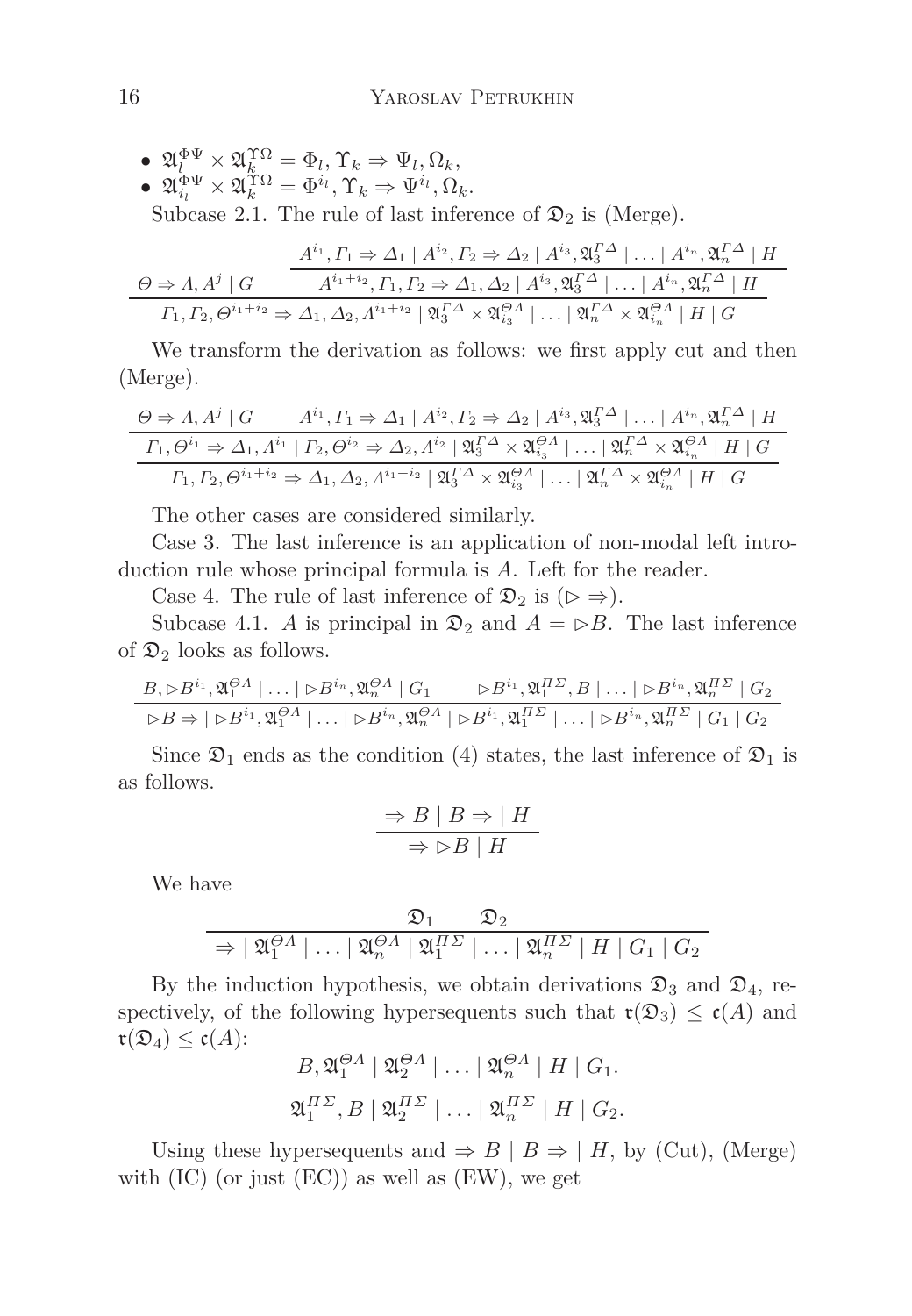$$
\frac{\mathfrak{A}_{1}^{H\Sigma},B|\dots|\mathfrak{A}_{n}^{H\Sigma}\mid H\mid G_{2}}{\mathfrak{A}_{1}^{H\Sigma}\mid H\mid G_{2}} \qquad \frac{\Rightarrow B\mid B\Rightarrow\mid H\qquad B,\mathfrak{A}_{1}^{\Theta A}\mid \dots|\mathfrak{A}_{n}^{\Theta A}\mid H\mid G_{1}}{B\Rightarrow|\mathfrak{A}_{1}^{\Theta A}|\dots|\mathfrak{A}_{n}^{\Theta A}\mid H\mid H\mid G_{1}}\n\frac{\mathfrak{A}_{1}^{\Theta A}|\dots|\mathfrak{A}_{n}^{\Theta A}\mid\mathfrak{A}_{1}^{H\Sigma}\mid \dots|\mathfrak{A}_{n}^{H\Sigma}\mid H\mid H\mid H\mid G_{1}\mid G_{2}}{\mathfrak{A}_{1}^{\Theta A}|\dots|\mathfrak{A}_{n}^{\Theta A}\mid\mathfrak{A}_{1}^{H\Sigma}\mid \dots|\mathfrak{A}_{n}^{H\Sigma}\mid H\mid G_{1}\mid G_{2}}\n\Rightarrow|\mathfrak{A}_{1}^{\Theta A}|\dots|\mathfrak{A}_{n}^{\Theta A}\mid\mathfrak{A}_{1}^{H\Sigma}\mid \dots|\mathfrak{A}_{n}^{H\Sigma}\mid H\mid G_{1}\mid G_{2}
$$

Subcase 4.2. The rule of the last inference of  $\mathfrak{D}_2$  is  $(\triangleright \Rightarrow)$  and the principal formula in  $\mathfrak{D}_2$  is not A. Then the last inference of  $\mathfrak{D}_2$  looks as follows.

$$
\frac{B, A^{i_1}, \mathfrak{A}_1^{\Theta A} | \dots | A^{i_n}, \mathfrak{A}_n^{\Theta A} | G_1 \qquad A^{i_1}, \mathfrak{A}_1^{I \Sigma}, B | \dots | A^{i_n}, \mathfrak{A}_n^{I \Sigma} | G_2
$$
  
\n
$$
\triangleright B \Rightarrow | A^{i_1}, \mathfrak{A}_1^{\Theta A} | \dots | A^{i_n}, \mathfrak{A}_n^{\Theta A} | A^{i_1}, \mathfrak{A}_1^{I \Sigma} | \dots | A^{i_n}, \mathfrak{A}_n^{I \Sigma} | G_1 | G_2
$$

 $\mathfrak{D}_1$  ends with the hypersequent  $\Gamma \Rightarrow \Delta, A^j \mid H$ . We have:

$$
\mathfrak{D}_1 \qquad \mathfrak{D}_2 \\ \triangleright B \Rightarrow |\ \mathfrak{A}_{i_1}^{\varGamma \Delta} \times \mathfrak{A}_1^{\Theta A} | \dots | \ \mathfrak{A}_{i_n}^{\varGamma \Delta} \times \mathfrak{A}_n^{\Theta A} | \ \mathfrak{A}_{i_1}^{\varGamma \Delta} \times \mathfrak{A}_1^{\varPi \varSigma} | \dots | \ \mathfrak{A}_{i_n}^{\varGamma \Delta} \times \mathfrak{A}_n^{\varPi \varSigma} | \ H \ | \ G_1 \ | \ G_2
$$

By the induction hypothesis, we obtain derivations  $\mathfrak{D}_3$  and  $\mathfrak{D}_4$ , respectively, of the following hypersequents such that  $\mathfrak{r}(\mathfrak{D}_3) \leq \mathfrak{c}(A)$  and  $\mathfrak{r}(\mathfrak{D}_4) \leq \mathfrak{c}(A)$ :

$$
B_{\gamma} \mathfrak{A}_{i_1}^{\Gamma \Delta} \times \mathfrak{A}_1^{\Theta \Lambda} \mid \mathfrak{A}_{i_2}^{\Gamma \Delta} \times \mathfrak{A}_2^{\Theta \Lambda} \mid \dots \mid \mathfrak{A}_{i_n}^{\Gamma \Delta} \times \mathfrak{A}_n^{\Theta \Lambda} \mid H \mid G_1.
$$
  

$$
\mathfrak{A}_{i_1}^{\Gamma \Delta} \times \mathfrak{A}_1^{\Pi \Sigma}, B \mid \mathfrak{A}_{i_2}^{\Gamma \Delta} \times \mathfrak{A}_2^{\Pi \Sigma} \mid \dots \mid \mathfrak{A}_{i_n}^{\Gamma \Delta} \times \mathfrak{A}_n^{\Pi \Sigma} \mid H \mid G_2.
$$

Applying ( $\triangleright \Rightarrow$ ), we get the required result.

Case 5. The rule of last inference of  $\mathfrak{D}_2$  is ( $\blacktriangleright \Rightarrow$ ). Hence,  $A = \blacktriangleright B$ and *A* is principal in  $\mathfrak{D}_2$ . (Cut) is applied to  $\mathfrak{D}_1$  and  $\mathfrak{D}_2$  as follows:

$$
\frac{B, \Gamma \Rightarrow \Delta \mid H_1 \qquad \Theta \Rightarrow \Lambda, B \mid H_2}{B \Rightarrow B \mid \Gamma \Rightarrow \Delta \mid \Theta \Rightarrow \Lambda \mid H_1 \mid H_2} \qquad \frac{\Rightarrow B \mid B \Rightarrow \mid G}{B \Rightarrow \mid G}
$$
\n
$$
\Rightarrow \Gamma \Rightarrow \Delta \mid \Theta \Rightarrow \Lambda \mid H_1 \mid H_2 \mid G
$$

Using (Cut) and (EW), we transform this derivation as follows:

$$
\frac{\Rightarrow B \mid B \Rightarrow \mid G \quad B, \Gamma \Rightarrow \Delta \mid H_1}{B \Rightarrow \mid \Gamma \Rightarrow \Delta \mid H_1 \mid G}
$$
\n
$$
\frac{\Gamma \Rightarrow \Delta \mid \Theta \Rightarrow \Lambda \mid H_1 \mid H_2 \mid G}{\Rightarrow \mid \Gamma \Rightarrow \Delta \mid \Theta \Rightarrow \Lambda \mid H_1 \mid H_2 \mid G}
$$

Case 6. The rule of last inference of  $\mathfrak{D}_2$  is ( $\sim \Rightarrow$ ). Hence,  $A = \sim B$ and *A* is principal in  $\mathfrak{D}_2$ . Cut is applied to  $\mathfrak{D}_1$  and  $\mathfrak{D}_2$  as follows: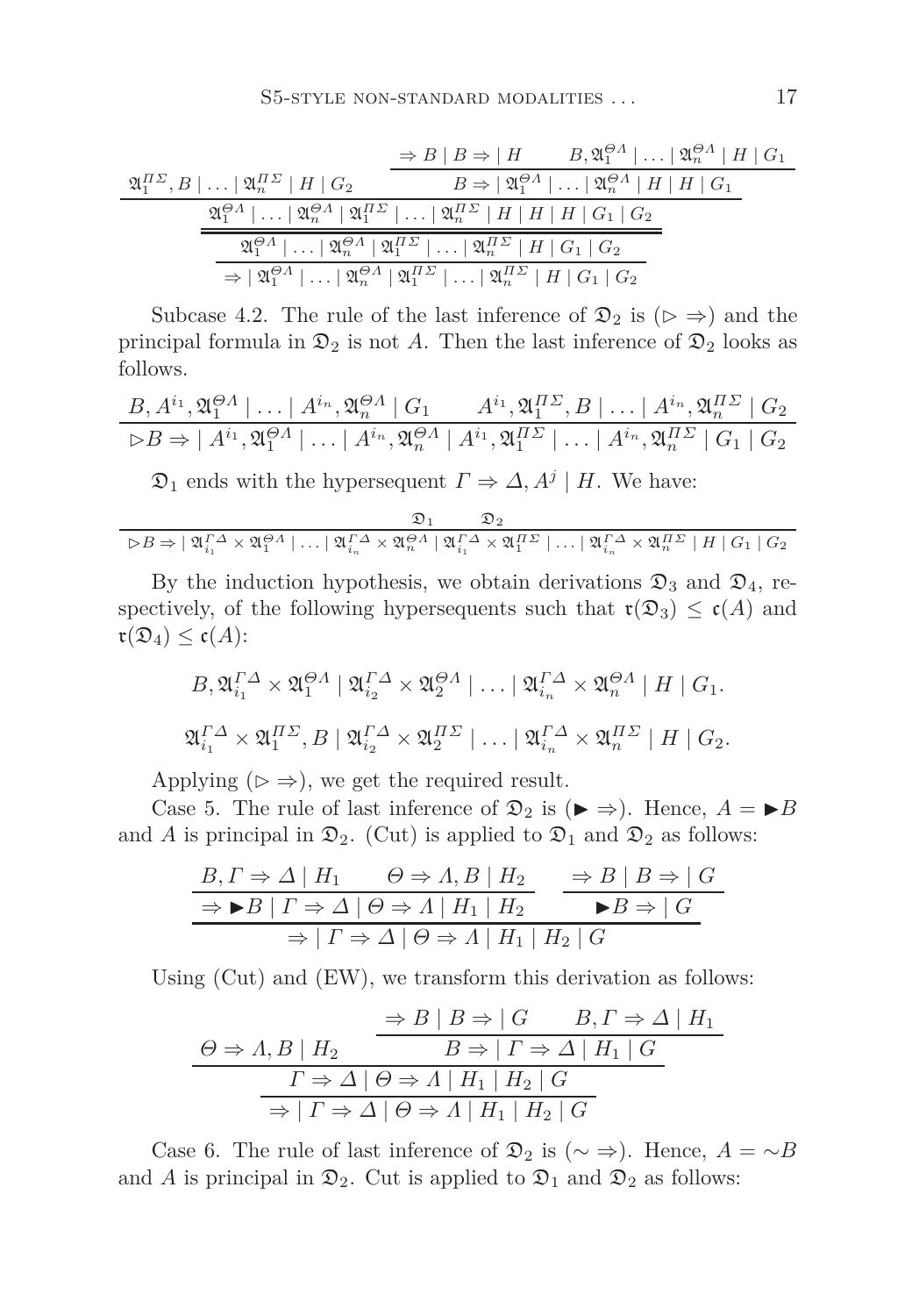$$
\frac{B, \Gamma \Rightarrow \Delta \mid H}{\Gamma \Rightarrow \Delta \mid \Rightarrow \sim B \mid H} \xrightarrow{\Rightarrow B \mid G} \frac{B \mid G}{\sim B \Rightarrow \mid G}
$$

$$
\Rightarrow \mid \Gamma \Rightarrow \Delta \mid H \mid G
$$

Using (Cut) and (EW), we transform this derivation as follows:

$$
\frac{\Rightarrow B \mid G \qquad B, \Gamma \Rightarrow \Delta \mid H}{\Gamma \Rightarrow \Delta \mid H \mid G}
$$

$$
\Rightarrow \mid \Gamma \Rightarrow \Delta \mid H \mid G
$$

Case 7. The rule of last inference of  $\mathfrak{D}_2$  is  $(\dot{\sim} \Rightarrow)$ .

Subcase 7.1. *A* is principal in  $\mathfrak{D}_2$  and  $A = \dot{\sim} B$ . Cut is applied to  $\mathfrak{D}_1$ and  $\mathfrak{D}_2$  as follows.

$$
\frac{B \Rightarrow |H}{\Rightarrow \sim B | H} \quad \frac{\sim B^{i_1}, \mathfrak{A}_1^{\Theta A}, B | \sim B^{i_2}, \mathfrak{A}_2^{\Theta A} | \dots | \sim B^{i_n}, \mathfrak{A}_n^{\Theta A} | G}{\sim B \Rightarrow |\sim B^{i_1}, \mathfrak{A}_1^{\Theta A} | \dots | \sim B^{i_n}, \mathfrak{A}_n^{\Theta A} | G}
$$
\n
$$
\Rightarrow |\mathfrak{A}_1^{\Theta A} | \dots | \mathfrak{A}_n^{\Theta A} | H | G
$$

Using the induction hypothesis, (Cut), (EC), and (EW) we obtain the required result.

$$
\frac{\mathfrak{A}_1^{\Theta A}, B \mid \mathfrak{A}_2^{\Theta A} \mid \dots \mid \mathfrak{A}_n^{\Theta A} \mid H \mid G_1 \qquad B \Rightarrow \mid H}{\mathfrak{A}_1^{\Theta A} \mid \dots \mid \mathfrak{A}_n^{\Theta A} \mid H \mid H \mid G}
$$
\n
$$
\frac{\mathfrak{A}_1^{\Theta A} \mid \dots \mid \mathfrak{A}_n^{\Theta A} \mid H \mid G}{\Rightarrow \mid \mathfrak{A}_1^{\Theta A} \mid \dots \mid \mathfrak{A}_n^{\Theta A} \mid H \mid G}
$$

Subcase 7.2. The rule of the last inference of  $\mathfrak{D}_2$  is  $(\dot{\sim} \Rightarrow)$  and the principal formula in  $\mathfrak{D}_2$  is not A. Then we have:

$$
\frac{A^{i_1}, \mathfrak{A}^{0A}_{1}, B \mid A^{i_1}, \mathfrak{A}^{0A}_{2} \mid \dots \mid A^{i_n}, \mathfrak{A}^{0A}_{n} \mid G}{\sim B \Rightarrow |\mathfrak{A}^{i_1}, \mathfrak{A}^{0A}_{1} \mid \dots \mid A^{i_n}, \mathfrak{A}^{0A}_{n} \mid G}
$$

$$
\sim B \Rightarrow |\mathfrak{A}^{I\Delta}_{i_1} \times \mathfrak{A}^{0A}_{1} \mid \dots \mid \mathfrak{A}^{I\Delta}_{i_n} \times \mathfrak{A}^{0A}_{n} \mid H \mid G
$$

Using the induction hypothesis and  $(\sim \Rightarrow)$ , we obtain the required result.

$$
\frac{\mathfrak{A}_{i_1}^{\Gamma \Delta} \times \mathfrak{A}_1^{\Theta \Lambda}, B \mid \mathfrak{A}_{i_2}^{\Gamma \Delta} \times \mathfrak{A}_2^{\Theta \Lambda} \mid \dots \mid \mathfrak{A}_{i_n}^{\Gamma \Delta} \times \mathfrak{A}_n^{\Theta \Lambda} \mid H \mid G}{\sim B \Rightarrow |\mathfrak{A}_{i_1}^{\Gamma \Delta} \times \mathfrak{A}_1^{\Theta \Lambda} \mid \dots \mid \mathfrak{A}_{i_n}^{\Gamma \Delta} \times \mathfrak{A}_n^{\Theta \Lambda} \mid H \mid G}
$$

Case 8. The rule of last inference of  $\mathfrak{D}_2$  is (∘  $\Rightarrow$ ).

Subcase 8.1. *A* is principal in  $\mathfrak{D}_2$  and  $A = \circ B$ . The last inference of  $\mathfrak{D}_2$  looks as follows.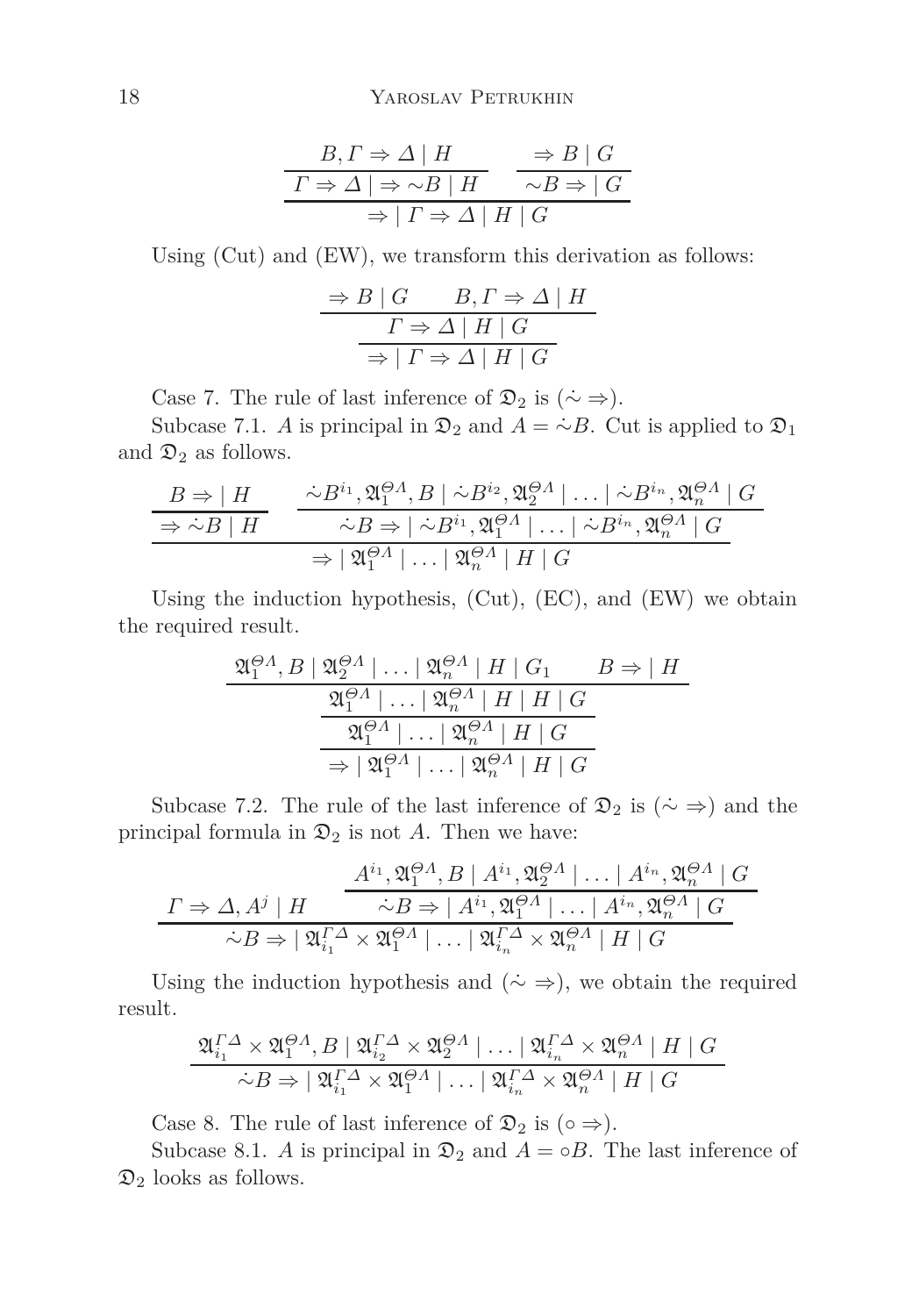$$
\frac{B,\circ B^{i_1},\mathfrak{A}_1^{QA} \mid \ldots \mid \circ B^{i_n},\mathfrak{A}_n^{QA} \mid G_1 \qquad \circ B^{i_1},\mathfrak{A}_1^{H\varSigma},B \mid \ldots \mid \circ B^{i_n},\mathfrak{A}_n^{H\varSigma} \mid G_2}{\circ B^{i_1+1},\mathfrak{A}_1^{H\varSigma} \mid \circ B^{i_1},\mathfrak{A}_1^{QA} \mid \ldots \mid \circ B^{i_n},\mathfrak{A}_n^{QA} \mid \circ B^{i_2},\mathfrak{A}_2^{H\varSigma} \mid \ldots \mid \circ B^{i_n},\mathfrak{A}_n^{H\varSigma} \mid G_1 \mid G_2}
$$

Since  $\mathfrak{D}_1$  ends as the condition (4) states, the last inference of  $\mathfrak{D}_1$  is as follows.

$$
\Rightarrow B \mid B, \Gamma \Rightarrow \Delta \mid H
$$

$$
\Gamma \Rightarrow \Delta, \circ B \mid H
$$

We have:

$$
\frac{\mathfrak{D}_1}{\mathfrak{A}_{i_1+1}^{\varGamma\varDelta}\times\mathfrak{A}_1^{H\varSigma}\mid \mathfrak{A}_{1,\ldots,n}^{\varGamma\varDelta\Theta\varLambda}\mid \mathfrak{A}_{2,\ldots,n}^{\varGamma\varDelta H\varSigma}\mid H\mid G_1\mid G_2}
$$

where:

l,

- $\begin{array}{l} \mathfrak{D}\mathfrak{A}_{1,...,n}^{T\varDelta\ominus\varLambda}=\mathfrak{A}_{i_{1}}^{T\varDelta}\times\mathfrak{A}_{1}^{\ominus\varLambda}\mid...\mid\mathfrak{A}_{i_{n}}^{T\varDelta}\times\mathfrak{A}_{n}^{\ominus\varLambda}\ \mathfrak{A}_{2,...,n}^{T\varDelta}=\mathfrak{A}_{i_{2}}^{T\varDelta}\times\mathfrak{A}_{2}^{H\varSigma}\mid...\mid\mathfrak{A}_{i_{n}}^{T\varDelta}\times\mathfrak{A}_{n}^{H\varSigma} \end{array}$
- 

By the induction hypothesis, we obtain derivations  $\mathfrak{D}_3$  and  $\mathfrak{D}_4$ , respectively, of the following hypersequents such that  $\mathfrak{r}(\mathfrak{D}_3) \leq \mathfrak{c}(A)$  and  $\mathfrak{r}(\mathfrak{D}_4) \leq \mathfrak{c}(A)$ :

$$
B_{\gamma} \mathfrak{A}_{i_1}^{\Gamma \Delta} \times \mathfrak{A}_1^{\Theta \Lambda} \left| \mathfrak{A}_{i_2}^{\Gamma \Delta} \times \mathfrak{A}_2^{\Theta \Lambda} \right| \dots \left| \mathfrak{A}_{i_n}^{\Gamma \Delta} \times \mathfrak{A}_n^{\Theta \Lambda} \right| H \left| G_1 \right|
$$
  

$$
\mathfrak{A}_{i_1}^{\Gamma \Delta} \times \mathfrak{A}_1^{\Pi \Sigma}, B \left| \mathfrak{A}_{i_2}^{\Gamma \Delta} \times \mathfrak{A}_2^{\Pi \Sigma} \right| \dots \left| \mathfrak{A}_{i_n}^{\Gamma \Delta} \times \mathfrak{A}_n^{\Pi \Sigma} \right| H \left| G_2 \right|
$$

Let us abbreviate them as follows:

$$
B, \mathfrak{A}_{i_1}^{\Gamma \Delta} \times \mathfrak{A}_1^{\Theta \Lambda} \mid \mathfrak{A}_1 \mid H
$$
  

$$
\mathfrak{A}_{i_1}^{\Gamma \Delta} \times \mathfrak{A}_1^{\Pi \Sigma}, B \mid \mathfrak{A}_2 \mid H
$$

Then we reason as follows, using (Cut) and (EC):

$$
\frac{\partial^2 B \mid B, \Gamma \Rightarrow \Delta \mid H \qquad B, \mathfrak{A}_{i_1}^{\Gamma \Delta} \times \mathfrak{A}_1^{0 \Delta} \mid \mathfrak{A}_1 \mid H}{B, \Gamma \Rightarrow \Delta \mid \mathfrak{A}_{i_1}^{\Gamma \Delta} \times \mathfrak{A}_1^{0 \Delta} \mid \mathfrak{A}_1 \mid H}
$$
\n
$$
\frac{\mathfrak{A}_{i_1+1}^{\Gamma \Delta} \times \mathfrak{A}_1^{\Pi \Sigma} \mid \mathfrak{A}_{i_1}^{\Gamma \Delta} \times \mathfrak{A}_1^{0 \Delta} \mid \mathfrak{A}_1 \mid H \mid H}{\mathfrak{A}_{i_1+1}^{\Gamma \Delta} \times \mathfrak{A}_1^{\Pi \Sigma} \mid \mathfrak{A}_{i_1}^{\Gamma \Delta} \times \mathfrak{A}_1^{0 \Delta} \mid \mathfrak{A}_1 \mid \mathfrak{A}_2 \mid H \mid H \mid H}
$$

Subcase 8.2. The rule of the last inference of  $\mathfrak{D}_2$  is (∘ ⇒) and the principal formula in  $\mathfrak{D}_2$  is not A. Then the last inference of  $\mathfrak{D}_2$  looks as follows.

$$
\frac{B, A^{i_1}, \mathfrak{A}_1^{Q_1} \mid \dots \mid A^{i_n}, \mathfrak{A}_n^{Q_1} \mid G_1 \qquad A^{i_1}, \mathfrak{A}_1^{I\Gamma}, B \mid \dots \mid A^{i_n}, \mathfrak{A}_n^{I\Gamma} \mid G_2}{\circ B, A^{i_1}, \mathfrak{A}_1^{I\Gamma} \mid A^{i_1}, \mathfrak{A}_1^{Q_1} \mid \dots \mid A^{i_n}, \mathfrak{A}_n^{Q_1} \mid A^{i_2}, \mathfrak{A}_2^{I\Gamma} \mid \dots \mid A^{i_n}, \mathfrak{A}_n^{I\Gamma} \mid G_1 \mid G_2}
$$

 $\mathfrak{D}_1$  ends as follows:  $\Gamma \Rightarrow \Delta, A^j \mid H$ . The result of the application of (Cut) to  $\mathfrak{D}_1$  and  $\mathfrak{D}_2$  is as follows: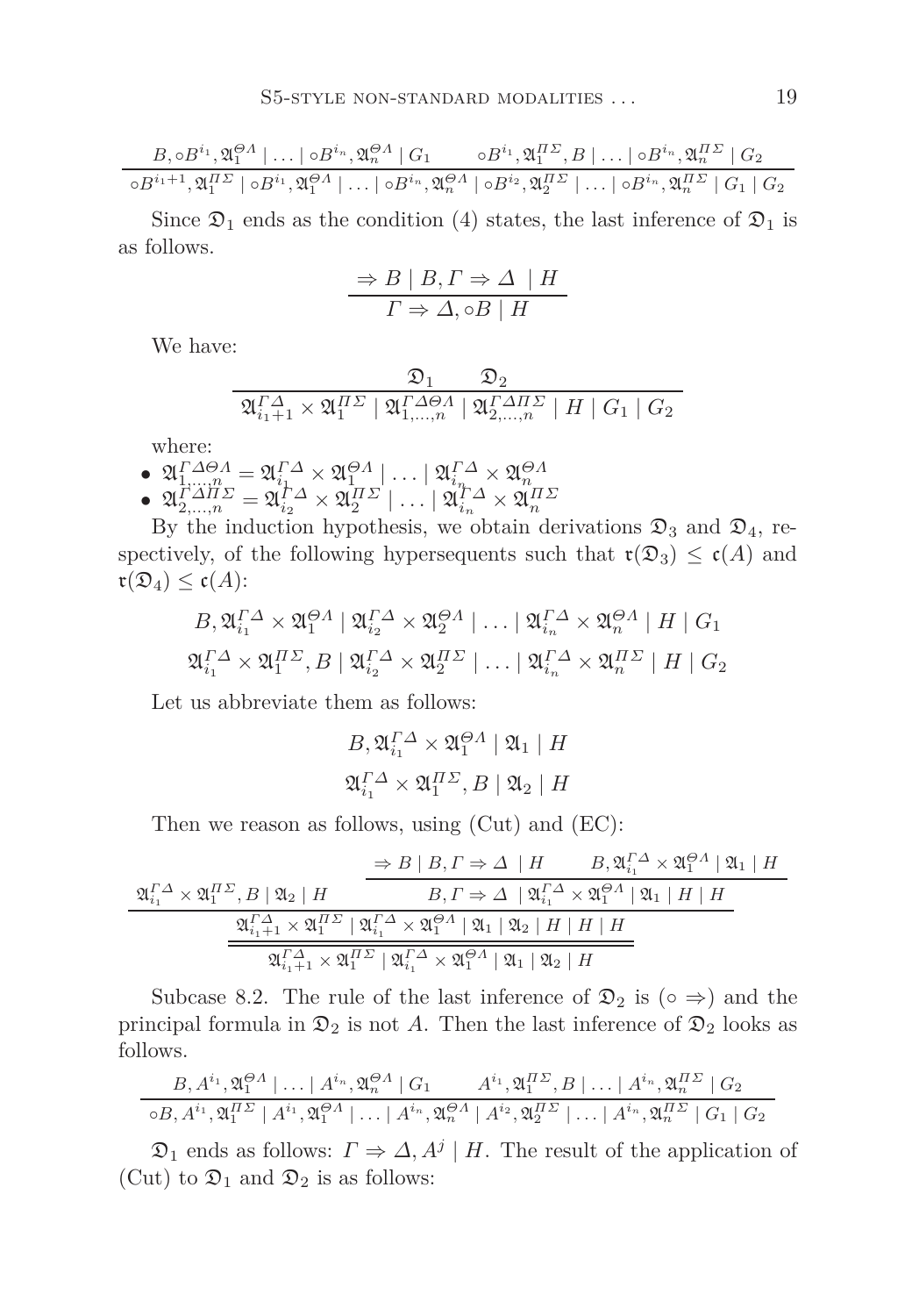$$
\circ B, \mathfrak{A}_{i_1}^{\Gamma \Delta} \times \mathfrak{A}_1^{\Pi \Sigma} \mid \mathfrak{A}_{i_1}^{\Gamma \Delta} \times \mathfrak{A}_1^{\Theta A} \mid \dots \mid \mathfrak{A}_{i_n}^{\Gamma \Delta} \times \mathfrak{A}_n^{\Theta A} \mid \mathfrak{A}_{i_2}^{\Gamma \Delta} \times \mathfrak{A}_2^{\Pi \Sigma} \mid \dots \mid
$$
  

$$
\mathfrak{A}_{i_n}^{\Gamma \Delta} \times \mathfrak{A}_n^{\Pi \Sigma} \mid H \mid G_1 \mid G_2
$$

By the induction hypothesis, we obtain derivations  $\mathfrak{D}_3$  and  $\mathfrak{D}_4$ , respectively, of the following hypersequents such that  $\mathfrak{r}(\mathfrak{D}_3) \leq \mathfrak{c}(A)$  and  $\mathfrak{r}(\mathfrak{D}_4) \leq \mathfrak{c}(A)$ :

$$
B, \mathfrak{A}_{i_1}^{\Gamma \Delta} \times \mathfrak{A}_1^{\Theta \Lambda} \mid \mathfrak{A}_{i_2}^{\Gamma \Delta} \times \mathfrak{A}_2^{\Theta \Lambda} \mid \dots \mid \mathfrak{A}_{i_n}^{\Gamma \Delta} \times \mathfrak{A}_n^{\Theta \Lambda} \mid H \mid G_1
$$
  

$$
\mathfrak{A}_{i_1}^{\Gamma \Delta} \times \mathfrak{A}_1^{\Pi \Sigma}, B \mid \mathfrak{A}_{i_2}^{\Gamma \Delta} \times \mathfrak{A}_2^{\Pi \Sigma} \mid \dots \mid \mathfrak{A}_{i_n}^{\Gamma \Delta} \times \mathfrak{A}_n^{\Pi \Sigma} \mid H \mid G_2
$$

Applying  $(○ \Rightarrow)$ , we get the required result.

Cases dealing with •,  $\tilde{\circ}$ , and  $\tilde{\bullet}$  are considered similarly.  $\Box$ 

<span id="page-19-0"></span>LEMMA 5.2 (Left reduction). Let  $\mathfrak{D}_1$  and  $\mathfrak{D}_2$  be derivations such that:

- (1)  $\mathfrak{D}_1$  is a derivation of  $\Gamma_1 \Rightarrow \Delta_1, A^{i_1} \mid \dots \mid \Gamma_n \Rightarrow \Delta_n, A^{i_n} \mid H$ ,
- (2)  $\mathfrak{D}_2$  is a derivation of  $A, \Theta \Rightarrow A \mid G$ ,
- (3)  $\mathfrak{r}(\mathfrak{D}_1) \leq \mathfrak{c}(A)$  and  $\mathfrak{r}(\mathfrak{D}_2) \leq \mathfrak{c}(A)$ .

Then we can construct a derivation  $\mathfrak{D}_0$  of  $\Gamma_1, \Theta^{i_1} \Rightarrow \Lambda^{i_1}, \Delta_1 \mid \ldots \mid$  $\Gamma_n, \Theta^{i_n} \Rightarrow \Lambda^{i_n}, \Delta_n \mid H \mid G$  such that  $\mathfrak{r}(\mathfrak{D}_0) \leq \mathfrak{c}(A)$ .

**PROOF.** The proof is by induction on the height of  $\mathfrak{D}_1$ . By induction on  $\mathfrak{l}(\mathfrak{D}_2)$ . The basic case is easy and left for the reader.

Inductive case. We have different cases depending on the last rule applied to  $\mathfrak{D}_2$ . The first three cases are similar to Lemma [5.1.](#page-14-0)

Case 4. The rule of last inference of  $\mathfrak{D}_1$  is ( $\triangleright \Rightarrow$ ). In this case, A is not a principal formula. The last inference of  $\mathfrak{D}_1$  is as follows.

$$
\frac{B_{1}\mathfrak{A}_{1}^{\Theta A}, A^{i_{1}} \mid \dots \mid \mathfrak{A}_{n}^{\Theta A}, A^{i_{n}} \mid G_{1} \qquad \mathfrak{A}_{1}^{I\Gamma}, A^{i_{1}}, B \mid \dots \mid \mathfrak{A}_{n}^{I\Gamma}, A^{i_{n}} \mid G_{2} \qquad \qquad \triangleright B \Rightarrow \mid \mathfrak{A}_{1}^{\Theta A}, A^{i_{1}} \mid \dots \mid \mathfrak{A}_{n}^{\Theta A}, A^{i_{n}} \mid \mathfrak{A}_{1}^{I\Gamma}, A^{i_{1}} \mid \dots \mid \mathfrak{A}_{n}^{I\Gamma}, A^{i_{n}} \mid G_{1} \mid G_{2}
$$

 $\mathfrak{D}_2$  ends with the hypersequent  $A^j$ ,  $\Gamma \Rightarrow \Delta \mid H$ . We have:

$$
\mathfrak{D}_1 \qquad \mathfrak{D}_2
$$
  

$$
\triangleright B \Rightarrow |\mathfrak{A}_i^{\Gamma \Delta} \times \mathfrak{A}_1^{\Theta \Lambda}| \dots |\mathfrak{A}_i^{\Gamma \Delta} \times \mathfrak{A}_n^{\Theta \Lambda}| \mathfrak{A}_i^{\Gamma \Delta} \times \mathfrak{A}_1^{H\Sigma}| \dots |\mathfrak{A}_i^{\Gamma \Delta} \times \mathfrak{A}_n^{H\Sigma}| H | G_1 | G_2
$$

By the induction hypothesis, we obtain derivations  $\mathfrak{D}_3$  and  $\mathfrak{D}_4$ , respectively, of the following hypersequents such that  $\mathfrak{r}(\mathfrak{D}_3) \leq \mathfrak{c}(A)$  and  $\mathfrak{r}(\mathfrak{D}_4) \leq \mathfrak{c}(A)$ :

$$
B_{\gamma} \mathfrak{A}_{i_1}^{\Gamma \Delta} \times \mathfrak{A}_1^{\Theta \Lambda} \mid \mathfrak{A}_{i_2}^{\Gamma \Delta} \times \mathfrak{A}_2^{\Theta \Lambda} \mid \dots \mid \mathfrak{A}_{i_n}^{\Gamma \Delta} \times \mathfrak{A}_n^{\Theta \Lambda} \mid H \mid G_1.
$$
  

$$
\mathfrak{A}_{i_1}^{\Gamma \Delta} \times \mathfrak{A}_1^{\Theta \Lambda}, B \mid \mathfrak{A}_{i_2}^{\Gamma \Delta} \times \mathfrak{A}_2^{\Theta \Lambda} \mid \dots \mid \mathfrak{A}_{i_n}^{\Gamma \Delta} \times \mathfrak{A}_n^{\Theta \Lambda} \mid H \mid G_2.
$$

Applying ( $\triangleright \Rightarrow$ ), we get the required result.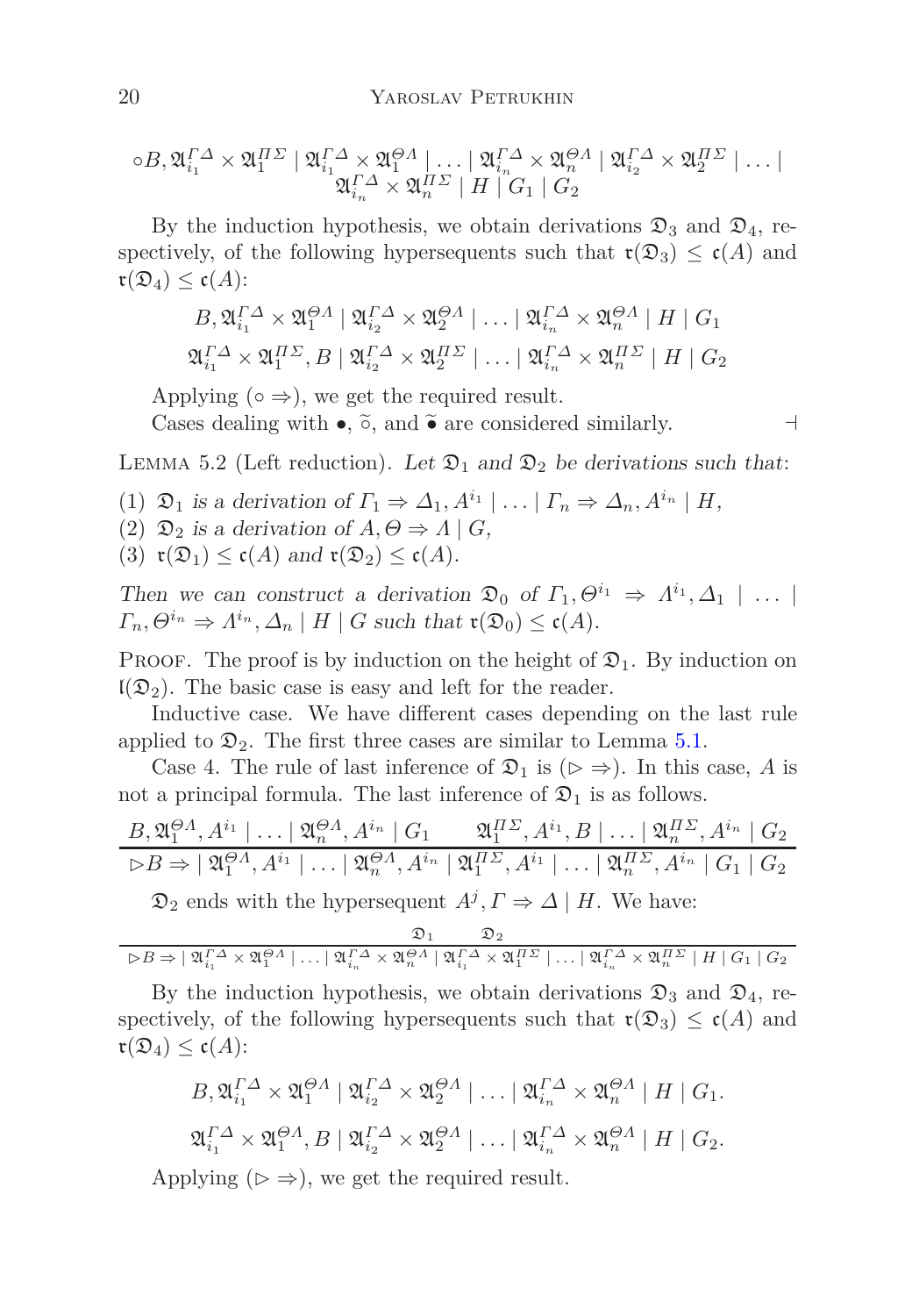Case 5. The rule of last inference of  $\mathfrak{D}_1$  is ( $\Rightarrow \rhd$ ). In this case, *A* has to be a principal formula. We have:

$$
\frac{B \Rightarrow |\Rightarrow B \mid H}{\Rightarrow \Rightarrow B \mid H} \qquad \Rightarrow B, \Gamma \Rightarrow \Delta \mid G
$$

$$
\Gamma \Rightarrow \Delta \mid H \mid G
$$

By Lemma [5.1,](#page-14-0) the claim holds since this case satisfies the condition of application of the Lemma.

Case 6. The rule of last inference of  $\mathfrak{D}_1$  is ( $\blacktriangleright \Rightarrow$ ). In this case A is not principal and is contained in a side hypersequent *G*. The case is similar to the Case 1 of Lemma  $5.1$ .

Case 7. The rule of last inference of  $\mathfrak{D}_1$  is  $(\Rightarrow \blacktriangleright)$ .

Subcase 7.1. *A* is a principal formula. The last inference of  $\mathfrak{D}_1$  is as follows.

$$
\frac{B_{1}\mathfrak{A}_{1}^{\Theta A}, \blacktriangleright B^{i_{1}} \mid \dots \mid \mathfrak{A}_{n}^{\Theta A}, \blacktriangleright B^{i_{n}} \mid G_{1}}{\Rightarrow \blacktriangleright B \mid \mathfrak{A}_{1}^{\Theta A}, \blacktriangleright B^{i_{1}} \mid \dots \mid \mathfrak{A}_{n}^{\Theta A}, \blacktriangleright B^{i_{n}} \mid \mathfrak{A}_{1}^{H\Sigma}, \blacktriangleright B^{i_{1}} \mid \dots \mid \mathfrak{A}_{n}^{H\Sigma}, \blacktriangleright B^{i_{n}} \mid G_{2}}
$$

 $\mathfrak{D}_2$  ends with the hypersequent  $\blacktriangleright B^j, \Gamma \Rightarrow \Delta \mid H$ . We have:

$$
\mathcal{D}_1 \qquad \mathcal{D}_2
$$
\n
$$
\Gamma \Rightarrow \Delta \mid \mathfrak{A}_{i_1}^{\Gamma \Delta} \times \mathfrak{A}_1^{\Theta \Lambda} \mid \dots \mid \mathfrak{A}_{i_n}^{\Gamma \Delta} \times \mathfrak{A}_n^{\Theta \Lambda} \mid \mathfrak{A}_{i_1}^{\Gamma \Delta} \times \mathfrak{A}_1^{\Pi \Sigma} \mid \dots \mid \mathfrak{A}_{i_n}^{\Gamma \Delta} \times \mathfrak{A}_n^{\Pi \Sigma} \mid H \mid G_1 \mid G_2
$$

Using the inductive hypothesis and  $(\Rightarrow \blacktriangleright)$ , we get the following derivation  $\mathfrak{D}_3$  with  $\mathfrak{r}(\mathfrak{D}_3) \leq \mathfrak{c}(A)$ .

$$
\Gamma \Rightarrow \Delta \mid B, \mathfrak{A}_{i_1}^{\Gamma \Delta} \times \mathfrak{A}_1^{Q \Lambda} \mid \mathfrak{A}_{2,\dots,n}^{\Gamma \Delta \Theta \Lambda} \mid \mathfrak{A}_{i_1}^{\Gamma \Delta} \times \mathfrak{A}_1^{\Pi \Sigma}, B \mid \mathfrak{A}_{2,\dots,n}^{\Gamma \Delta \Pi \Sigma} \mid H \mid G_1 \mid G_2
$$
\n
$$
\Gamma \Rightarrow \Delta \mid \Rightarrow \blacktriangleright B \mid \mathfrak{A}_{i_1}^{\Gamma \Delta} \times \mathfrak{A}_1^{Q \Lambda} \mid \mathfrak{A}_{2,\dots,n}^{\Gamma \Delta \Theta \Lambda} \mid \mathfrak{A}_{i_1}^{\Gamma \Delta} \times \mathfrak{A}_1^{\Pi \Sigma} \mid \mathfrak{A}_{2,\dots,n}^{\Gamma \Delta \Pi \Sigma} \mid H \mid G_1 \mid G_2
$$

where

 $\begin{array}{l} \mathfrak{D} \mathfrak{D}^{T\varDelta\ominus\varLambda}_{2,...,n}= \mathfrak{A}^{T\varDelta}_{i_{2}}\times \mathfrak{A}^{\ominus\varLambda}_{2}\mid \ldots \mid \mathfrak{A}^{T\varDelta}_{i_{n}}\times \mathfrak{A}^{\ominus\varLambda}_{n}\ \mathfrak{D}^{T\varDelta}_{2,...,n}= \mathfrak{A}^{T\varDelta}_{i_{2}}\times \mathfrak{A}^{H\varSigma}_{2}\mid \ldots \mid \mathfrak{A}^{T\varDelta}_{i_{n}}\times \mathfrak{A}^{H\varSigma}_{n}\ \end{array}$ 

By Lemma [5.1,](#page-14-0) the claim holds since this case satisfies the condition of application of the Lemma.

Subcase 7.2. *A* is not a principal formula. The last inference of  $\mathfrak{D}_1$ is as follows.

$$
\frac{B_{1}\mathfrak{A}_{1}^{\Theta A}, A^{i_{1}} \mid \dots \mid \mathfrak{A}_{n}^{\Theta A}, A^{i_{n}} \mid G_{1} \qquad \mathfrak{A}_{1}^{I\Gamma C}, A^{i_{1}}, B \mid \dots \mid \mathfrak{A}_{n}^{I\Gamma C}, A^{i_{n}} \mid G_{2} \qquad \Rightarrow \blacktriangleright B \mid \mathfrak{A}_{1}^{\Theta A}, A^{i_{1}} \mid \dots \mid \mathfrak{A}_{n}^{\Theta A}, A^{i_{n}} \mid \mathfrak{A}_{1}^{I\Gamma C}, A^{i_{1}} \mid \dots \mid \mathfrak{A}_{n}^{I\Gamma C}, A^{i_{n}} \mid G_{1} \mid G_{2}
$$

 $\mathfrak{D}_2$  ends with the hypersequent  $A^j$ ,  $\Gamma \Rightarrow \Delta \mid H$ . We have:

$$
\frac{\mathfrak{D}_1}{\Rightarrow \blacktriangleright B \mid \mathfrak{A}_{1,\ldots,n}^{\Gamma \Delta \Theta A} \mid \mathfrak{A}_{1,\ldots,n}^{\Gamma \Delta H \Sigma} \mid H \mid G_1 \mid G_2}
$$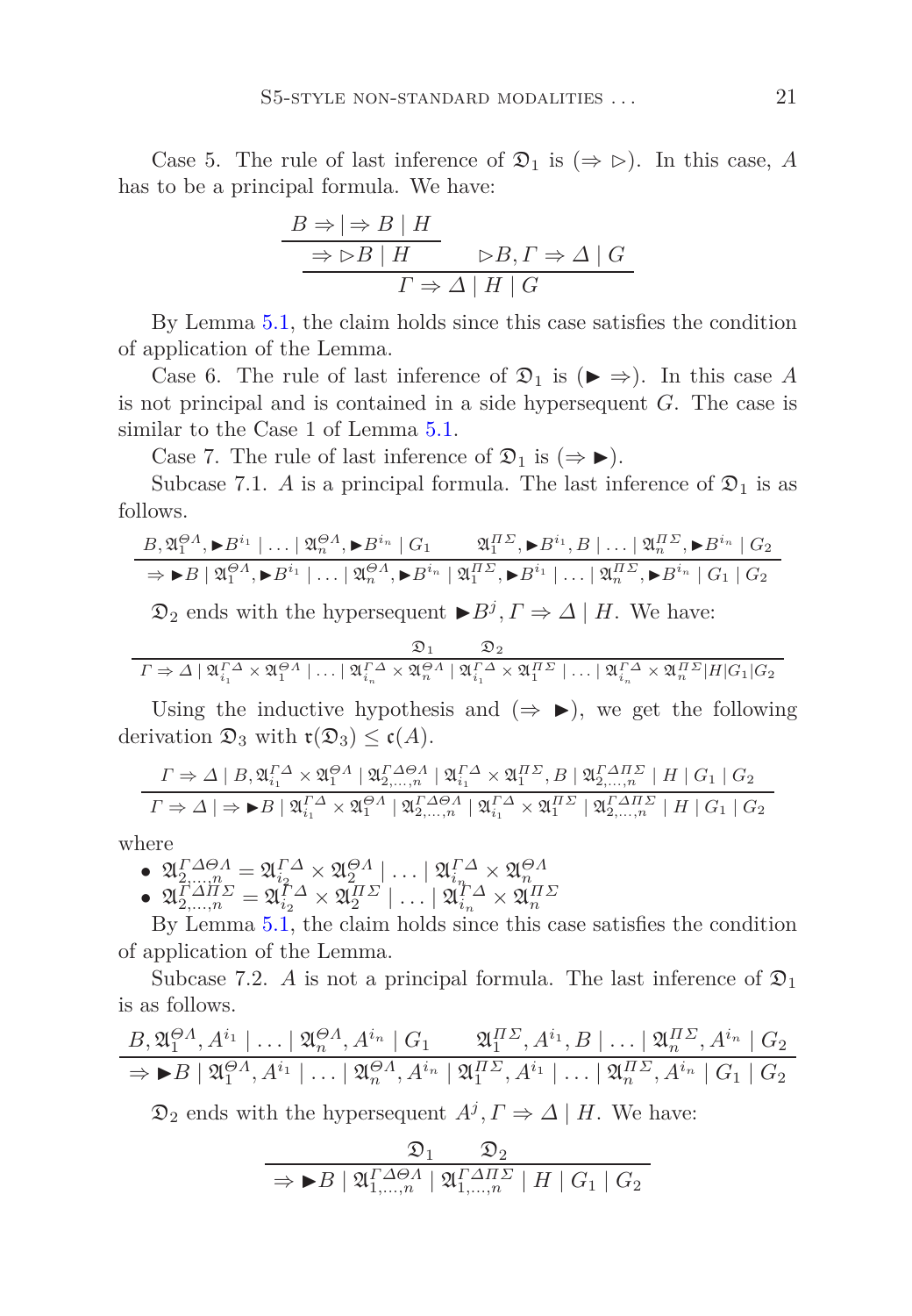where

- $\begin{array}{l} \mathfrak{D}\mathfrak{A}_{1,...,n}^{T\varDelta\ominus\varLambda}=\mathfrak{A}_{i_{1}}^{T\varDelta}\times\mathfrak{A}_{1}^{\ominus\varLambda}\mid...\mid\mathfrak{A}_{i_{n}}^{T\varDelta}\times\mathfrak{A}_{n}^{\ominus\varLambda}\ \mathfrak{A}_{1,...,n}^{T\varDelta}=\mathfrak{A}_{i_{1}}^{T\varDelta}\times\mathfrak{A}_{1}^{H\varSigma}\mid...\mid\mathfrak{A}_{i_{n}}^{T\varDelta}\times\mathfrak{A}_{n}^{H\varSigma} \end{array}$
- 

By the induction hypothesis and  $(\triangleright \Rightarrow)$ , we get the required result similarly to Case 4 of this Lemma.

Case 8. The rule of last inference of  $\mathfrak{D}_1$  is ( $\sim \Rightarrow$ ). In this case A is not principal and is contained in a side hypersequent *G*. The case is similar to the Case 1 of Lemma  $5.1$ .

Case 9. The rule of last inference of  $\mathfrak{D}_1$  is  $(\Rightarrow \sim)$ . Subcase 9.1. *A* is principal.

$$
\frac{B_{1} \mathfrak{A}_{1}^{0} \wedge B^{i_{1}} | \mathfrak{A}_{2}^{0} \wedge B^{i_{2}} | \dots | \mathfrak{A}_{n}^{0} \wedge B^{i_{n}} | G}{\mathfrak{A}_{1}^{0} \wedge B^{i_{1}} | \dots | \mathfrak{A}_{n}^{0} \wedge B^{i_{n}} | \Rightarrow \sim B | G} \qquad \sim B^{j}, \Gamma \Rightarrow \Delta | H
$$
  

$$
\Gamma^{i_{1}}, \Theta_{1} \Rightarrow \Delta^{i_{1}}, \Lambda_{1} | \dots | \Gamma^{i_{n}}, \Theta_{n} \Rightarrow \Delta^{i_{n}}, \Lambda_{n} | \Gamma \Rightarrow \Delta | H | G
$$

Using the inductive hypothesis and  $(\Rightarrow \sim)$ , we get the following derivation  $\mathfrak{D}_3$  with  $\mathfrak{r}(\mathfrak{D}_3) \leq \mathfrak{c}(A)$ .

$$
B, \Gamma^{i_1}, \Theta_1 \Rightarrow \Delta^{i_1}, A_1 | \dots | \Gamma^{i_n}, \Theta_n \Rightarrow \Delta^{i_n}, A_n | H | G
$$

$$
\Gamma^{i_1}, \Theta_1 \Rightarrow \Delta^{i_1}, A_1 | \dots | \Gamma^{i_n}, \Theta_n \Rightarrow \Delta^{i_n}, A_n | \Gamma \Rightarrow \Delta | \Rightarrow \sim B | H | G
$$

By Lemma [5.1,](#page-14-0) the claim holds since this case satisfies the condition of application of the Lemma.

Subcase 9.2. *A* is not principal.

$$
B, \Theta_1 \Rightarrow A_1, A^{i_1} \mid \Theta_2 \Rightarrow A_2, A^{i_2} \mid \dots \mid \Theta_n \Rightarrow A_n, A^{i_n} \mid G
$$
  

$$
\frac{\Theta_1 \Rightarrow A_1, A^{i_1} \mid \dots \mid \Theta_n \Rightarrow A_n, A^{i_n} \mid \Rightarrow \sim B \mid G}{\Gamma^{i_1}, \Theta_1 \Rightarrow \Delta^{i_1}, A_1 \mid \dots \mid \Gamma^{i_n}, \Theta_n \Rightarrow \Delta^{i_n}, A_n \mid \Rightarrow \sim B \mid H \mid G}
$$

Using the inductive hypothesis, we get the required result.

$$
\frac{B, \Gamma^{i_1}, \Theta_1 \Rightarrow \Delta^{i_1}, A_1 \mid \Gamma^{i_2}, \Theta_2 \Rightarrow \Delta^{i_2}, A_2 \mid \dots \mid \Gamma^{i_n}, \Theta_n \Rightarrow \Delta^{i_n}, A_n \mid G}{\Gamma^{i_1}, \Theta_1 \Rightarrow \Delta^{i_1}, A_1 \mid \dots \mid \Gamma^{i_n}, \Theta_n \Rightarrow \Delta^{i_n}, A_n \mid \Rightarrow \sim B \mid G}
$$

Case 10. The rule of last inference of  $\mathfrak{D}_1$  is (∘  $\Rightarrow$ ). In this case, A is not a principal formula. Then the last inference of  $\mathfrak{D}_1$  looks as follows.

$$
\frac{B_{1}A^{i_{1}}, \mathfrak{A}_{1}^{Q}A \mid \dots \mid A^{i_{n}}, \mathfrak{A}_{n}^{Q}A \mid G_{1}}{\circ B_{1}A^{i_{1}}, \mathfrak{A}_{1}^{H\Sigma} \mid A^{i_{1}}, \mathfrak{A}_{1}^{Q}A \mid \dots \mid A^{i_{n}}, \mathfrak{A}_{n}^{Q}A \mid A^{i_{2}}, \mathfrak{A}_{2}^{H\Sigma} \mid \dots \mid A^{i_{n}}, \mathfrak{A}_{n}^{H\Sigma} \mid G_{1} \mid G_{2}}
$$

 $\mathfrak{D}_1$  ends as follows:  $\Gamma \Rightarrow \Delta, A^j \mid H$ . The result of the application of (Cut) to  $\mathfrak{D}_1$  and  $\mathfrak{D}_2$  is as follows:

$$
\circ B, \mathfrak{A}_{i_1}^{\Gamma \Delta} \times \mathfrak{A}_1^{\Pi \Sigma} \mid \mathfrak{A}_{i_1}^{\Gamma \Delta} \times \mathfrak{A}_1^{\Theta A} \mid \dots \mid \mathfrak{A}_{i_n}^{\Gamma \Delta} \times \mathfrak{A}_n^{\Theta A} \mid \mathfrak{A}_{i_2}^{\Gamma \Delta} \times \mathfrak{A}_2^{\Pi \Sigma} \mid \dots \mid
$$
  

$$
\mathfrak{A}_{i_n}^{\Gamma \Delta} \times \mathfrak{A}_n^{\Pi \Sigma} \mid H \mid G_1 \mid G_2
$$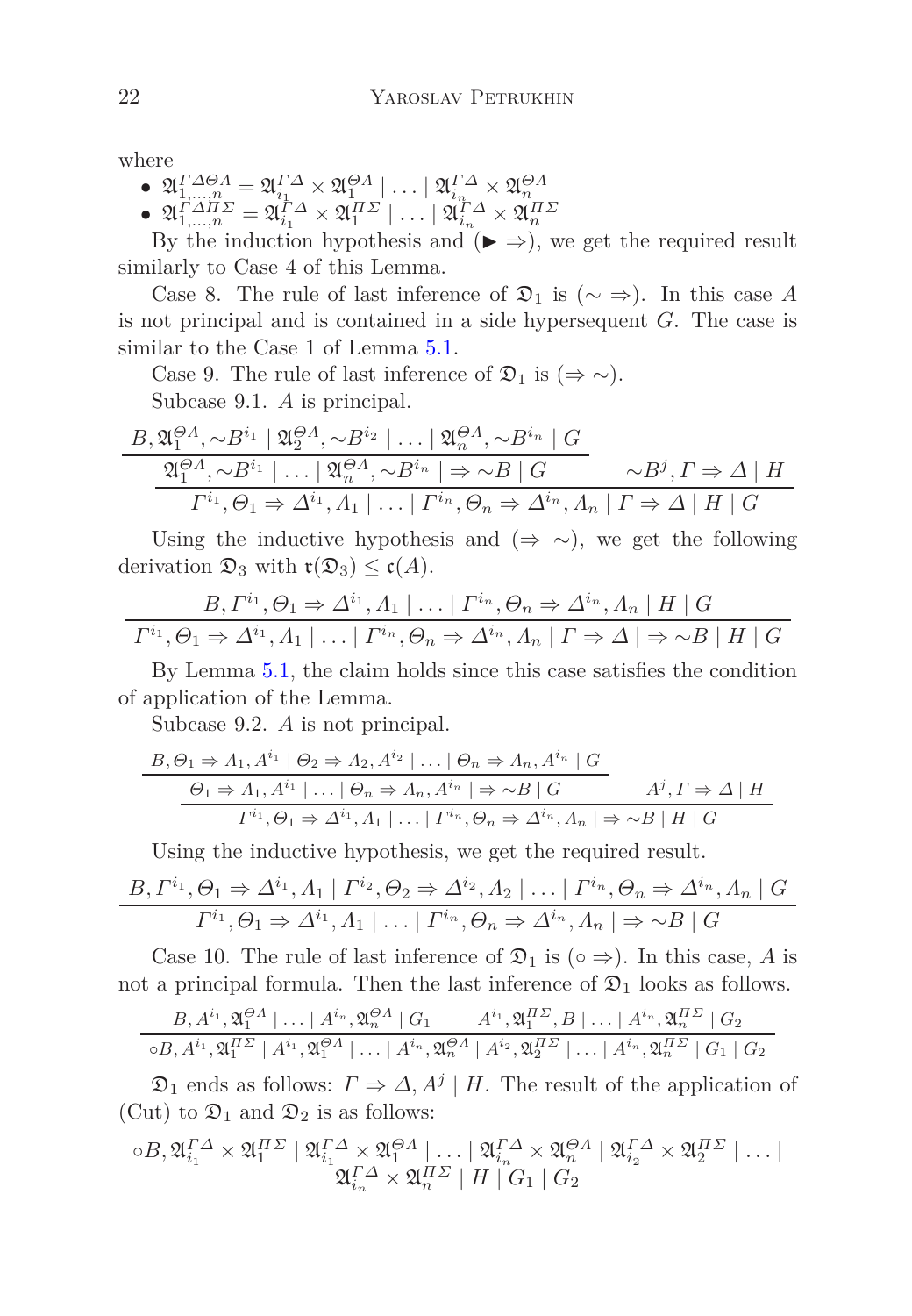By the induction hypothesis, we obtain derivations  $\mathfrak{D}_3$  and  $\mathfrak{D}_4$ , respectively, of the following hypersequents such that  $\mathfrak{r}(\mathfrak{D}_3) \leq \mathfrak{c}(A)$  and  $\mathfrak{r}(\mathfrak{D}_4) \leq \mathfrak{c}(A)$ :

$$
B_{\gamma} \mathfrak{A}_{i_1}^{\Gamma \Delta} \times \mathfrak{A}_1^{\Theta \Lambda} \mid \mathfrak{A}_{i_2}^{\Gamma \Delta} \times \mathfrak{A}_2^{\Theta \Lambda} \mid \dots \mid \mathfrak{A}_{i_n}^{\Gamma \Delta} \times \mathfrak{A}_n^{\Theta \Lambda} \mid H \mid G_1
$$
  

$$
\mathfrak{A}_{i_1}^{\Gamma \Delta} \times \mathfrak{A}_1^{\Pi \Sigma}, B \mid \mathfrak{A}_{i_2}^{\Gamma \Delta} \times \mathfrak{A}_2^{\Pi \Sigma} \mid \dots \mid \mathfrak{A}_{i_n}^{\Gamma \Delta} \times \mathfrak{A}_n^{\Pi \Sigma} \mid H \mid G_2
$$

Applying  $(○ \Rightarrow)$ , we get the required result. Case 11. The rule of last inference of  $\mathfrak{D}_1$  is  $(\Rightarrow \circ)$ . Subcase 11.1. *A* is principal. Then we have:

$$
\frac{\Rightarrow B \mid B, \mathfrak{A}_{1}^{\Gamma\Delta}, \circ B^{i_{1}} \mid \mathfrak{A}_{2}^{\Gamma\Delta}, \circ B^{i_{2}} \mid \dots \mid \mathfrak{A}_{n}^{\Gamma\Delta}, \circ B^{i_{n}} \mid G}{\mathfrak{A}_{1}^{\Gamma\Delta}, \circ B^{i_{1}+1} \mid \mathfrak{A}_{2}^{\Gamma\Delta}, \circ B^{i_{2}} \mid \dots \mid \mathfrak{A}_{n}^{\Gamma\Delta}, \circ B^{i_{n}} \mid G} \qquad \circ B^{j}, \Theta \Rightarrow \Lambda \mid H
$$
  

$$
\mathfrak{A}_{1}^{\Gamma\Delta} \times \mathfrak{A}_{i_{1}+1}^{\Theta\Delta} \mid \mathfrak{A}_{2}^{\Gamma\Delta} \times \mathfrak{A}_{i_{2}}^{\Theta\Delta} \mid \dots \mid \mathfrak{A}_{n}^{\Gamma\Delta} \times \mathfrak{A}_{i_{n}}^{\Theta\Delta} \mid H \mid G
$$

By the inductive hypothesis, we have the following derivation  $\mathfrak{D}_3$ with  $\mathfrak{r}(\mathfrak{D}_3) \leq \mathfrak{c}(A)$ .

$$
\frac{\Rightarrow B \mid B, \mathfrak{A}_{1}^{\Gamma\Delta} \times \mathfrak{A}_{i_{1}+1}^{\Theta A} \mid \mathfrak{A}_{2}^{\Gamma\Delta} \times \mathfrak{A}_{i_{2}}^{\Theta A} \mid \dots \mid \mathfrak{A}_{n}^{\Gamma\Delta} \times \mathfrak{A}_{i_{n}}^{\Theta A} \mid H \mid G}{\mathfrak{A}_{1}^{\Gamma\Delta} \times \mathfrak{A}_{i_{1}}^{\Theta A}, \circ B \mid \mathfrak{A}_{2}^{\Gamma\Delta} \times \mathfrak{A}_{i_{2}}^{\Theta A} \mid \dots \mid \mathfrak{A}_{n}^{\Gamma\Delta} \times \mathfrak{A}_{i_{n}}^{\Theta A} \mid H \mid G}
$$

By Lemma [5.1,](#page-14-0) the claim holds since this case satisfies the condition of application of the Lemma.

Subcase 11.2. *A* is not principal. Then we have:

$$
\frac{\Rightarrow B \mid B, \mathfrak{A}_{1}^{\Gamma} \Delta, A^{i_{1}} \mid \mathfrak{A}_{2}^{\Gamma} \Delta, A^{i_{2}} \mid \dots \mid \mathfrak{A}_{n}^{\Gamma} \Delta, A^{i_{n}} \mid G}{\mathfrak{A}_{1}^{\Gamma} \Delta, \Theta, A^{i_{1}} \mid \mathfrak{A}_{2}^{\Gamma} \Delta, A^{i_{2}} \mid \dots \mid \mathfrak{A}_{n}^{\Gamma} \Delta, A^{i_{n}} \mid G} \qquad A^{j}, \Theta \Rightarrow \Lambda \mid H
$$

$$
\mathfrak{A}_{1}^{\Gamma} \Delta \times \mathfrak{A}_{i_{1}}^{\Theta \Lambda}, \Theta \mid \mathfrak{A}_{2}^{\Gamma} \Delta \times \mathfrak{A}_{i_{2}}^{\Theta \Lambda} \mid \dots \mid \mathfrak{A}_{n}^{\Gamma} \Delta \times \mathfrak{A}_{i_{n}}^{\Theta \Lambda} \mid H \mid G
$$

Then we transform this derivation as follows:

$$
\frac{\Rightarrow B \mid B, \mathfrak{A}_{1}^{\Gamma\Delta}, A^{i_{1}} \mid \mathfrak{A}_{2}^{\Gamma\Delta}, A^{i_{2}} \mid \dots \mid \mathfrak{A}_{n}^{\Gamma\Delta}, A^{i_{n}} \mid G \qquad A^{j}, \Theta \Rightarrow \Lambda \mid H}{\Rightarrow B \mid B, \mathfrak{A}_{1}^{\Gamma\Delta} \times \mathfrak{A}_{i_{1}}^{\Theta\Lambda} \mid \mathfrak{A}_{2}^{\Gamma\Delta} \times \mathfrak{A}_{i_{2}}^{\Theta\Lambda} \mid \dots \mid \mathfrak{A}_{n}^{\Gamma\Delta} \times \mathfrak{A}_{i_{n}}^{\Theta\Lambda} \mid H \mid G}
$$

$$
\mathfrak{A}_{1}^{\Gamma\Delta} \times \mathfrak{A}_{i_{1}}^{\Theta\Lambda}, \circ B \mid \mathfrak{A}_{2}^{\Gamma\Delta} \times \mathfrak{A}_{i_{2}}^{\Theta\Lambda} \mid \dots \mid \mathfrak{A}_{n}^{\Gamma\Delta} \times \mathfrak{A}_{i_{n}}^{\Theta\Lambda} \mid H \mid G
$$

The other cases are treated similarly. ⊣

THEOREM 5.1 (Constructive elimination of cuts). Let  $L \in \{S5^{\clubsuit}, Z, Z\}$ , where  $\clubsuit \in \{\triangleright, \blacktriangleright, \circ, \bullet, \widetilde{\circ}, \widetilde{\bullet}, \sim, \widetilde{\sim}\}$ . If a derivation  $\mathfrak{D}$  in  $\mathbb{H}L$  has an application of (Cut), then it can be transformed into a cut-free derivation  $\mathfrak{D}'$ .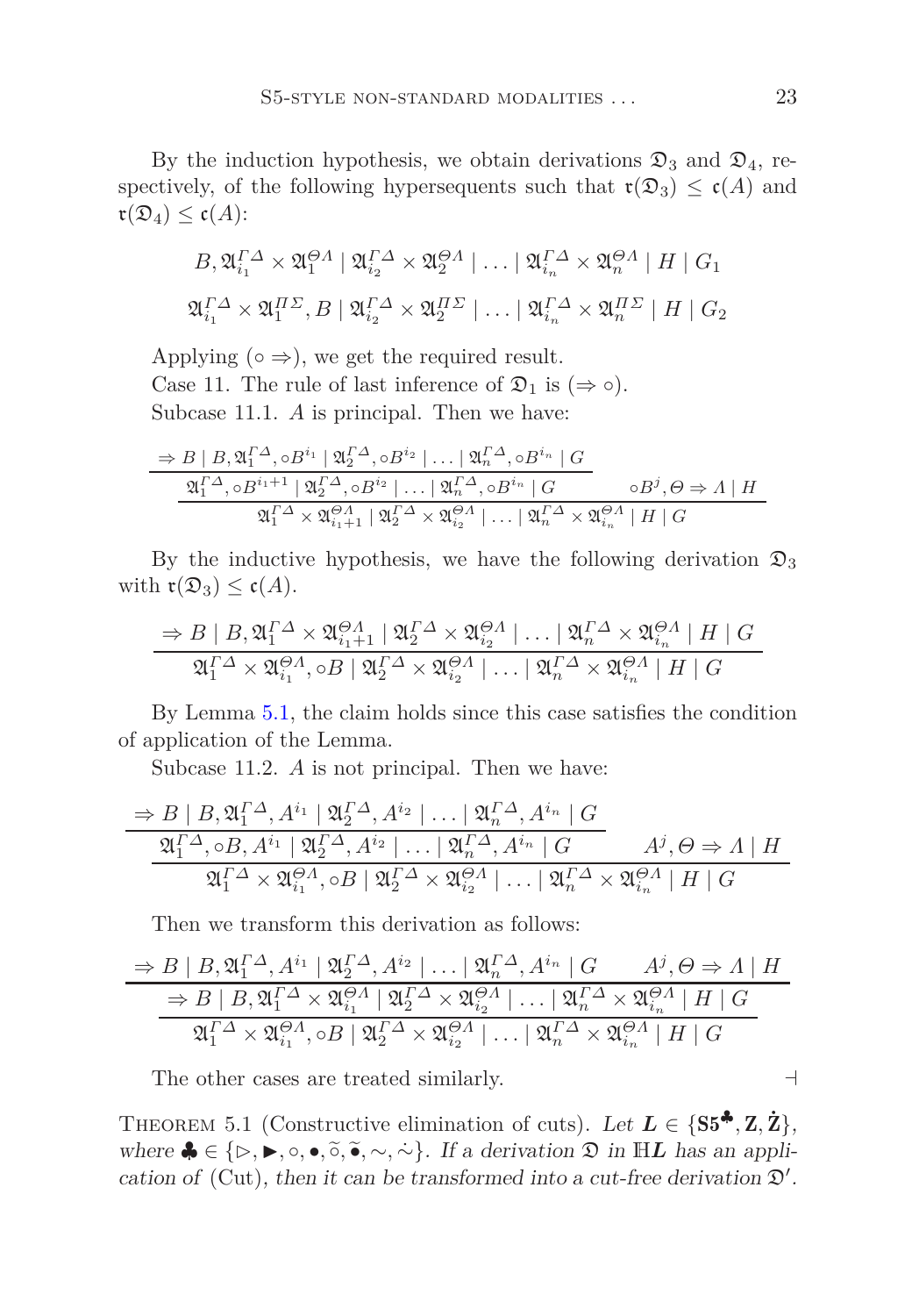**PROOF.** Assume that a derivation  $\mathfrak{D}$  in  $\mathbb{H}L$  has at least one application of (Cut), i.e.  $\mathfrak{r}(\mathfrak{D}) > 0$ . The proof proceeds by the double induction on  $\langle \mathfrak{r}(\mathfrak{D}), \mathfrak{nr}(\mathfrak{D}) \rangle$ , where  $\mathfrak{nr}(\mathfrak{D})$  is the number of application of (Cut) in  $\mathfrak{D}$ . Consider an uppermost application of (Cut) in  $\mathfrak{D}$  with cut rank  $\mathfrak{r}(\mathfrak{D})$ . We apply Lemmas [5.1](#page-14-0) and [5.2](#page-19-0) to its premises and decrease either  $\mathfrak{r}(\mathfrak{D})$ or  $\mathfrak{nr}(\mathfrak{D})$ . Then we can use the inductive hypothesis. ⊣

#### 6. Conclusion

<span id="page-23-0"></span>In this paper, we have developed cut-free hypersequent calculi for several modal logics over S5-frames having non-standard modalities as primitive ones. There are other modalities one may also consider. For example, Pan and Yang [\[43](#page-27-12)] introduced the following weak essentially true and strong accidentally true modalities:

- $\vartheta(\mathcal{B}A, x) = 1$  iff  $\vartheta(A, x) = 0$  or  $\exists_{y \in W} \vartheta(A, y) = 1$ ,
- $\vartheta(\bigcirc A, x) = 1$  iff  $\vartheta(A, x) = 1$  and  $\forall_{y \in W} \vartheta(A, y) = 0$ .

Thus,  $\mathcal{B}A = \neg A \lor \Diamond A = A \rightarrow \Diamond A$  and  $\Diamond A = A \land \Box \neg A$ . Since these modalities are quite unusual, we decided not to include them into the main part of our paper, but we can present sound, complete, and cut-free hypersequent rules for them:

$$
(\circledast \Rightarrow) \frac{\Gamma \Rightarrow \Delta, A \mid H \quad A \Rightarrow |G \quad (\Rightarrow \circledast) \frac{A, \Gamma \Rightarrow \Delta \mid \Theta \Rightarrow A, A \mid H}{\Gamma \Rightarrow \Delta, \circledast A \mid \Theta \Rightarrow A \mid H}
$$
\n
$$
(\circledast \Rightarrow) \frac{A, \Gamma \Rightarrow \Delta \mid \Theta \Rightarrow A, A \mid H}{\circledast A, \Gamma \Rightarrow \Delta \mid \Theta \Rightarrow A \mid H} \qquad (\Rightarrow \circledast) \frac{\Gamma \Rightarrow \Delta, A \mid H \quad A \Rightarrow |G \cap \Delta, \Gamma \Rightarrow \Delta, \Theta \mid H}{\Gamma \Rightarrow \Delta, \circledast A \mid H \mid G}
$$

By analogy we may define weak essentially false and strong accidentally false modalities as follows:

- $\vartheta(\tilde{\circledast}A, x) = 1$  iff  $\vartheta(A, x) = 1$  or  $\exists_{y \in W} \vartheta(A, y) = 0$ ,
- $\vartheta(\tilde{\odot}A, x) = 1$  iff  $\vartheta(A, x) = 0$  and  $\forall_{y \in W} \vartheta(A, y) = 1$ .

Hence,  $\widetilde{\circ}A = A \vee \Diamond \neg A = \neg A \rightarrow \Diamond \neg A$  and  $\widetilde{\circ}A = \neg A \wedge \Box A$ . The appropriate sound, complete, and cut-free hypersequent rules for them are presented below:

$$
\begin{array}{lll}\n(\widetilde{\circledast} \Rightarrow) & \frac{A, \Gamma \Rightarrow \Delta \mid H \quad \Rightarrow A \mid G}{\widetilde{\circledast} A, \Gamma \Rightarrow \Delta \mid H \mid G}\n\end{array}\n\quad\n\begin{array}{lll}\n(\Rightarrow \widetilde{\circledast}) & \frac{\Gamma \Rightarrow \Delta, A \mid A, \Theta \Rightarrow \Lambda \mid H}{\Gamma \Rightarrow \Delta, \widetilde{\circledast} A \mid \Theta \Rightarrow \Lambda \mid H}\n\end{array}
$$
\n
$$
\begin{array}{lll}\n(\widetilde{\circlearrowright} \Rightarrow) & \frac{\Gamma \Rightarrow \Delta, A \mid A, \Theta \Rightarrow \Lambda \mid H}{\widetilde{\circlearrowright} A, \Gamma \Rightarrow \Delta \mid \Theta \Rightarrow \Lambda \mid H}\n\end{array}\n\quad\n\begin{array}{lll}\n(\Rightarrow \widetilde{\circlearrowright}) & \frac{A, \Gamma \Rightarrow \Delta \mid H \quad \Rightarrow A \mid G}{\Gamma \Rightarrow \Delta, \widetilde{\circlearrowleft} A \mid H \mid G}\n\end{array}
$$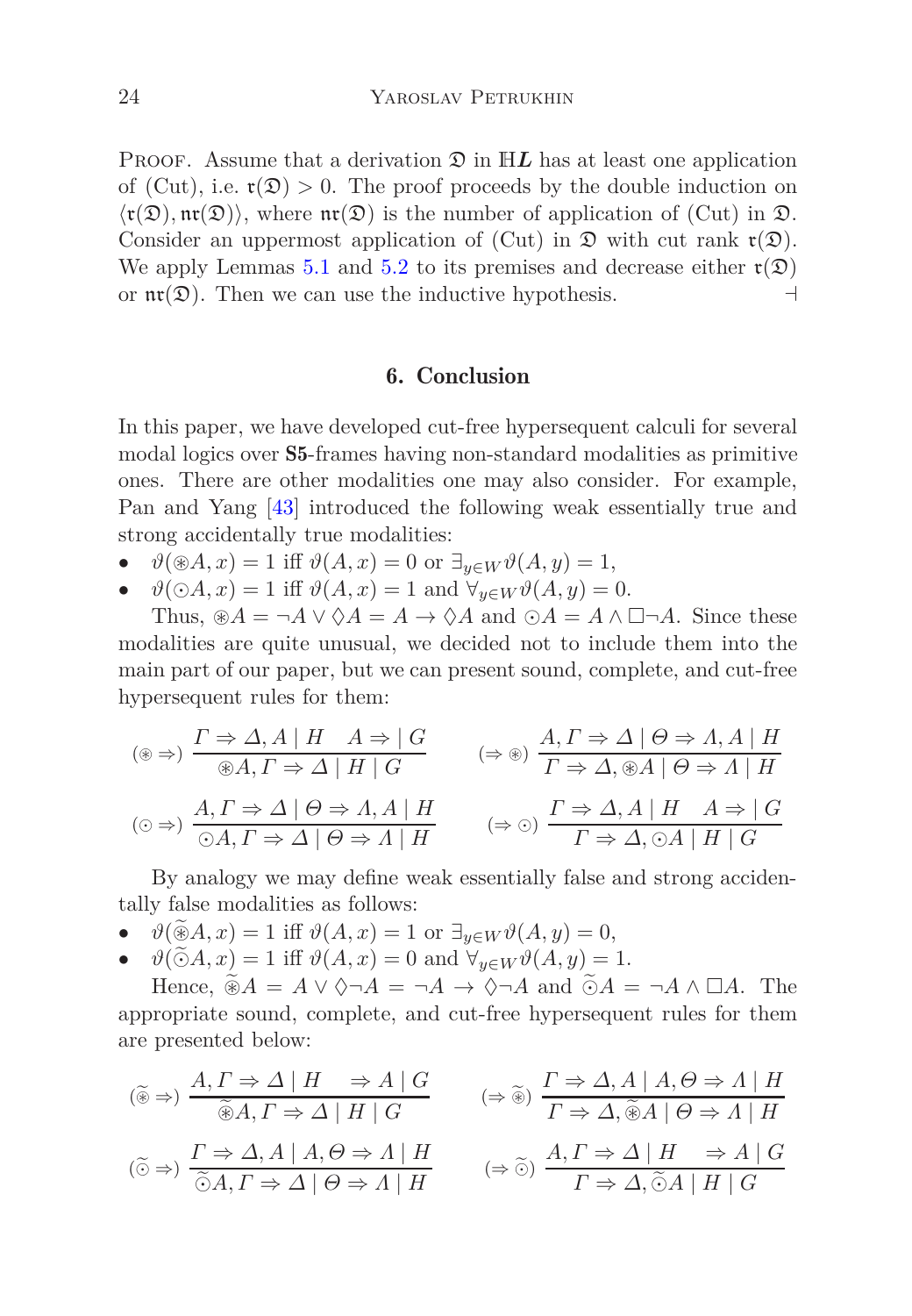Among other non-standard modalities we would like to mention the so called 'boxdot' modality  $\Box A = \Box A \wedge A$  introduced by Boolos [\[5](#page-25-11)] for the needs of provability logic and being interpreted as 'provable and true' (for its use in context of essence and accident logics  $|see 52|$  $|see 52|$  $|see 52|$ ):

 $\vartheta(\Box A, x) = 1$  iff  $\vartheta(A, x) = 1$  and  $\forall_{y \in W} \vartheta(A, y) = 1$ .

The appropriate rules for ⊡ are as follows:

$$
(\Box \Rightarrow) \frac{A, \Gamma \Rightarrow \Delta \mid H \qquad A, \Theta \Rightarrow \Lambda \mid G}{\Box A, \Gamma \Rightarrow \Delta \mid \Theta \Rightarrow \Lambda \mid H \mid G}
$$

$$
(\Rightarrow \Box) \frac{\Gamma \Rightarrow \Delta, A \mid H \qquad \Rightarrow A \mid G}{\Gamma \Rightarrow \Delta, \Box A \mid H \mid G}
$$

One may also consider strong non-contingency modality  $\geq A = (A \rightarrow$  $\Box A) \wedge (\neg A \rightarrow \Box \neg A)$  (the symbol for it is ours) introduced by Fan [\[9\]](#page-25-12). We believe there might be other interesting non-standard modalities in the literature. As for future research, we emphasize two tasks. First, to formulate the uniform method of generation of hypersequent calculi for the non-standard modalities defined over S5-models. Second, to extend our results on other modal logics, such as S4, T, K, etc.

Acknowledgments. I would like to acknowledge the anonymous referee of this journal for valuable comments, Andrzej Indrzejczak for useful advice, and Matthew Carmody, the linguistic editor of *LLP*, for improving the English. The research presented in this paper is supported by the grant from the National Science Centre, Poland, grant number DEC-2017/25/B/HS1/01268.

#### References

- <span id="page-24-2"></span>[1] Avron, A., and Lahav, O., "A simple cut-free system for a paraconsistent logic equivalent to S5", pages 29–42 in G. Bezhanishvili, G. D'Agostino, G. Metcalfe, and T. Studer (eds.), *Advances in Modal Logic 12*, College Publications, 2018.
- <span id="page-24-0"></span>[2] Avron, A., "The method of hypersequents in the proof theory of propositional non-classical logic", pages 1–32 in W. Hodges, M. Hyland, C. Steinhorn, and J. Truss (eds.), *Logic: From Foundations to Applications*, Clarendon Press, 1996.
- <span id="page-24-1"></span>[3] Bednarska, K., and A. Indrzejczak, "Hypersequent calculi for S5: The methods of cut elimination", *Logic and Logical Philosophy* 24, 3 (2015): 277–311. DOI: [10.12775/LLP.2015.018](http://dx.doi.org/10.12775/LLP.2015.018)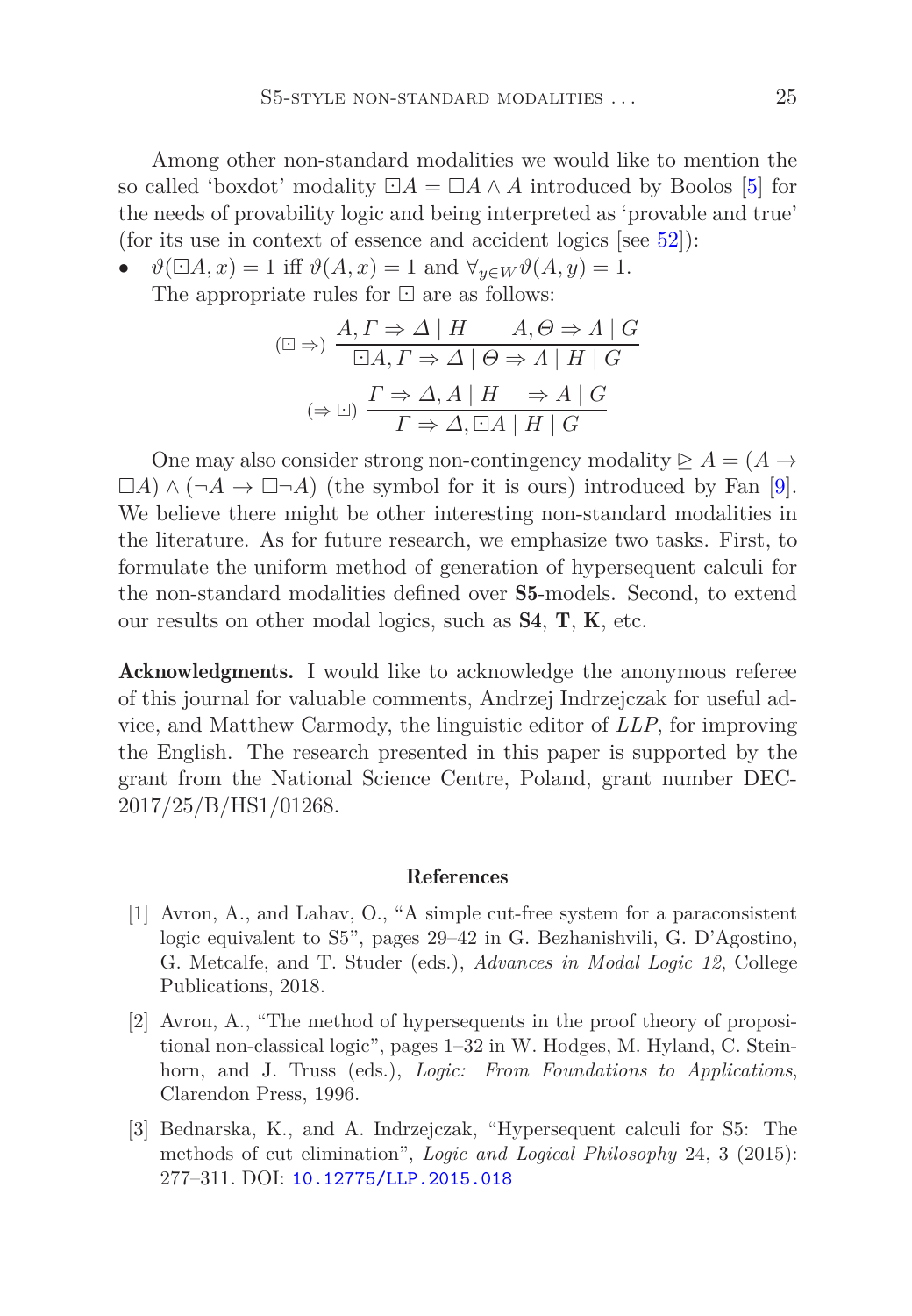- <span id="page-25-9"></span>[4] Béziau, J. Y., "The paraconsistent logic Z. A possible solution to Jaśkowski's problem", *Logic and Logical Philosophy* 15, 2 (2006): 99–111. DOI: [10.12775/LLP.2006.006](http://dx.doi.org/10.12775/LLP.2006.006)
- <span id="page-25-11"></span>[5] Boolos, G., *The Logic of Provability*, Cambridge University Press, 1993. DOI: [10.1017/CBO9780511625183](http://dx.doi.org/10.1017/CBO9780511625183)
- <span id="page-25-10"></span>[6] Ciabattoni, A., G. Metcalfe, and F. Montagna, "Algebraic and prooftheoretic characterizations of truth stressers for MTL and its extensions", *Fuzzy Sets and Systems* 161, 3 (2006): 369–389. DOI: [10.1016/j.fss.](http://dx.doi.org/10.1016/j.fss.2009.09.001) [2009.09.001](http://dx.doi.org/10.1016/j.fss.2009.09.001)
- <span id="page-25-4"></span>[7] Ditmarsch, H., and J. Fan, "Propositional quantification in logics of contingency", *Journal of Applied Non-Classical Logics* 26, 1 (2016): 1–22. DOI: [10.1080/11663081.2016.1184931](http://dx.doi.org/10.1080/11663081.2016.1184931)
- <span id="page-25-6"></span>[8] Fan, J. "Logics of essence and accident", 2015. [https://arxiv.org/abs/](https://arxiv.org/abs/1506.01872) [1506.01872](https://arxiv.org/abs/1506.01872)
- <span id="page-25-12"></span>[9] Fan, J. "Strong noncontingency: On the modal logics of an operator expressively weaker than necessity", *Notre Dame Journal of Formal Logic* 60, 3 (2019): 407–435. DOI: [10.1215/00294527-2019-0010](http://dx.doi.org/10.1215/00294527-2019-0010)
- <span id="page-25-3"></span>[10] Fan, J. "A family of neighborhood contingency logics", *Notre Dame Journal of Formal Logic* 60, 4 (2019): 683–699. DOI: [10.1215/00294527-](http://dx.doi.org/10.1215/00294527-2019-0025) [2019-0025](http://dx.doi.org/10.1215/00294527-2019-0025)
- <span id="page-25-7"></span>[11] Fan, J. "Bimodal logics with contingency and accident", *Journal of Philosophical Logic* 48, 2 (2019): 425–445. DOI: [10.1007/s10992-018-9470-](http://dx.doi.org/10.1007/s10992-018-9470-5) [5](http://dx.doi.org/10.1007/s10992-018-9470-5)
- <span id="page-25-1"></span>[12] Fan, J. "Symmetric contingency logic with unlimitedly many modalities", *Journal of Philosophical Logic* 48, 5 (2019): 851–866. DOI: [10.1007/](http://dx.doi.org/10.1007/s10992-018-09498-1) [s10992-018-09498-1](http://dx.doi.org/10.1007/s10992-018-09498-1)
- <span id="page-25-2"></span>[13] Fan, J. "A family of Kripke contingency logics", *Theoria* 86, 4 (2020): 482–499. DOI: [10.1111/theo.12260](http://dx.doi.org/10.1111/theo.12260)
- <span id="page-25-8"></span>[14] Fan, J. "Bimodal logic with contingency and accident: bisimulation and axiomatizations", *Logica Universalis* 15, 2 (2021): 123–147. DOI: [10.](http://dx.doi.org/10.1007/s11787-021-00270-9) [1007/s11787-021-00270-9](http://dx.doi.org/10.1007/s11787-021-00270-9)
- <span id="page-25-0"></span>[15] Fan, J., Y. Wang and H. Ditmarsch, "Contingency and knowing whether", *The Review of Symbolic Logic* 8, 1 (2015): 75–107. DOI: [10.1017/](http://dx.doi.org/10.1017/S1755020314000343) [S1755020314000343](http://dx.doi.org/10.1017/S1755020314000343)
- <span id="page-25-5"></span>[16] Fine, K. "Essence and modality", *Philosophical Perspectives* 8 (1994): 1– 16. DOI: [10.2307/2214160](http://dx.doi.org/10.2307/2214160)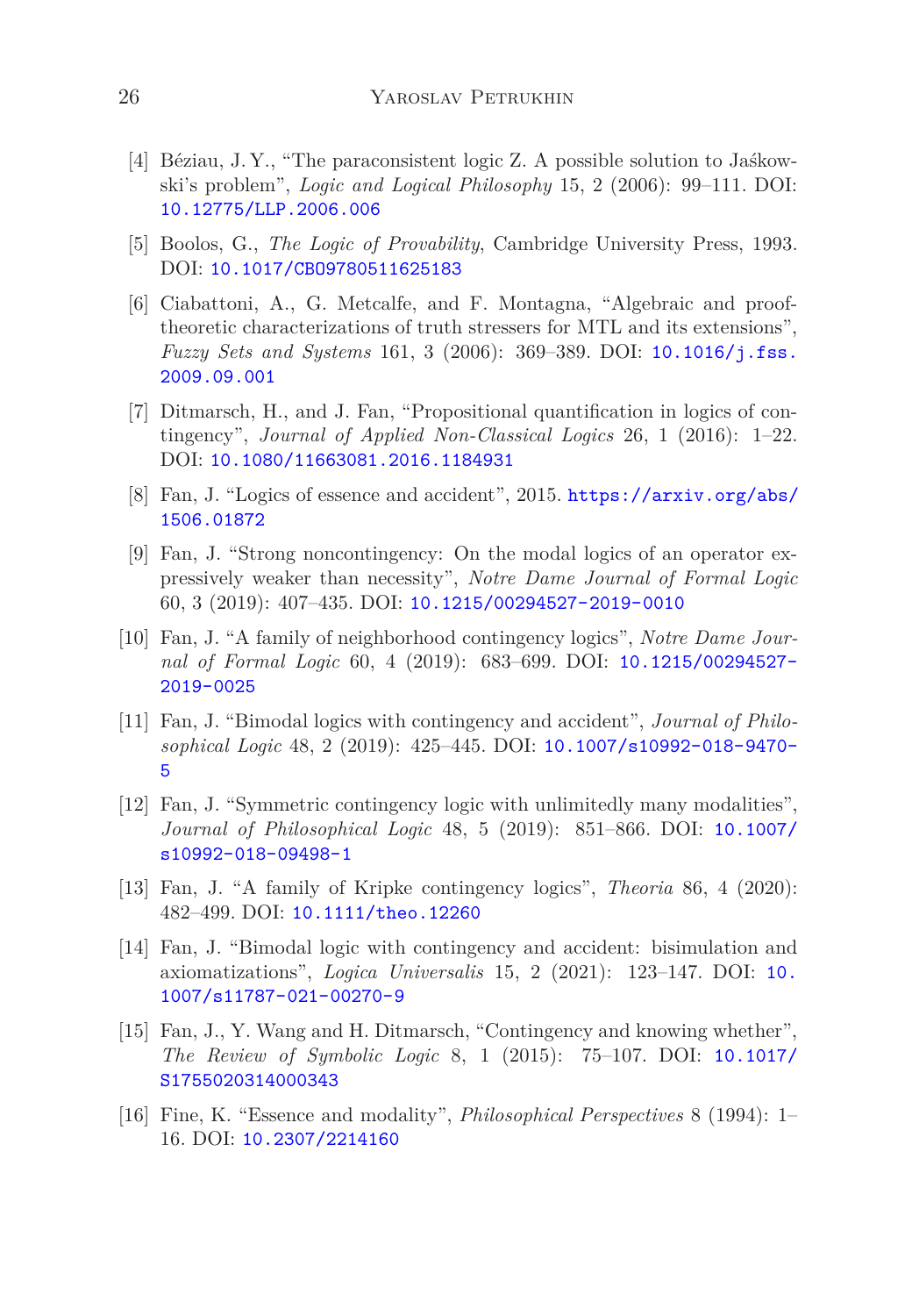- <span id="page-26-3"></span>[17] Fine, K. "The logic of essence", *Journal of Philosophical Logic* 24, 3 (1995): 241–273. DOI: [10.1007/BF01344203](http://dx.doi.org/10.1007/BF01344203)
- <span id="page-26-4"></span>[18] Fine, K. "Semantics for the logic of essence", *Journal of Philosophical Logic* 29, 6 (2000): 543–584. DOI: [10.1023/A:1026591900038](http://dx.doi.org/10.1023/A:1026591900038)
- <span id="page-26-5"></span>[19] Gilbert, D. R., and G. Venturi, "A note on logics of essence and accident", *Logic Journal of the IGPL* 28, 5 (2020): 881–891. DOI: [10.1093/jigpal/](http://dx.doi.org/10.1093/jigpal/jzy065) [jzy065](http://dx.doi.org/10.1093/jigpal/jzy065)
- <span id="page-26-9"></span>[20] Grigoriev, O., and Y. Petrukhin, "On a multilattice analogue of a hypersequent S5 calculus", *Logic and Logical Philosophy* 28, 4 (2019): 683–730. DOI: [10.12775/LLP.2019.031](http://dx.doi.org/10.12775/LLP.2019.031)
- <span id="page-26-0"></span>[21] Hart, S., A. Heifetz and D. Samet, "Knowing whether, knowing that, and the cardinality of state spaces", *Journal of Economic Theory* 70, 1 (1996): 249–256. DOI: [10.1006/JETH.1996.0084](http://dx.doi.org/10.1006/JETH.1996.0084)
- <span id="page-26-1"></span>[22] Humberstone, L., "The logic of noncontingency", *Notre Dame Journal of Formal Logic* 36, 2 (1995): 214–229. DOI: [10.1305/ndjfl/1040248455](http://dx.doi.org/10.1305/ndjfl/1040248455)
- <span id="page-26-10"></span>[23] Indrzejczak, A., "Eliminability of cut in hypersequent calculi for some modal logics of linear frames", *Information Processing Letters* 115, 2  $(2015): 75–81. \text{ DOI: } 10.1016/j.ip1.2014.07.002$
- <span id="page-26-11"></span>[24] Indrzejczak, A., "Simple cut elimination proof for hybrid logic", *Logic and Logical Philosophy* 25, 2 (2016): 129–141. DOI: [10.12775/LLP.2016.004](http://dx.doi.org/10.12775/LLP.2016.004)
- <span id="page-26-12"></span>[25] Indrzejczak, A., "Cut-free modal theory of definite descriptions", pages 387–406 in G. Bezhanishvili, G. D'Agostino, G. Metcalfe, and T. Studer (eds.), *Advances in Modal Logic 12*, College Publications, 2018.
- <span id="page-26-13"></span>[26] Indrzejczak, A., "Cut elimination in hypersequent calculus for some logics of linear time", *Review of Symbolic Logic* 12, 4 (2019): 806–822. DOI: [10.](http://dx.doi.org/10.1017/S1755020319000352) [1017/S1755020319000352](http://dx.doi.org/10.1017/S1755020319000352)
- <span id="page-26-6"></span>[27] Indrzejczak, A., "Two is enough – bisequent calculus for S5", pages 277– 294 in A. Herzig and A. Popescu (eds.), *Frontiers of Combining Systems. FroCoS 2019*, Springer, 2019. DOI: [10.1007/978-3-030-29007-8\\_16](http://dx.doi.org/10.1007/978-3-030-29007-8_16)
- <span id="page-26-7"></span>[28] Indrzejczak, A., *Sequents and Trees: An Introduction to the Theory and Applications of Propositional Sequent Calculi*, Birkhäuser Basel, 2021. DOI: [10.1007/978-3-030-57145-0](http://dx.doi.org/10.1007/978-3-030-57145-0)
- <span id="page-26-8"></span>[29] Jaśkowski, S., "A propositional calculus for inconsistent deductive systems", *Logic and Logical Philosophy* 7 (1999): 35–56. English transltaion of paper by 1948. DOI: [10.12775/LLP.1999.003](http://dx.doi.org/10.12775/LLP.1999.003)
- <span id="page-26-2"></span>[30] Kuhn, S., "Minimal non-contingency logic", *Notre Dame Journal of Formal Logic* 36, 2 (1995): 230–234. DOI: [10.1305/ndjfl/1040248456](http://dx.doi.org/10.1305/ndjfl/1040248456)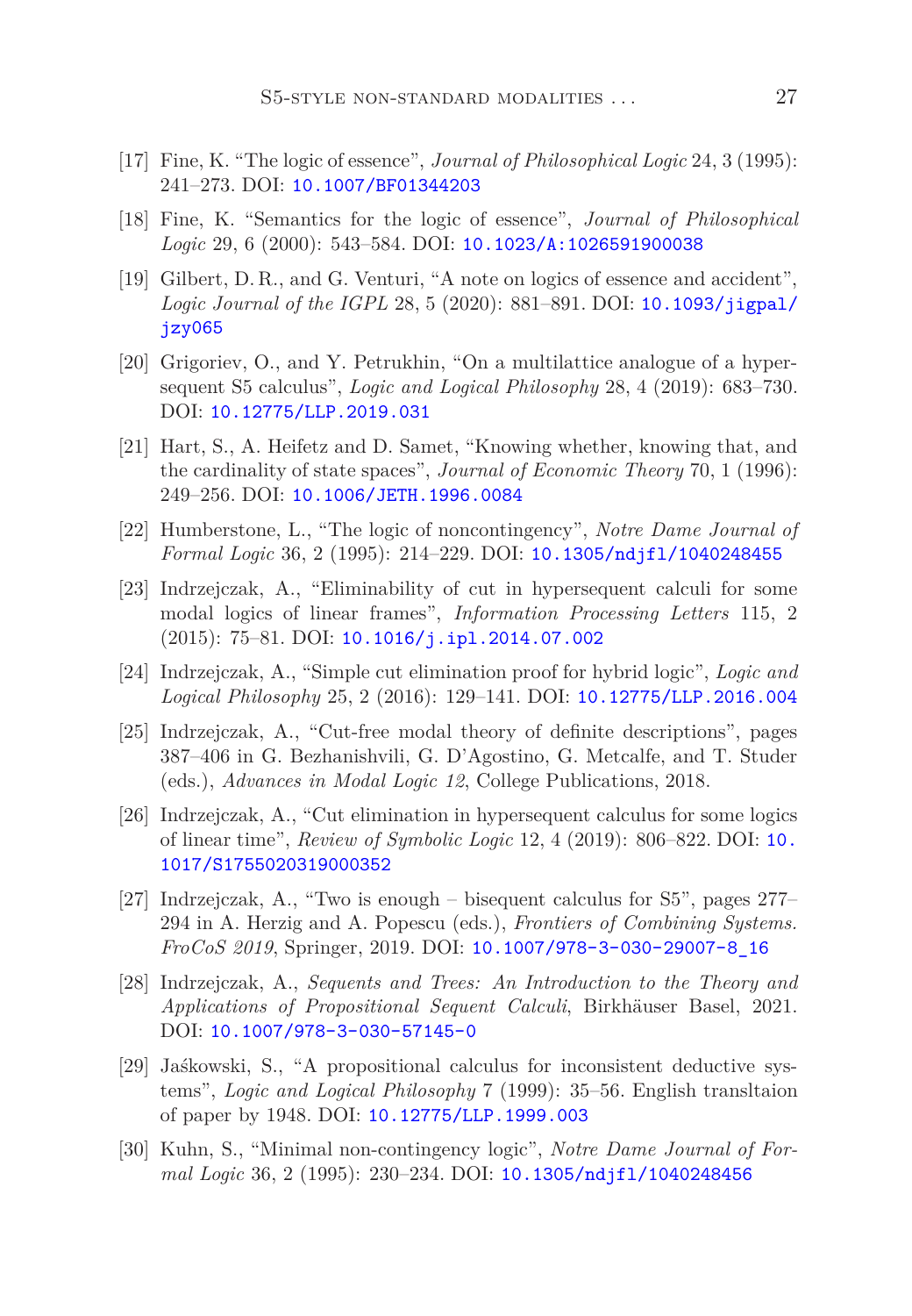- <span id="page-27-6"></span>[31] Kurokawa, H., "Hypersequent calculi for modal logics extending S4", pp. 51–68 in Y. Nakano, K. Satoh, and D. Bekki (eds.), *New Frontiers in Artificial Intelligence*, Cham: Springer, 2003. DOI: [10.1007/978-3-](http://dx.doi.org/10.1007/978-3-319-10061-6_4) [319-10061-6\\_4](http://dx.doi.org/10.1007/978-3-319-10061-6_4)
- <span id="page-27-11"></span>[32] Kuznets, R., and B. Lellmann, "Grafting hypersequents onto nested sequents", *Logic Journal of the IGPL* 24, 3 (2016): 375–423. DOI: [10.1093/](http://dx.doi.org/10.1093/jigpal/jzw005) [jigpal/jzw005](http://dx.doi.org/10.1093/jigpal/jzw005)
- <span id="page-27-8"></span>[33] Lahav, O., J. Marcos, and Y. Zohar, "Sequent systems for negative modalities", *Logica Universalis* 11, 3 (2017): 345–382. DOI: [10.1007/s11787-](http://dx.doi.org/10.1007/s11787-017-0175-2) [017-0175-2](http://dx.doi.org/10.1007/s11787-017-0175-2)
- <span id="page-27-5"></span>[34] Lahav, O., "From frame properties to hypersequent rules in modal logics", pages 408–417 in *28th Annual ACM/IEEE Symposium on Logic in Computer Science*, IEEE, 2013. DOI: [10.1109/LICS.2013.47](http://dx.doi.org/10.1109/LICS.2013.47)
- <span id="page-27-10"></span>[35] Lellmann, B., "Axioms vs hypersequent rules with context restrictions", pp. 307–321 in S. Demri, D. Kapur, and C. Weidenbech (eds.), *Proceedings of IJCAR*, Cham: Springer, 2014. DOI: [10.1007/978-3-319-08587-6\\_](http://dx.doi.org/10.1007/978-3-319-08587-6_23) [23](http://dx.doi.org/10.1007/978-3-319-08587-6_23)
- <span id="page-27-0"></span>[36] Liu, F., J. Seligman, and P. Girard, "Logical dynamics of belief change in the community", *Synthese* 191, 11 (2014): 2403–2431. DOI: [10.1007/](http://dx.doi.org/10.1007/s11229-014-0432-3) [s11229-014-0432-3](http://dx.doi.org/10.1007/s11229-014-0432-3)
- <span id="page-27-7"></span>[37] Marcos, J., "Nearly every normal modal logic is paranormal", *Logique et Analyse* 48 (2005): 189–192.
- <span id="page-27-9"></span>[38] Metcalfe, G., N. Olivetti, and D. Gabbay, *Proof Theory for Fuzzy Logics*, Cham: Springer, 2008. DOI: [10.1007/978-1-4020-9409-5](http://dx.doi.org/10.1007/978-1-4020-9409-5)
- <span id="page-27-4"></span>[39] Mints, G., "Some calculi of modal logic" [in Russian], *Trudy Mat. Inst. Steklov* 98 (1968): 88–111.
- <span id="page-27-1"></span>[40] Montgomery, H., and R. Routley, "Contingency and noncontingency bases for normal modal logics", *Logique et Analyse* 9 (1966): 318–328.
- <span id="page-27-2"></span>[41] Montgomery, H., and R. Routley, "Noncontingency axioms for S4 and S5", *Logique et Analyse* 11 (1968): 422–424.
- <span id="page-27-3"></span>[42] Montgomery, H., and R. Routley, "Modalities in a sequence of normal noncontingency modal systems", *Logique et Analyse* 12 (1969): 225–227.
- <span id="page-27-12"></span>[43] Pan, T., and C. Yang, "A logic for weak essence and srtong accident", *Logique et Analyse* 60 (2017): 179–190. DOI: [10.2143/LEA.238.0.](http://dx.doi.org/10.2143/LEA.238.0.3212072) [3212072](http://dx.doi.org/10.2143/LEA.238.0.3212072)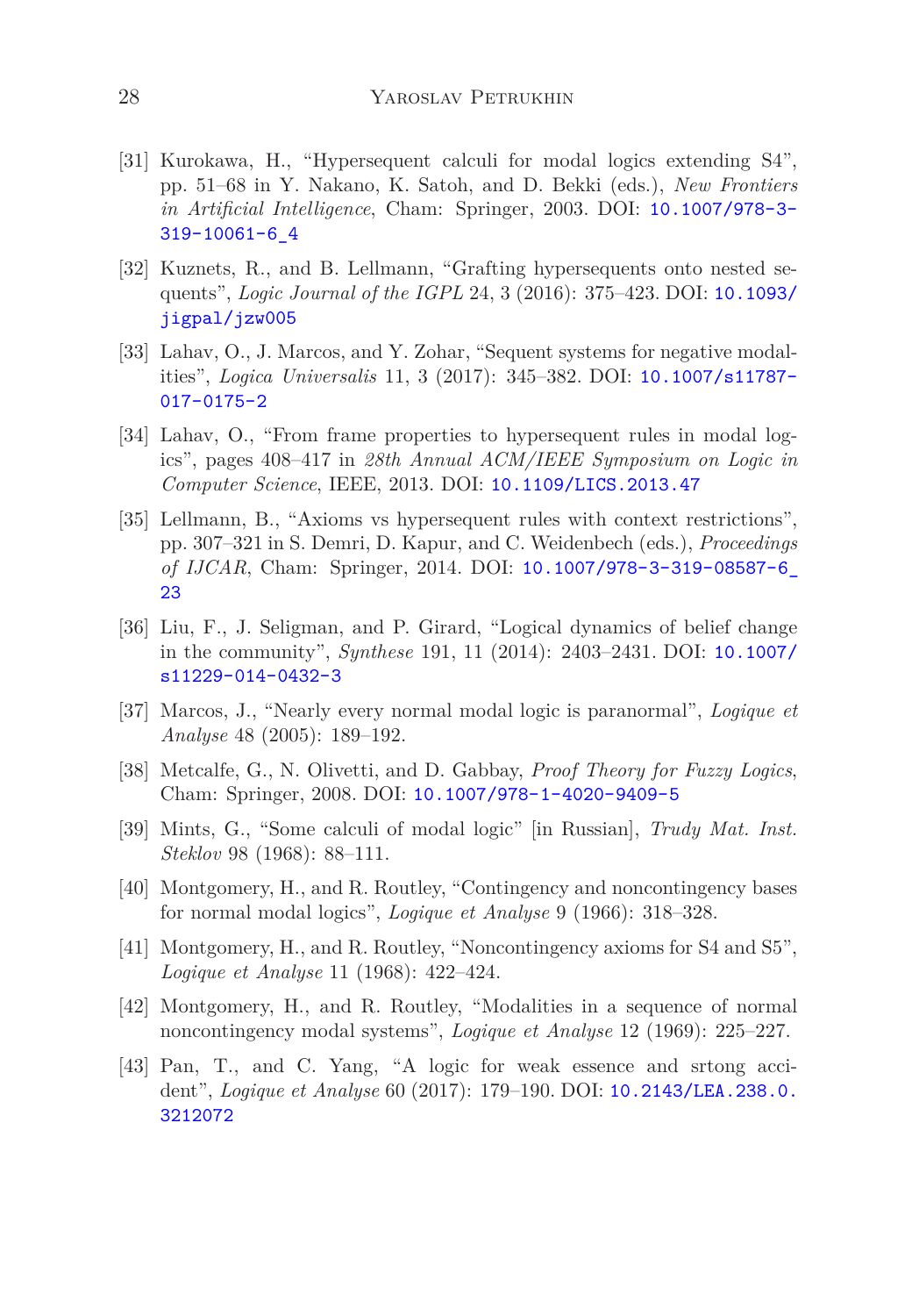- <span id="page-28-1"></span>[44] Petrick, R., and F. Bacchus, "Extending the knowledge-based approach to planning with incomplete information and sensing", pages 613–622 in D. Dubois, C. Welty, and M.-A. Williams (eds.), *Principles of Knowledge Representation and Reasoning: Proceedings of the Ninth International Conference (KR2004)*, AAAI Press, 2004.
- <span id="page-28-6"></span>[45] Poggiolesi, F., "A cut-free simple sequent calculus for modal logic S5", *Review of Symbolic Logic* 1, 1 (2008): 3–15. DOI: [10.1017/](http://dx.doi.org/10.1017/S1755020308080040) [S1755020308080040](http://dx.doi.org/10.1017/S1755020308080040)
- <span id="page-28-9"></span>[46] Poggiolesi, F., *Gentzen calculi for modal propositional logic*, Springer, 2011. DOI: [10.1007/978-90-481-9670-8](http://dx.doi.org/10.1007/978-90-481-9670-8)
- <span id="page-28-5"></span>[47] Pottinger, G., "Uniform cut-free formulations of T, S4 and S5", page 900 in S. Kochen, H. Leblanc, and C. D. Parsons (eds.), "Annual Meeting of the Association for Symbolic Logic, Philadelphia 1981", *Journal of Symbolic Logic* 48, 3 (1983). DOI: [10.2307/2273495](http://dx.doi.org/10.2307/2273495)
- <span id="page-28-4"></span>[48] Restall, G., "Proofnets for S5: Sequents and circuits for modal logic", pages 151–172 in C. Dimitracopoulos, L. Newelski, D. Normann, and J. R. Steel (eds.) *Logic Colloquium 2005*, Cambridge University Press, 2007. DOI: [10.1017/CBO9780511546464.012](http://dx.doi.org/10.1017/CBO9780511546464.012)
- <span id="page-28-10"></span>[49] Small, C. G., "Reflections on Gödel's ontological argument", pages 109– 144 in *Klarheit in Religionsdingen: Aktuelle Beiträge zur Religionsphilosophie*, Band III of Grundlagenprobleme unserer Zeit, Leipziger Universitätsverlag, 2001.
- <span id="page-28-7"></span>[50] Steinsvold, C., "Completeness for various logics of essence and accident", *Bulletin of the Section of Logic* 37, 2 (2008): 93–101.
- <span id="page-28-3"></span>[51] Steinsvold, C., "A note on logics of ignorance and borders", *Notre Dame Journal of Formal Logic* 49, 4 (2008): 385–392. DOI: [10.1215/00294527-](http://dx.doi.org/10.1215/00294527-2008-018) [2008-018](http://dx.doi.org/10.1215/00294527-2008-018)
- <span id="page-28-11"></span>[52] Steinsvold, C., "The boxdot conjecture and the language of essence and accident", *Australasian Journal of Logic* 10 (2011): 18–35. DOI: [10.26686/](http://dx.doi.org/10.26686/ajl.v10i0.1822) [ajl.v10i0.1822](http://dx.doi.org/10.26686/ajl.v10i0.1822)
- <span id="page-28-0"></span>[53] van der Hoek, W., and A. Lomuscio, "A logic for ignorance", *Electronic Notes in Theoretical Computer Science* 85, 2 (2004): 117–133. DOI: [10.](http://dx.doi.org/10.1007/978-3-540-25932-9_6) [1007/978-3-540-25932-9\\_6](http://dx.doi.org/10.1007/978-3-540-25932-9_6)
- <span id="page-28-8"></span>[54] Venturi, G., and P. T. Yago, "Tableaux for essence and contingency", *Logic Journal of IGPL* 29, 5 (2021): 719–738. DOI: [10.1093/jigpal/jzaa016](http://dx.doi.org/10.1093/jigpal/jzaa016)
- <span id="page-28-2"></span>[55] von Wright, G. H., "Deontic logic", *Mind* 60 (1951): 1–15. DOI: [10.1093/](http://dx.doi.org/10.1093/mind/LX.237.1) [mind/LX.237.1](http://dx.doi.org/10.1093/mind/LX.237.1)